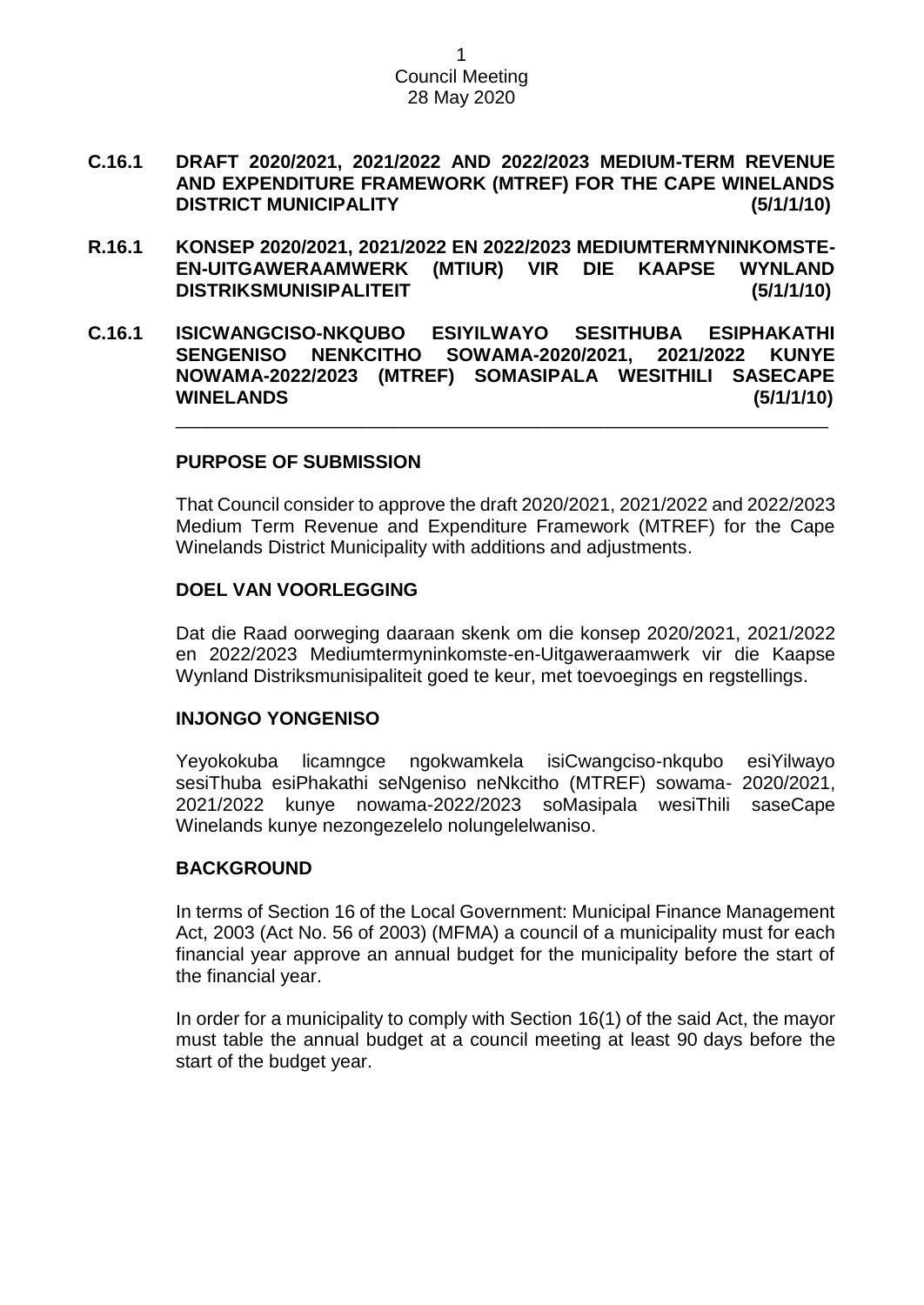Section 15 of the MFMA prescribes that a municipality may incur expenditure only:

- *15(a) In terms of an approved budget; and* 
	- *(b) Within the limits of the amounts appropriated for the different votes in an approved budget.*

The contents of the annual budget must consist of the following documents as prescribed in terms of Section 17 of the MFMA:

- 1. Realistically anticipated income and expenditure per vote for the budget year and the two financial years following the budget year;
- 2. Budget-related policies of the Council (Tariffs, Rates & Credit Control Policies);
- 3. Details of Council's investments for the budget year;
- 4. Details of all proposed service delivery agreements, including material amendments to existing service delivery agreements;
- 5. Particulars of any proposed allocations or grants by the municipality in terms of Sections 67 and 17(3)(j) of the MFMA;
- 6. The proposed cost to the municipality for the budget year of the salaries, allowances and benefits of political office-bearers and senior managers;
- 7. Capital expenditure and projects envisioned within the budget year.

# **COMMENT**

\*\*\* Attached as Annexures "A" to "S" is a copy of the draft 2020/2021, 2021/2022 and 2022/2023 Medium-Term Revenue and Expenditure Framework (MTREF) for the Cape Winelands District Municipality as well as related documents as prescribed by the Local Government: Municipal Finance Management Act, 2003 (Act No. 56 of 2003) (MFMA).

> The IDP/Budget process for the 2020/2021 financial year was a consultative process – including the Budget Steering Committee, Executive Directors, Senior Managers, Councillors and other stakeholders.

> The MTREF (2020 – 2023) has been compiled in accordance with the budget growth guidelines determined by National Treasury. Personnel expenditure (Salaries, Wages and Allowances) increased by 6,25% for 2020/2021 and 7% for 2021/2022 and 2022/2023.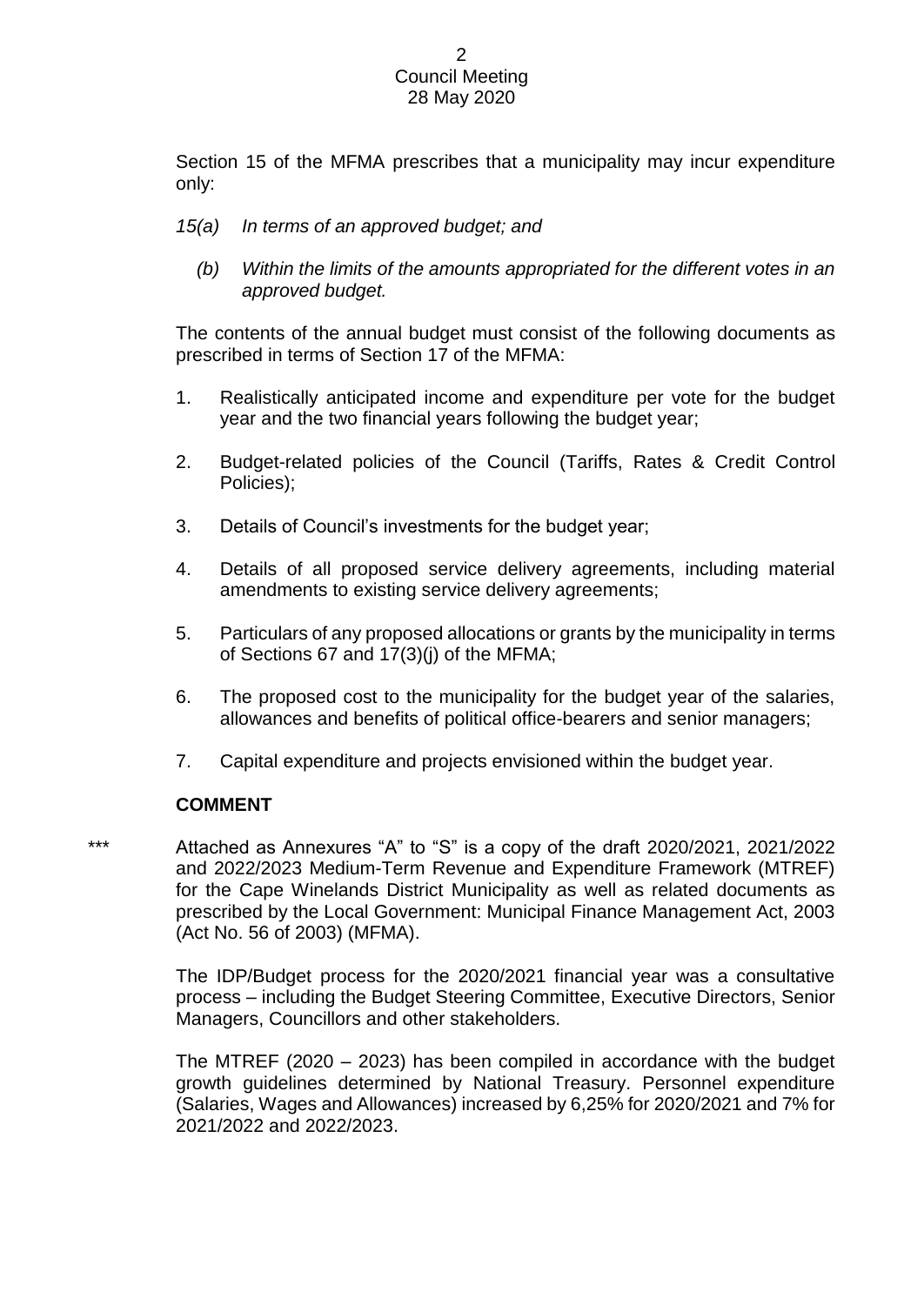The Budget Steering Committee, established in terms of the Budget and Reporting Regulations, 2008, comprehensively scrutinised the proposed MTREF.

Due to strict budgetary control, management succeeded in compiling a balanced budget.

# **DECLARATION BY MANAGEMENT**

Management declares that they followed all guidelines prescribed by the relevant legislation during the budget process.

# **RECOMMENDATION BY MUNICIPAL MANAGER:**

- (a) That the Executive Mayor together with the Mayoral Committee consider to recommend to Council to adopt the draft 2020/2021, 2021/2022 and 2022/2023 Medium-Term Revenue and Expenditure Framework (MTREF) for the Cape Winelands District Municipality as outlined in the attached Annexures for public participation, inspection, public representations, inputs and comment:
	- (i) The draft Medium-Term Revenue and Expenditure Framework for the 2020/2021, 2021/2022 and 2022/2023 financial years as set out in Annexure "A";
	- (ii) Adjustments to the budget-related policies will be submitted to Council as Annexure "B";
	- (iii) Details of Council's investments as set out in Annexure "C";
	- (iv) Details of all proposed service delivery agreements, including material amendments to existing service delivery agreements as set out in Annexure "D";
	- (v) Adjustments to the current Integrated Development Plan (IDP) as set out in Annexure "E";
	- (vi) Details of employment costs salaries, allowances and benefits of all political office-bearers, councillors and senior managers of the Cape Winelands District Municipality as set out in Annexure "F";
	- (vii) Capital expenditure within the budget year as set out in Annexure "G";
	- (viii) Projects to be undertaken within the budget year as set out in Annexure "H";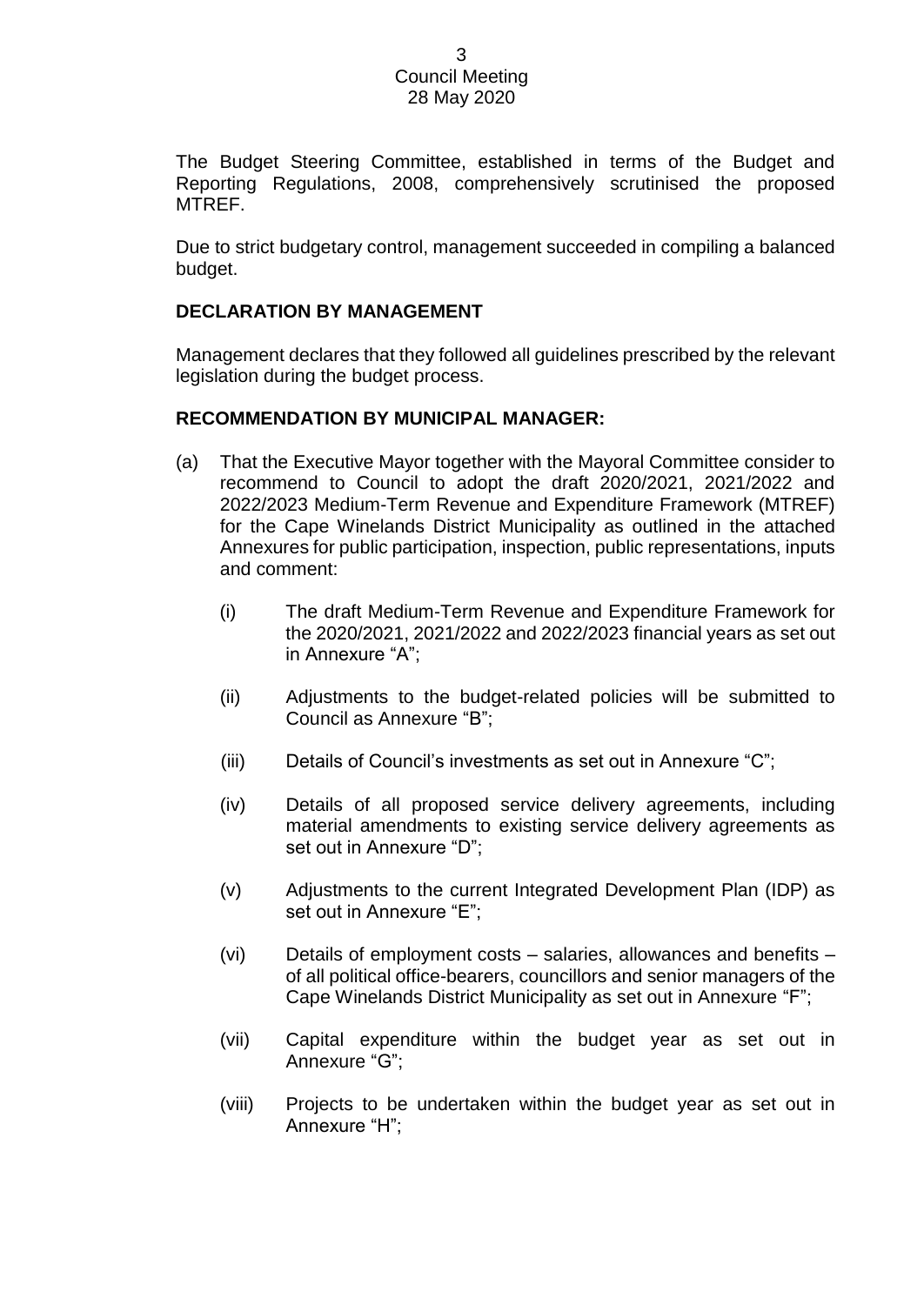- (ix) Particulars of all proposed allocations and grants by the District Municipality in terms of Section 67 of the MFMA as set out in Annexure "I";
- (x) Proposed Tariffs for the 2020/2021 financial year as set out in Annexure "J";
- (xi) Service Delivery Standard as set out in Annexure "K"; and
- (xii) Measurable performance objectives for revenue from each source and for each vote in the budget, taking into account the District Municipality's Integrated Development Plan (IDP) as part of Annexure "L";
- (b) That cognisance be taken of
	- (i) (a) The Addendum to MFMA Circular No. 88: Rationalisation of Planning and Reporting Requirements for the 2020/2021 MTREF, attached as Annexure "M";
		- (b) MFMA Circular No. 98: Municipal Budget Circular for the 2020/2021 MTREF, attached as Annexure "N";
	- (ii) The Cape Winelands District Municipality's:
		- (a) Air Quality Management Plan, attached as Annexure "O";
		- (b) Spatial Development Framework, attached as Annexure "P";
		- (c) Integrated Waste Management Plan, attached as Annexure "Q";
		- (d) Corporate Disaster Management Planning Framework, attached as Annexure "R";
		- (e) Procurement Plan, attached as Annexure "S".

# **AANBEVELING DEUR MUNISIPALE BESTUURDER:**

(a) Dat die Uitvoerende Burgemeester saam met die Burgemeesterskomitee oorweging daaraan skenk om by die Raad aan te beveel dat die konsep 2020/2021, 2021/2022 en 2022/2023 Mediumtermyninkomste-en-Uitgaweraamwerk (MTIUR) vir die Kaapse Wynland Distriksmunisipaliteit soos uiteengesit in die aangehegte Bylaes aanvaar word vir openbare deelname, insae, openbare vertoë, insette en kommentaar: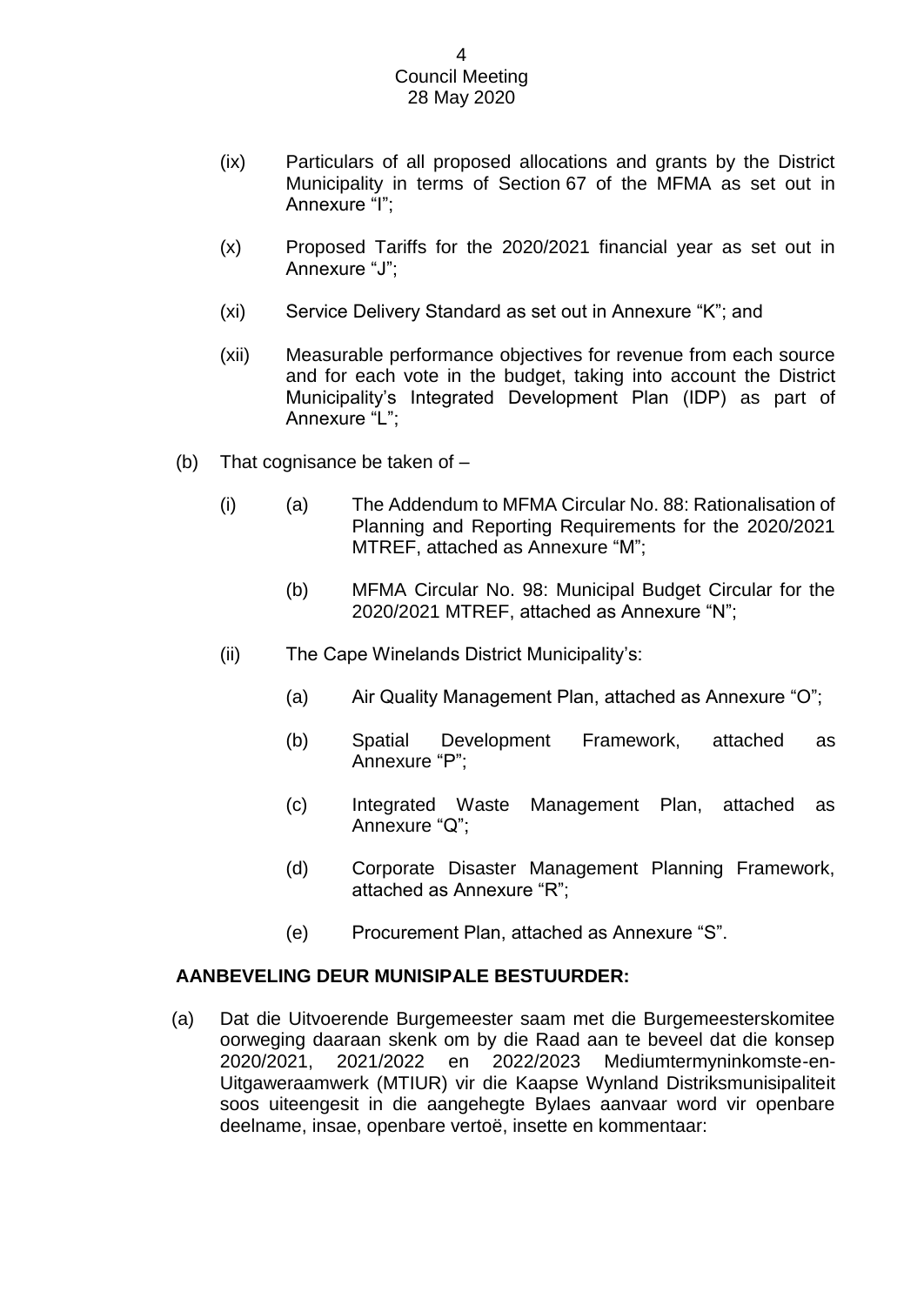- (i) Die konsep Mediumtermyninkomste-en-Uitgaweraamwerk vir die 2020/2021, 2021/2022 en 2022/2023 finansiële jare soos uiteengesit in Bylae "A";
- (ii) Wysigings aan die begrotingsverwante beleide sal aan die Raad voorgelê word as Bylae "B";
- (iii) Besonderhede van die Raad se beleggings soos uiteengesit in Bylae "C";
- (iv) Besonderhede van alle voorgestelde diensleweringsooreenkomste, insluitend wesentlike wysigings aan bestaande diensleweringsooreenkomste soos uiteengesit in Bylae "D";
- (v) Wysigings aan die Geïntegreerde Ontwikkelingsplan (GOP) soos uiteengesit as Bylae "E";
- (vi) Besonderhede van indiensnemingskoste salarisse, toelaes en voordele – van alle politieke ampsdraers, Raadslede en senior bestuurders van die Kaapse Wynland Distriksmunisipaliteit soos uiteengesit in Bylae "F";
- (vii) Kapitaaluitgawe in die begrotingsjaar soos uiteengesit in Bylae "G";
- (viii) Projekte wat in die begrotingsjaar onderneem gaan word soos uiteengesit in Bylae "H";
- (ix) Besonderhede van enige voorgestelde toewysings of toelaes deur die Distriksmunisipaliteit ingevolge artikel 67 van die MFMA*,* soos uiteengesit in Bylae "I";
- (x) Tariewe soos voorgestel vir die 2020/2021 finansiële jaar soos uiteengesit in Bylae "J";
- (xi) Diensleweringstandaard soos uiteengesit in Bylae "K"; en
- (xii) Vasstelbare prestasiedoelwitte vir inkomste uit elke bron en vir elke begrotingspos in die begroting, met inagneming van die Distriksmunisipaliteit se Geïntegreerde Ontwikkelingsplan (GOP) as deel van Bylae "L";
- (b) Dat kennis geneem word van
	- (i) (a) Die Addendum tot MFMA Omsendbrief No. 88: Rasionalisering van Beplanning en Verslagdoeningsvereistes vir die 2020/2021 MTIUR, aangeheg as Bylae "M";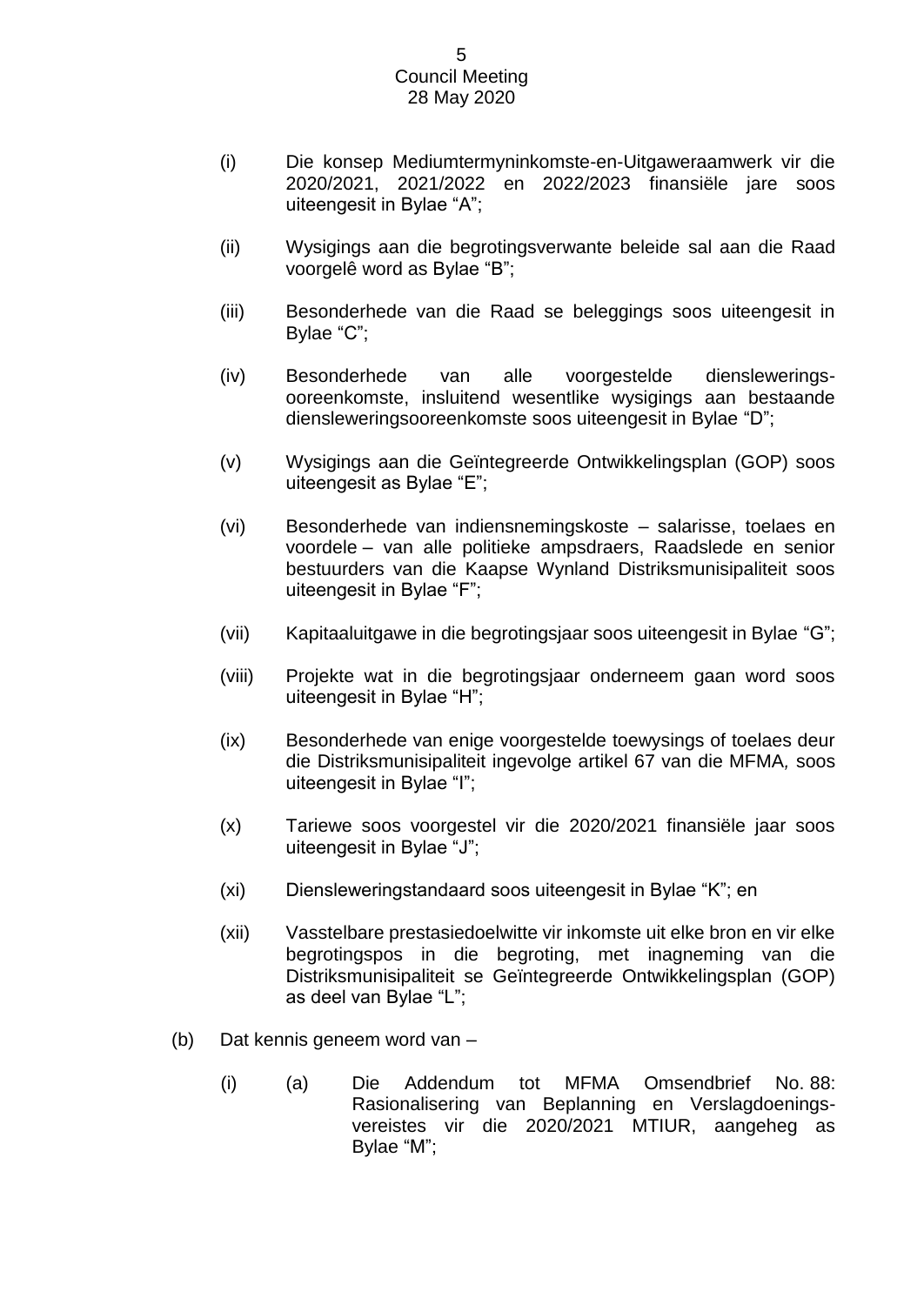- (b) MFMA Omsendbrief No. 98: Munisipale Begroting Omsendbrief vir die 2020/2021 MTIUR, aangeheg as Bylae "N";
- (ii) Die Kaapse Wynland Distriksmunisipaliteit se:
	- (a) Luggehaltebestuursplan, aangeheg as Bylae "O";
	- (b) Ruimtelike Ontwikkelingsraamwerk, aangeheg as Bylae "P";
	- (c) Geïntegreerde Afvalbestuursplan, aangeheg as Bylae "Q";
	- (d) Korporatiewe Rampbestuursbeplanningsraamwerk, aangeheg as Bylae "R";
	- (e) Verkrygingsplan, aangeheg as Bylae "S".

# **INGCEBISO EVELA KUMLAWULI KAMASIPALA:**

- (a) Okokuba uSodolophu wesiGqeba kunye neKomiti kaSodolophu bacamngce ngokucebisa kwiBhunga ukuba lamkele uyilo lwesiCwangcisonkqubo seNgeniso neNkcitho yesiThuba esiPhakathi sowama-2020/2021, 2021/2022 kunye nowama-2022/2023 (MTREF) soMasipala wesiThili saseCape Winelands njengoko kuchaziwe kwiZihlomelo ukulungiselela ukuthatyathwa kwenxaxheba luluntu, uhlolo, umelo loluntu, iingcebiso namagqabantshintshi:
	- (i) Uyilo lwesiCwangciso-nkqubo seNgeniso neNkcitho yesiThuba esiPhakathi seminyaka – mali yowama-2020/2021, 2021/2022 kunye nowama-2022/2023 njengoko luthiwe thaca kwiSihlomelo "A";
	- (ii) Uhlengahlengiso kwimigaqo-nkqubo enxulumene nohlahlo lwabiwo-mali luya kungeniswa kwiBhunga njengeSihlomelo "B";
	- (iii) Iinkcukacha zotyalo-mali lweBhunga njengoko zithiwe thaca kwiSihlomelo "C";
	- (iv) Iinkcukacha zazo zonke izivumelwano ezicetywayo zokunikezelwa kwenkonzo, kubandakanywa nezilungiso zemathiriyeli kwizivumelwano ezikhoyo zokunikezelwa kwenkonzo njengoko zithiwe thaca kwiSihlomelo "D";
	- (v) Uhlengahlengiso kwisiCwangciso soPhuhliso oluHlangeneyo (IDP) njengoko kubonisiwe kwisiHlomelo "E";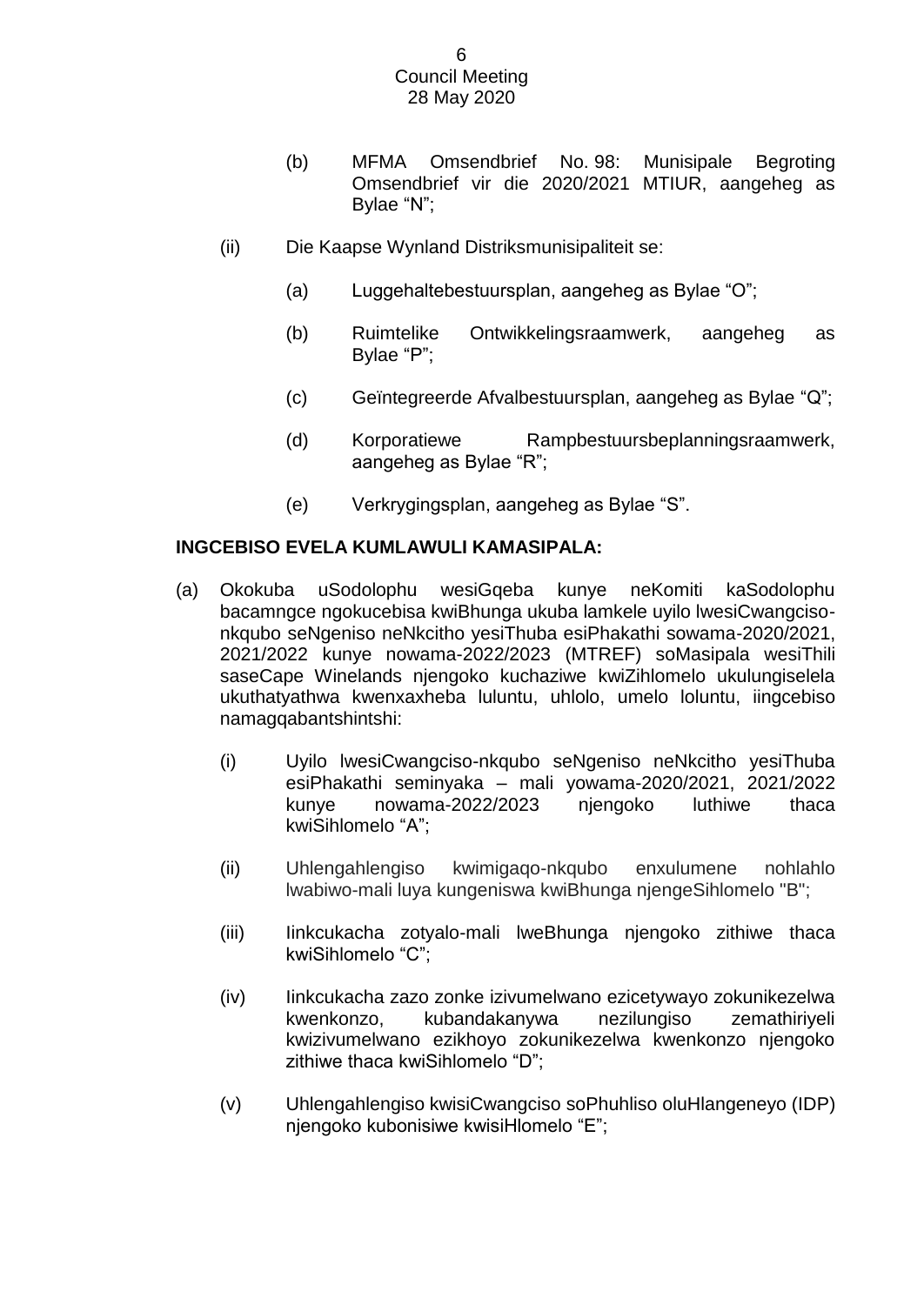- (vi) Iinkcukacha zendleko zengqesho imivuzo, imali evunyelweyo nezibonelelo – bonke ababamba izikhundla zopolitiko, ooCeba kunye nabalawuli abaphezulu boMasipala wesiThili saseCape Winelands njengoko zithiwe thaca kwiSihlomelo "F";
- (vii) Inkcitho yezakhiwo kuhlahlo lwabiwo-mali lonyaka njengoko ithiwe thaca kwiSihlomelo "G";
- (viii) IiProjekti eziza kuqaliswa kuhlahlo lwabiwo mali lonyaka njengoko zithiwe thaca kwiSihlomelo "H";
- (ix) Iinkcukacha zazo zonke izabelo neminikelo ecetywayo nguMasipala wesiThili ngokuhambelana necandelo lama-67 leMFMA, njengoko zithiwe thaca kwiSihlomelo "I";
- (x) IMirhumo ecetywayo elungiselelwe unyaka-mali wama-2020/2021 njengoko ithiwe thaca kwiSihlomelo "J";
- (xi) Ukunikezelwa kwenkonzo njengoko kuchazwe kwisiHlomelo "K"
- (xii) Iinjongo zokusebenza ezilinganiselwe kwingeniso evela kumthombo ngamnye kunye nevoti nganye kuhlahlo lwabiwo-mali, kuthathelwa ingqalelo isiCwangciso soPhuhliso oluHlangeneyo soMasipala wesiThili (IDP) njengenxalenye yeSihlomelo "L";
- (b) Okokuba ingqalelo ithatyathelwe
	- (i) (a) Isongezelelo kwiSetyhula enguNombolo 88 yeMFMA: UkuHlengahlengiswa koCwangciso kunye neeMfuno zokuNikwa kweNgxelo kulungiselelwa iMTREF yowama-2020/21, encanyatheliswe njengeSihlomelo "M";
		- (b) Setyhula enguNombolo 98 yeMFAM: ISetyhula kaMasipala yoHlahlo Lwabiwo-maili elungiselelwe iMTREF yowama-2020/2021, encanyatheliswe nengeSihlomelo "N";
	- (ii) Somasipala Wesithili Sasecape Winelands
		- (a) IsiCwangciso soLawulo sokuLunga koMoya, soMasipala wesiThili saseCape Winelands esincanyatheliswe njengeSihlomelo "O";
		- (b) IsiCwangciso-nkqubo soPhuhliso lweSithuba esiPhakathi soMasipala wesiThili saseCape Winelands esincanyatheliswe njengeSihlomelo "P";
		- (c) IsiCwangciso esiHlangeneyo soLawulo lweNkunkuma, soMasipala wesiThili saseCape Winelands esincanyatheliswe njengeSihlomelo "Q";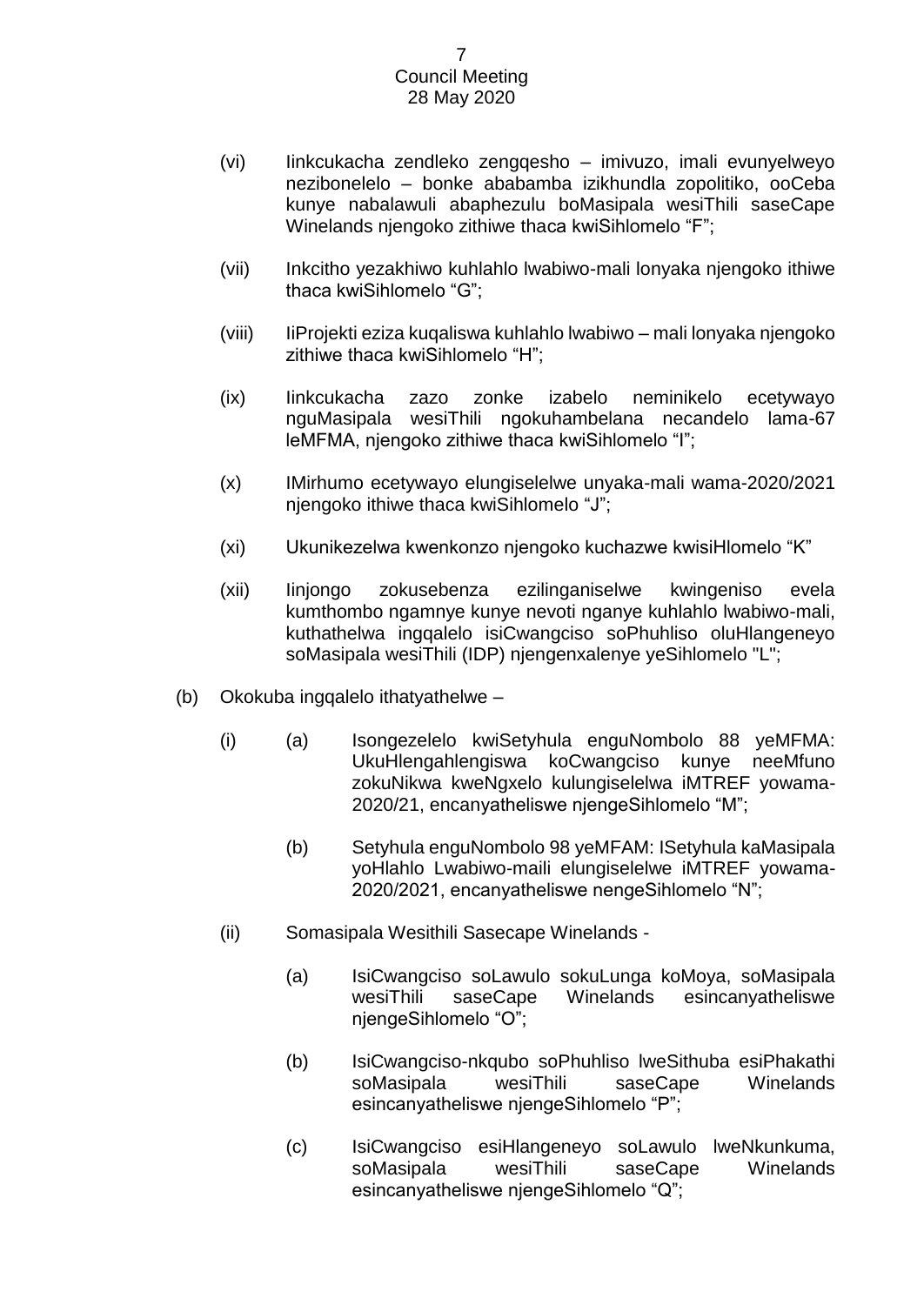- (d) IsiCwangciso-nkqubo soCwangciso loLawulo lweNtlekele yeQumrhu, esincanyatheliswe njengeSihlomelo "R";
- (e) IsiCwangciso sokuThengwa kwempahla, esincanyatheliswe njengeSihlomelo "S".

# **MAYORAL COMMITTEE: 10 MARCH 2020: ITEM MC.8.2.2**

# **RESOLVED:** That –

- (a) It be recommended to Council to adopt the draft 2020/2021, 2021/2022 and 2022/2023 Medium-Term Revenue and Expenditure Framework (MTREF) for the Cape Winelands District Municipality as outlined in the attached Annexures for public participation, inspection, public representations, inputs and comment:
	- (i) The draft Medium-Term Revenue and Expenditure Framework for the 2020/2021, 2021/2022 and 2022/2023 financial years as set out in Annexure "A";
	- (ii) Adjustments to the budget-related policies will be submitted to Council as Annexure "B";
	- (iii) Details of Council's investments as set out in Annexure "C";
	- (iv) Details of all proposed service delivery agreements, including material amendments to existing service delivery agreements as set out in Annexure "D";
	- (v) Adjustments to the current Integrated Development Plan (IDP) as set out in Annexure "E";
	- (vi) Details of employment costs salaries, allowances and benefits of all political office-bearers, councillors and senior managers of the Cape Winelands District Municipality as set out in Annexure "F";
	- (vii) Capital expenditure within the budget year as set out in Annexure "G", as agreed upon;
	- (viii) Projects to be undertaken within the budget year as set out in Annexure "H";
	- (ix) Particulars of all proposed allocations and grants by the District Municipality in terms of Section 67 of the MFMA as set out in Annexure "I", as agreed upon;
	- (x) Proposed Tariffs for the 2020/2021 financial year as set out in Annexure "J";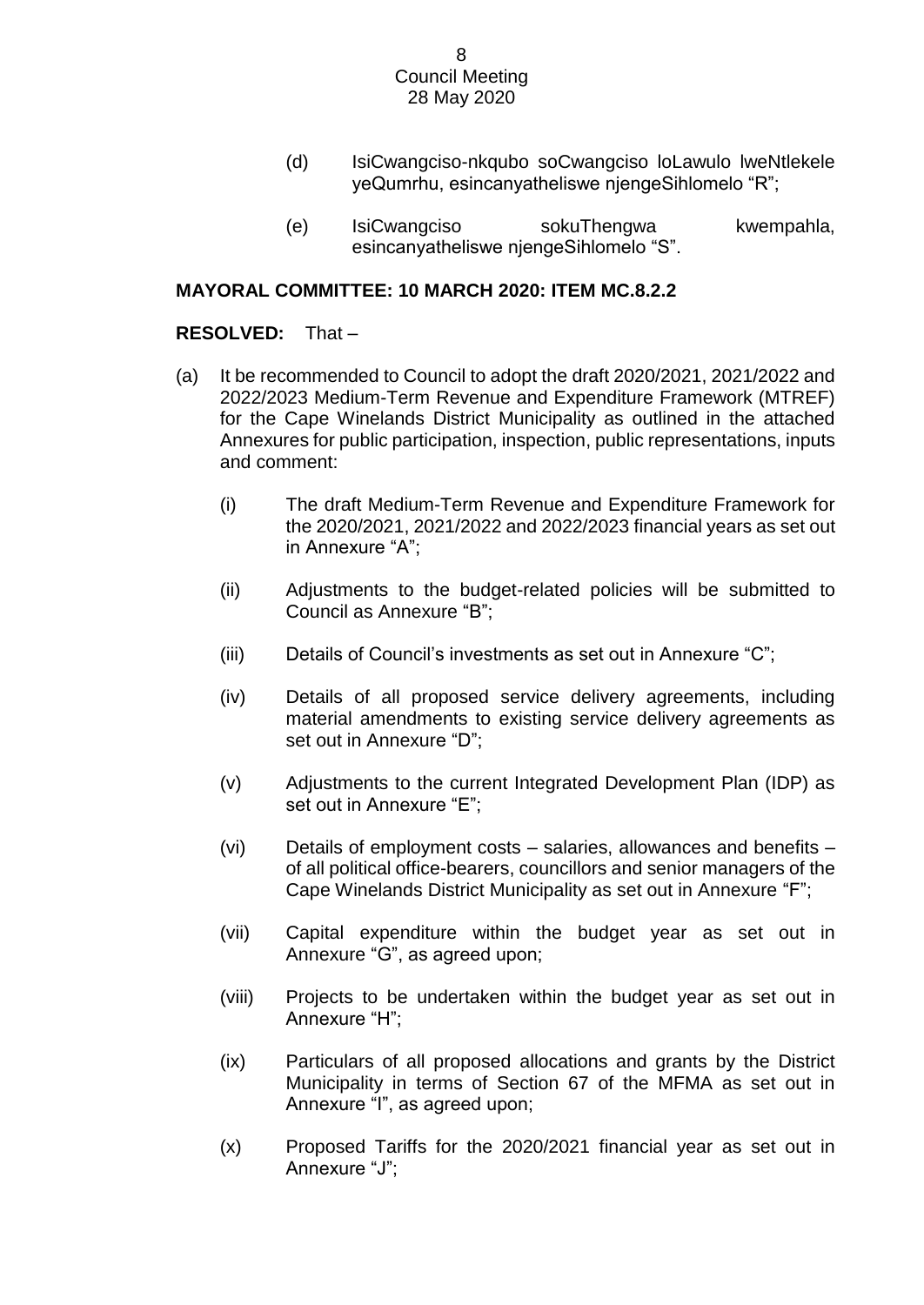- (xi) Service Delivery Standard as set out in Annexure "K"; and
- (xii) Measurable performance objectives for revenue from each source and for each vote in the budget, taking into account the District Municipality's Integrated Development Plan (IDP) as part of Annexure "L";
- (b) That cognisance be taken of
	- (i) (a) The Addendum to MFMA Circular No. 88: Rationalisation of Planning and Reporting Requirements for the 2020/2021 MTREF, attached as Annexure "M";
		- (b) MFMA Circulars No. 98 and 99: Municipal Budget Circulars for the 2020/2021 MTREF, attached as Annexure "N";
	- (ii) The Cape Winelands District Municipality's:
		- (a) Air Quality Management Plan, attached as Annexure "O";
		- (b) Spatial Development Framework, attached as Annexure "P";
		- (c) Integrated Waste Management Plan, attached as Annexure "Q";
		- (d) Corporate Disaster Management Planning Framework, attached as Annexure "R";
		- (e) Procurement Plan, attached as Annexure "S".

# **BURGEMEESTERSKOMITEE: 10 MAART 2020: ITEM BK.8.2.2**

# **BESLUIT:** Dat –

- (a) Dit by die Raad aanbeveel word om die konsep 2020/2021, 2021/2022 en 2022/2023 Mediumtermyninkomste-en-Uitgaweraamwerk (MTIUR) vir die Kaapse Wynland Distriksmunisipaliteit, soos uiteengesit in die aangehegte Bylaes, te aanvaar vir openbare deelname, insae, openbare vertoë, insette en kommentaar:
	- (i) Die konsep Mediumtermyninkomste-en-Uitgaweraamwerk vir die 2020/2021, 2021/2022 en 2022/2023 finansiële jare soos uiteengesit in Bylae "A";
	- (ii) Wysigings aan die begrotingsverwante beleide sal aan die Raad voorgelê word as Bylae "B";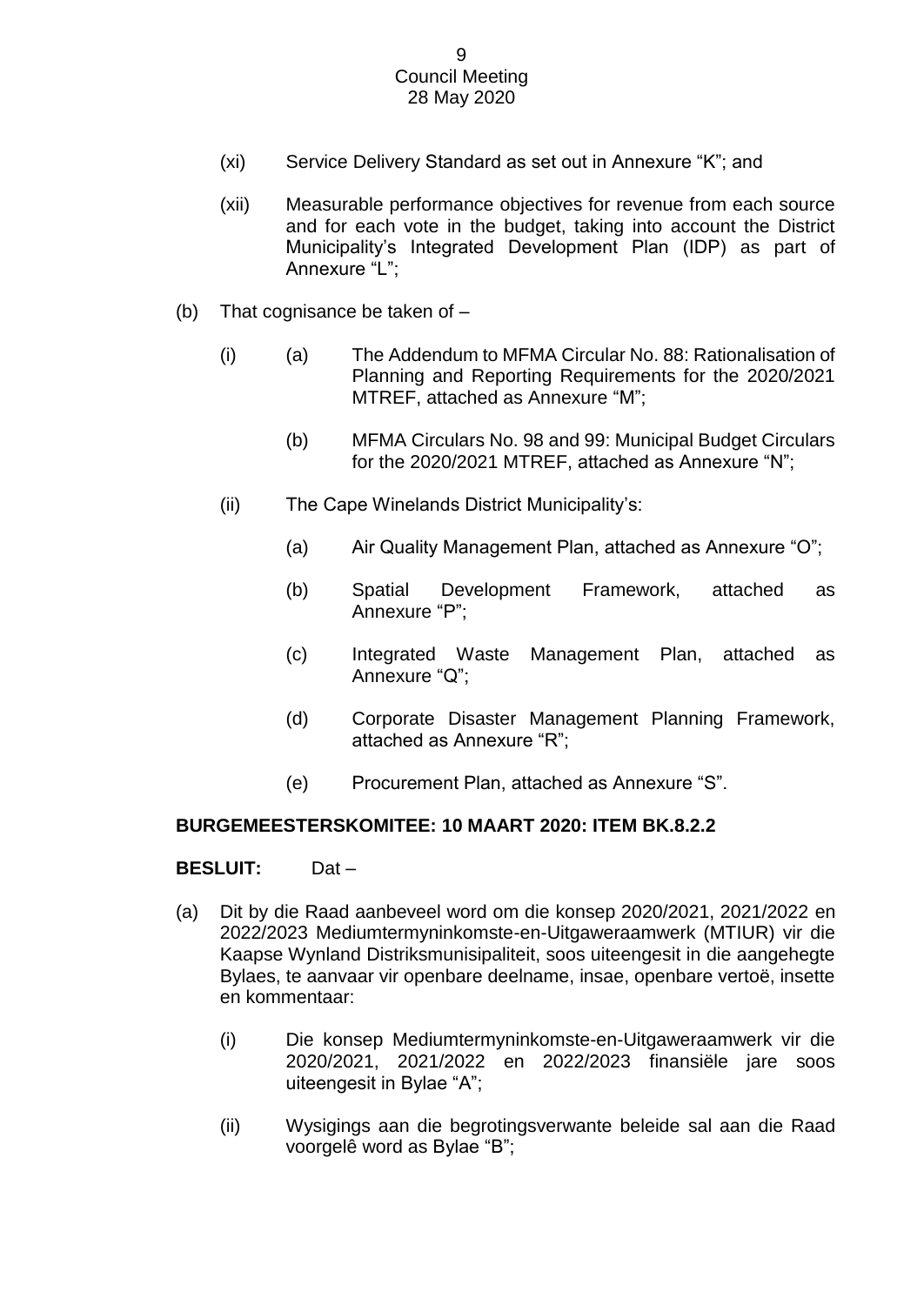- (iii) Besonderhede van die Raad se beleggings soos uiteengesit in Bylae "C";
- (iv) Besonderhede van alle voorgestelde diensleweringsooreenkomste, insluitend wesentlike wysigings aan bestaande diensleweringsooreenkomste soos uiteengesit in Bylae "D";
- (v) Wysigings aan die Geïntegreerde Ontwikkelingsplan (GOP) soos uiteengesit in Bylae "E";
- (vi) Besonderhede van indiensnemingskoste salarisse, toelaes en voordele – van alle politieke ampsdraers, Raadslede en senior bestuurders van die Kaapse Wynland Distriksmunisipaliteit soos uiteengesit in Bylae "F";
- (vii) Kapitaaluitgawe in die begrotingsjaar, soos uiteengesit in Bylae "G", soos ooreengekom;
- (viii) Projekte wat in die begrotingsjaar onderneem gaan word soos uiteengesit in Bylae "H";
- (ix) Besonderhede van alle voorgestelde toewysings en toelaes deur die Distriksmunisipaliteit ingevolge artikel 67 van die MFMA*,* soos uiteengesit in Bylae "I", soos ooreengekom;
- (x) Tariewe soos voorgestel vir die 2020/2021 finansiële jaar soos uiteengesit in Bylae "J";
- (xi) Diensleweringstandaard soos uiteengesit in Bylae "K"; en
- (xii) Vasstelbare prestasiedoelwitte vir inkomste uit elke bron en vir elke begrotingspos in die begroting, met inagneming van die Distriksmunisipaliteit se Geïntegreerde Ontwikkelingsplan (GOP) as deel van Bylae "L";
- (b) Dat kennis geneem word van
	- (i) (a) Die Addendum tot MFMA Omsendbrief No. 88: Rasionalisering van Beplanning en Verslagdoeningsvereistes vir die 2020/2021 MTIUR, aangeheg as Bylae "M";
		- (b) MFMA Omsendbrief No. 98 en 99: Munisipale Begroting Omsendbriewe vir die 2020/2021 MTIUR, aangeheg as Bylae "N";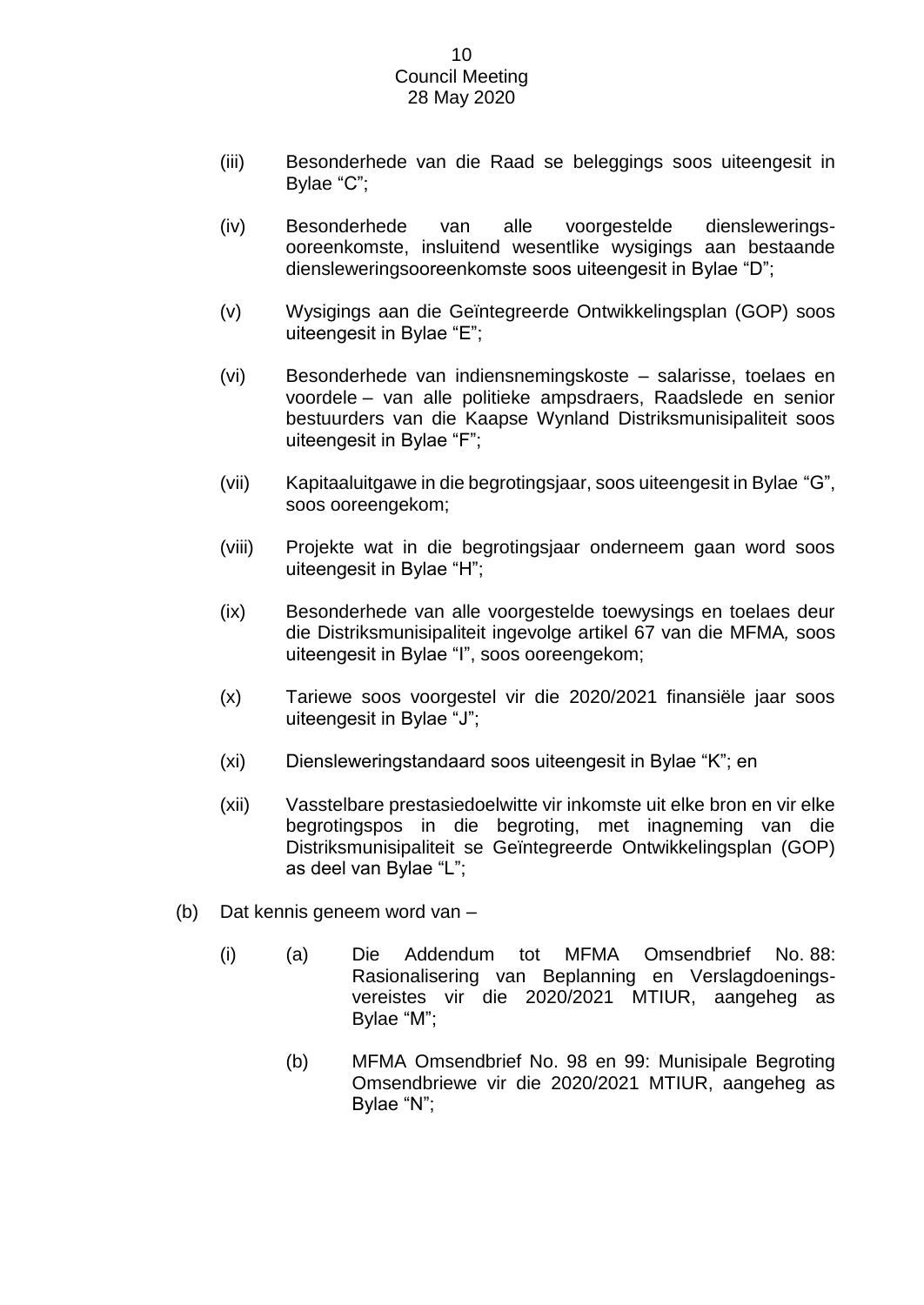- (ii) Die Kaapse Wynland Distriksmunisipaliteit se:
	- (a) Luggehaltebestuursplan, aangeheg as Bylae "O";
	- (b) Ruimtelike Ontwikkelingsraamwerk, aangeheg as Bylae "P";
	- (c) Geïntegreerde Afvalbestuursplan, aangeheg as Bylae "Q";
	- (d) Korporatiewe Rampbestuursbeplanningsraamwerk, aangeheg as Bylae "R";
	- (e) Verkrygingsplan, aangeheg as Bylae "S".

# **IKOMITI KASODOLOPHU: UMHLA WE-10 KUMATSHI 2020: UMBA MC.8.2.2**

# **KUGQITYWE:** Okokuba -

- (a) Kundululwe kwiBhunga okokuba lamkele uyilo lwesiCwangciso-nkqubo seNgeniso neNkcitho yesiThuba esiPhakathi sowama-2020/2021, 2021/2022 kunye nowama-2022/2023 (MTREF) soMasipala wesiThili saseCape Winelands njengoko kuchaziwe kwiZihlomelo ukulungiselela ukuthatyathwa kwenxaxheba luluntu, uhlolo, umelo loluntu, iingcebiso namagqabantshintshi:
	- (i) Uyilo lwesiCwangciso-nkqubo seNgeniso neNkcitho yesiThuba esiPhakathi seminyaka – mali yowama-2020/2021, 2021/2022 kunye nowama-2022/2023 njengoko luthiwe thaca kwiSihlomelo "A";
	- (ii) Uhlengahlengiso kwimigaqo-nkqubo enxulumene nohlahlo lwabiwo-mali luya kungeniswa kwiBhunga njengeSihlomelo "B";
	- (iii) Iinkcukacha zotyalo-mali lweBhunga njengoko luthiwe thaca kwiSihlomelo "C";
	- (iv) Iinkcukacha zazo zonke izivumelwano ezicetywayo zokunikezelwa kwenkonzo, kubandakanywa nezilungiso zemathiriyeli kwizivumelwano ezikhoyo zokunikezelwa kwenkonzo njengoko zithiwe thaca kwiSihlomelo "D";
	- (v) Uhlengahlengiso kwisiCwangciso soPhuhliso oluHlangeneyo (IDP) njengoko kubonisiwe kwiSihlomelo "E";
	- (vi) Iinkcukacha zendleko zengqesho imivuzo, imali evunyelweyo nezibonelelo – bonke ababamba izikhundla zopolitiko, ooCeba kunye nabalawuli abaphezulu boMasipala wesiThili saseCape Winelands njengoko zithiwe thaca kwiSihlomelo "F";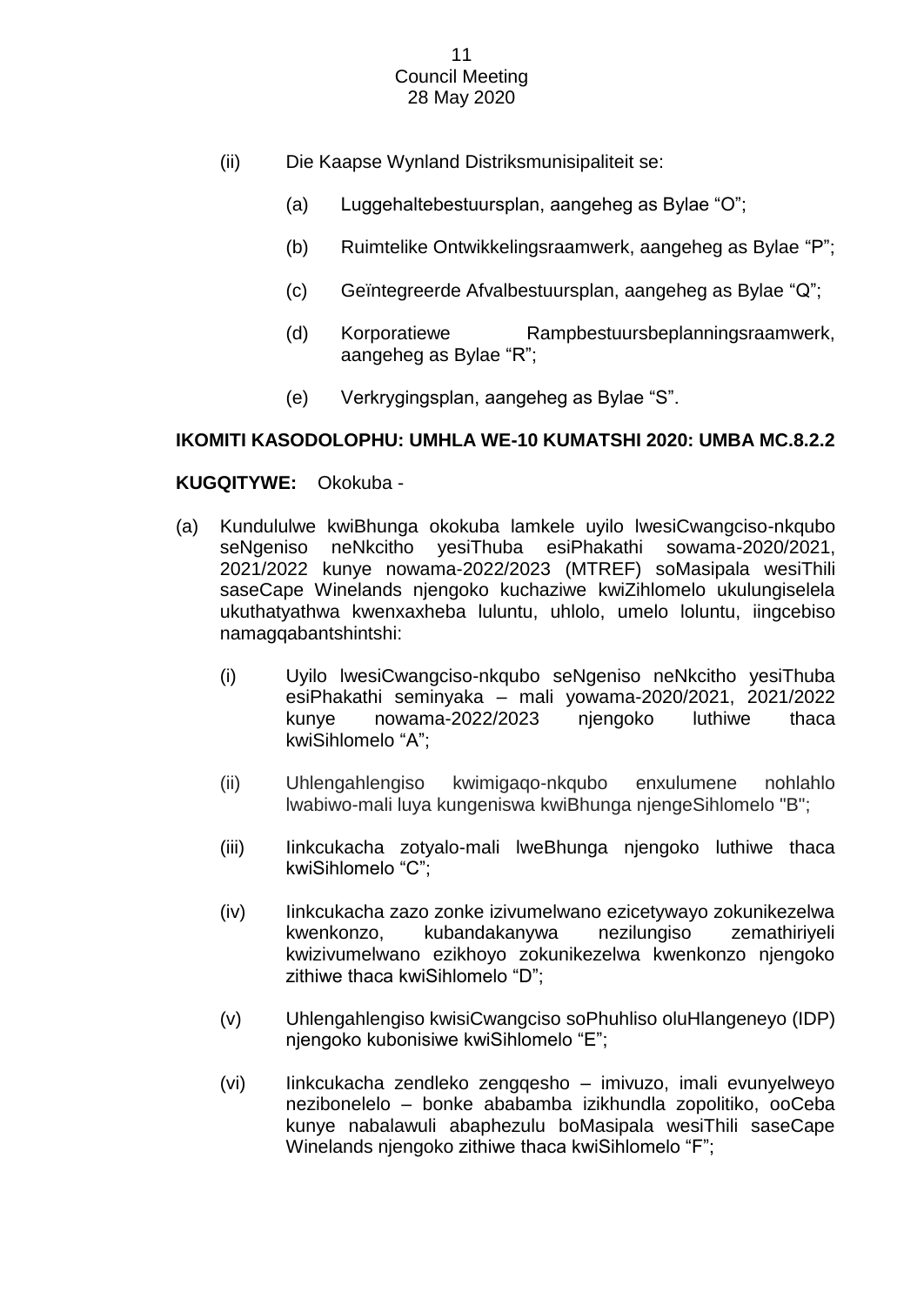- (vii) Inkcitho yezakhiwo kuhlahlo lwabiwo-mali lonyaka njengoko ithiwe thaca kwiSihlomelo "G", njengoko kugqityiwe;
- (viii) IiProjekti eziza kuqaliswa kuhlahlo lwabiwo mali lonyaka njengoko zithiwe thaca kwiSihlomelo "H";
- (ix) Iinkcukacha zazo zonke izabelo neminikelo ecetywayo nguMasipala wesiThili ngokuhambelana necandelo lama-67 leMFMA, njengoko zithiwe thaca kwiSihlomelo "I";
- (x) IMirhumo ecetywayo elungiselelwe unyaka-mali wama-2020/2021 njengoko ithiwe thaca kwiSihlomelo "J";
- (xi) Ukunikezelwa kwenkonzo njengoko kuchazwe kwiSihlomelo "K"; kunye
- (xii) Neenjongo zokusebenza ezilinganiselwe kwingeniso evela kumthombo ngamnye kunye nevoti nganye kuhlahlo lwabiwo-mali, kuthathelwa ingqalelo isiCwangciso soPhuhliso oluHlangeneyo soMasipala wesiThili (IDP) njengenxalenye yeSihlomelo "L";
- (b) Okokuba ingqalelo ithatyathelwe
	- (i) (a) Isongezelelo kwiSetyhula enguNombolo 88 yeMFMA: UkuHlengahlengiswa koCwangciso kunye neeMfuno zokuNikwa kweNgxelo kulungiselelwa iMTREF yowama-2020/21, encanyatheliswe njengeSihlomelo "M";
		- (b) ISetyhula enguNombolo 98 yeMFMA: ISetyhula kaMasipala yoHlahlo Lwabiwo-mali elungiselelwe iMTREF yowama-2020/2021, encanyatheliswe nengeSihlomelo"N";
	- (ii) UMasipala wesiThili saseCape Winelands:
		- (a) IsiCwangciso soLawulo sokuLunga koMoya, soMasipala wesiThili saseCape Winelands esincanyatheliswe njengeSihlomelo "O";
		- (b) IsiCwangciso-nkqubo soPhuhliso lwesiThuba esiPhakathi soMasipala wesiThili saseCape Winelands esincanyatheliswe njengeSihlomelo "P";
		- (c) IsiCwangciso esiHlangeneyo soLawulo lweNkunkuma, soMasipala wesiThili saseCape Winelands esincanyatheliswe njengeSihlomelo "Q";
		- (d) IsiCwangciso-nkqubo soCwangciso loLawulo lweNtlekele yeQumrhu, esincanyatheliswe njengeSihlomelo "R";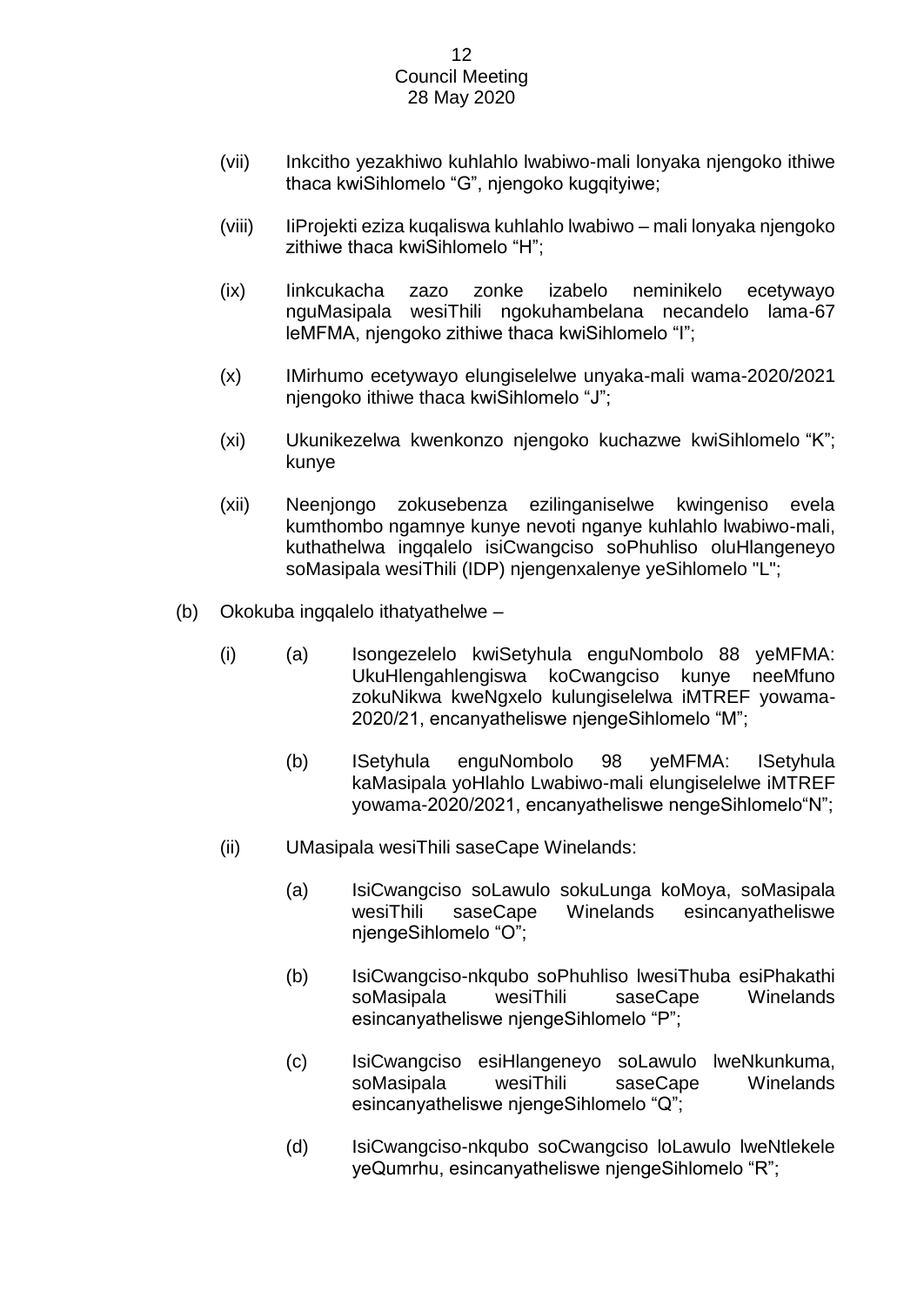(e) IsiCwangciso sokuThengwa kwempahla, esincanyatheliswe njengeSihlomelo "S".

# **RECOMMENDATION BY MAYORAL COMMITTEE:** That –

- (a) Council considers to adopt the draft 2020/2021, 2021/2022 and 2022/2023 Medium-Term Revenue and Expenditure Framework (MTREF) for the Cape Winelands District Municipality as outlined in the attached Annexures for public participation, inspection, public representations, inputs and comment:
	- (i) The draft Medium-Term Revenue and Expenditure Framework for the 2020/2021, 2021/2022 and 2022/2023 financial years as set out in Annexure "A";
	- (ii) Adjustments to the budget-related policies as set out in Annexure "B";
	- (iii) Details of Council's investments as set out in Annexure "C";
	- (iv) Details of all proposed service delivery agreements, including material amendments to existing service delivery agreements as set out in Annexure "D";
	- (v) Adjustments to the current Integrated Development Plan (IDP) as set out in Annexure "E";
	- (vi) Details of employment costs salaries, allowances and benefits of all political office-bearers, councillors and senior managers of the Cape Winelands District Municipality as set out in Annexure "F";
	- (vii) Capital expenditure within the budget year as set out in Annexure "G", as agreed upon;
	- (viii) Projects to be undertaken within the budget year as set out in Annexure "H";
	- (ix) Particulars of all proposed allocations and grants by the District Municipality in terms of Section 67 of the MFMA as set out in Annexure "I", as agreed upon;
	- (x) Proposed Tariffs for the 2020/2021 financial year as set out in Annexure "J";
	- (xi) Service Delivery Standard as set out in Annexure "K"; and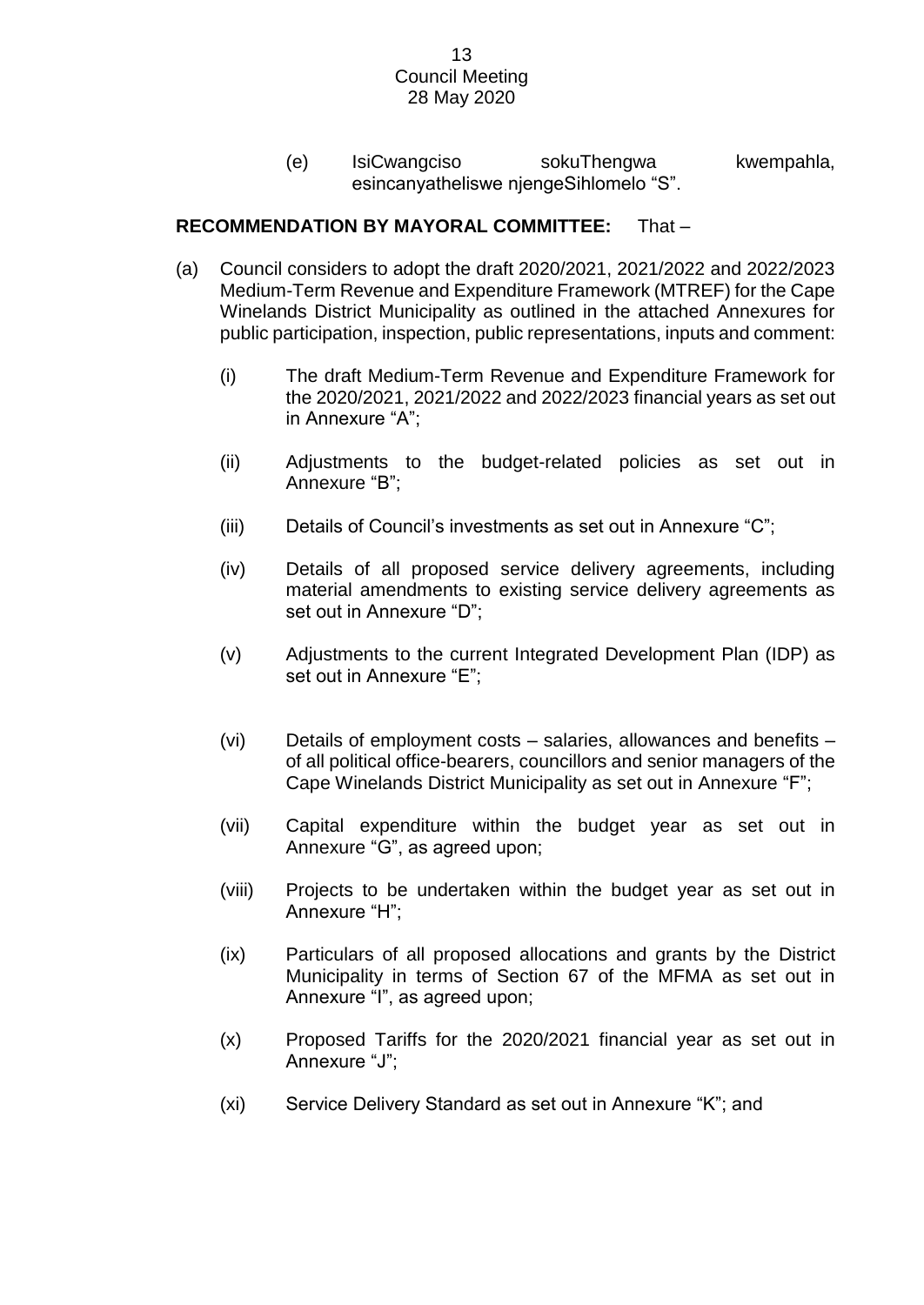- (xii) Measurable performance objectives for revenue from each source and for each vote in the budget, taking into account the District Municipality's Integrated Development Plan (IDP) as part of Annexure "L";
- (b) That cognisance be taken of
	- (i) (a) The Addendum to MFMA Circular No. 88: Rationalisation of Planning and Reporting Requirements for the 2020/2021 MTREF, attached as Annexure "M";
		- (b) MFMA Circulars No. 98 and 99: Municipal Budget Circulars for the 2020/2021 MTREF, attached as Annexure "N";
	- (ii) The Cape Winelands District Municipality's:
		- (a) Air Quality Management Plan, attached as Annexure "O";
		- (b) Spatial Development Framework, attached as Annexure "P";
		- (c) Integrated Waste Management Plan, attached as Annexure "Q";
		- (d) Corporate Disaster Management Planning Framework, attached as Annexure "R";
		- (e) Procurement Plan, attached as Annexure "S".

# **AANBEVELING DEUR BURGEMEESTERSKOMITEE:** Dat –

- (a) Dit by die Raad aanbeveel word om die konsep 2020/2021, 2021/2022 en 2022/2023 Mediumtermyninkomste-en-Uitgaweraamwerk (MTIUR) vir die Kaapse Wynland Distriksmunisipaliteit, soos uiteengesit in die aangehegte Bylaes, te aanvaar vir openbare deelname, insae, openbare vertoë, insette en kommentaar:
	- (i) Die konsep Mediumtermyninkomste-en-Uitgaweraamwerk vir die 2020/2021, 2021/2022 en 2022/2023 finansiële jare soos uiteengesit in Bylae "A";
	- (ii) Wysigings aan die begrotingsverwante beleide soos uiteengesit in Bylae "B";
	- (iii) Besonderhede van die Raad se beleggings soos uiteengesit in Bylae "C";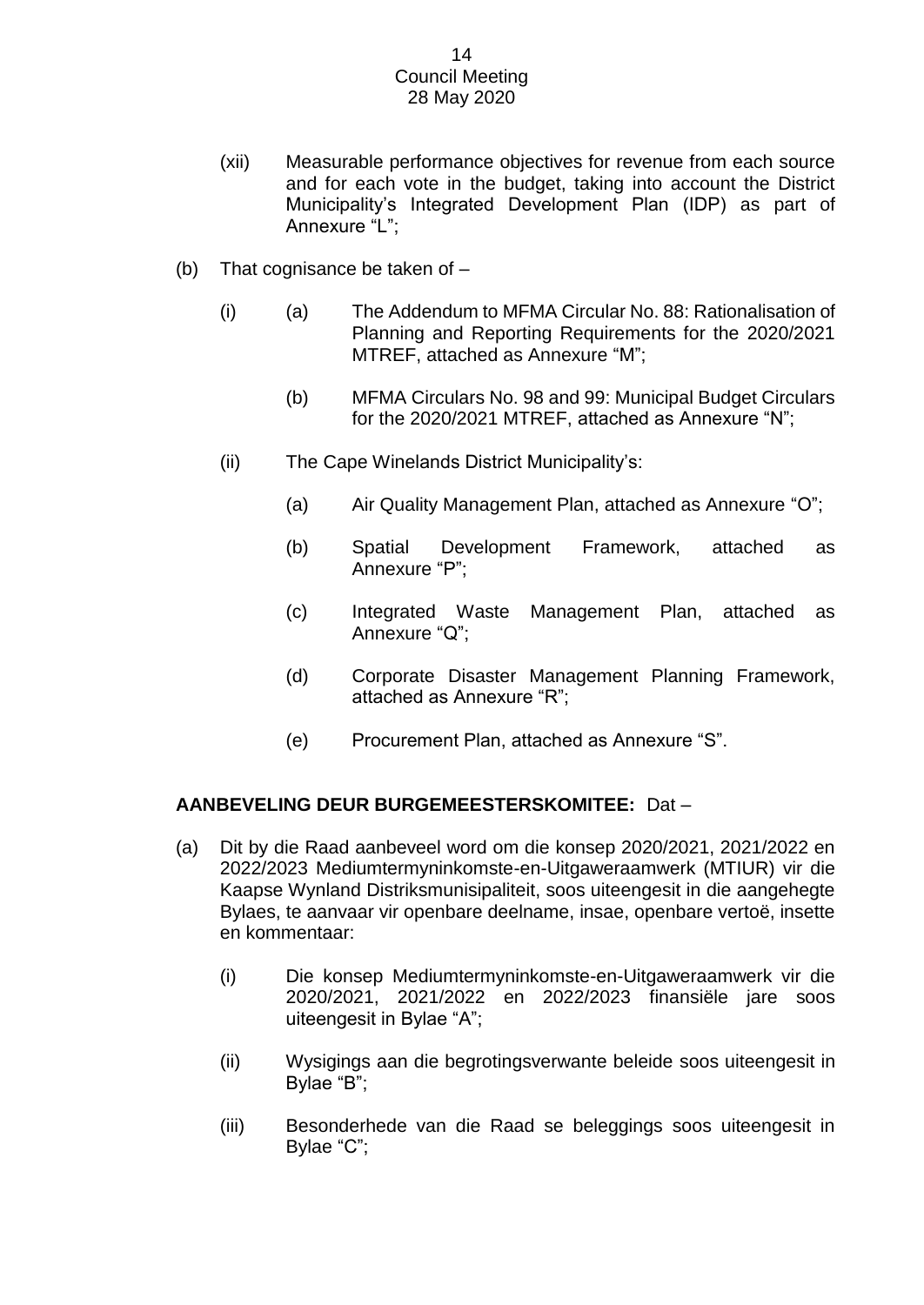- (iv) Besonderhede van alle voorgestelde diensleweringsooreenkomste, insluitend wesentlike wysigings aan bestaande diensleweringsooreenkomste soos uiteengesit in Bylae "D";
- (v) Wysigings aan die huidige Geïntegreerde Ontwikkelingsplan (GOP) soos uiteengesit as Bylae "E";
- (vi) Besonderhede van indiensnemingskoste salarisse, toelaes en voordele – van alle politieke ampsdraers, Raadslede en senior bestuurders van die Kaapse Wynland Distriksmunisipaliteit soos uiteengesit in Bylae "F";
- (vii) Kapitaaluitgawe in die begrotingsjaar, soos uiteengesit in Bylae "G", soos ooreengekom;
- (viii) Projekte wat in die begrotingsjaar onderneem gaan word soos uiteengesit in Bylae "H";
- (ix) Besonderhede van alle voorgestelde toewysings en toelaes deur die Distriksmunisipaliteit ingevolge artikel 67 van die MFMA*,* soos uiteengesit in Bylae "I", soos ooreengekom;
- (x) Tariewe soos voorgestel vir die 2020/2021 finansiële jaar soos uiteengesit in Bylae "J";
- (xi) Diensleweringstandaard soos uiteengesit in Bylae "K"; en
- (xii) Vasstelbare prestasiedoelwitte vir inkomste uit elke bron en vir elke begrotingspos in die begroting, met inagneming van die Distriksmunisipaliteit se Geïntegreerde Ontwikkelingsplan (GOP) as deel van Bylae "L";
- (b) Dat kennis geneem word van
	- (i) (a) Die Addendum tot MFMA Omsendbrief No. 88: Rasionalisering van Beplanning en Verslagdoeningsvereistes vir die 2020/2021 MTIUR, aangeheg as Bylae "M";
		- (b) MFMA Omsendbrief No. 98 en 99: Munisipale Begroting Omsendbriewe vir die 2020/2021 MTIUR, aangeheg as Bylae "N";
	- (ii) Die Kaapse Wynland Distriksmunisipaliteit se:
		- (a) Luggehaltebestuursplan, aangeheg as Bylae "O";
		- (b) Ruimtelike Ontwikkelingsraamwerk, aangeheg as Bylae "P";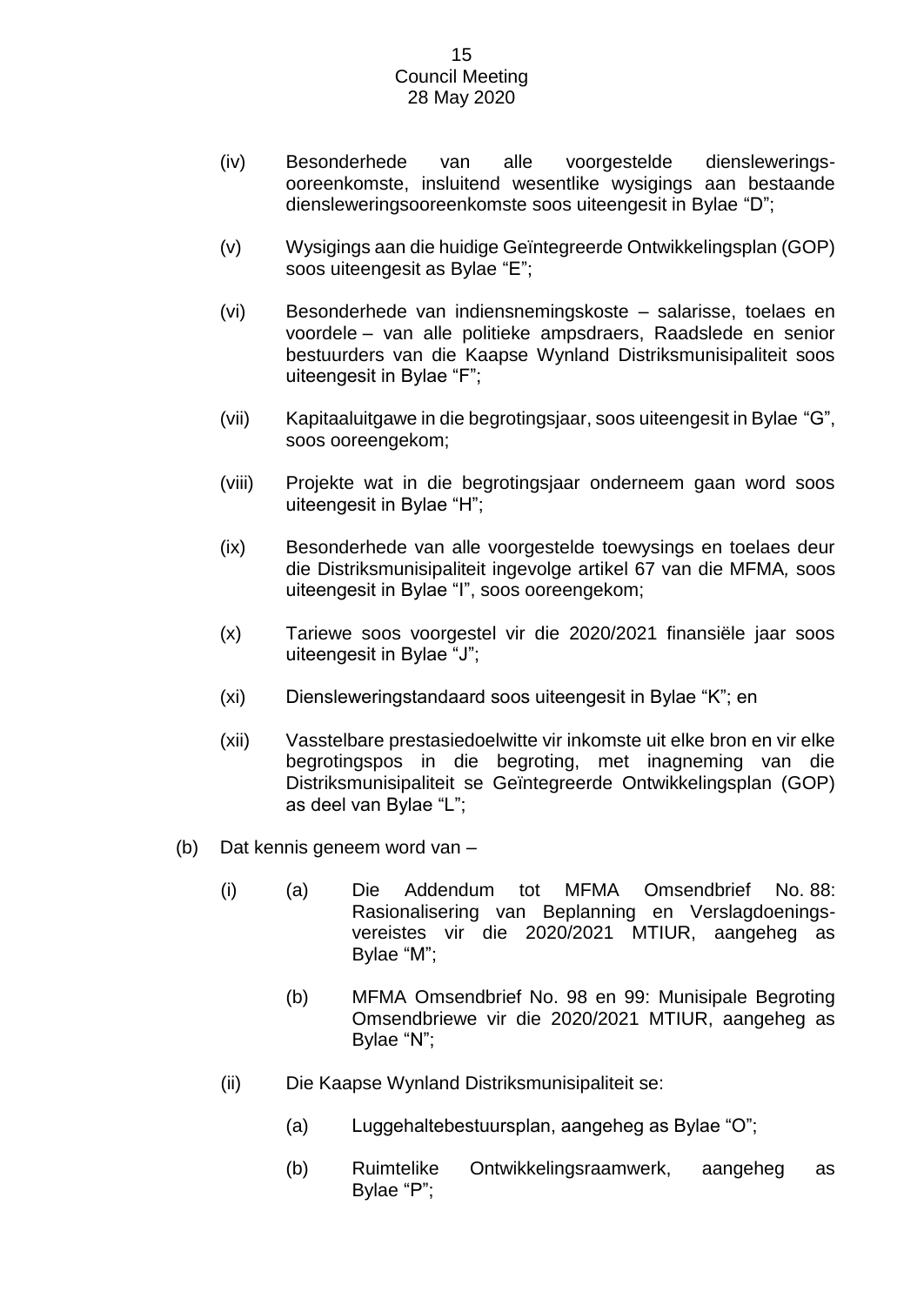- (c) Geïntegreerde Afvalbestuursplan, aangeheg as Bylae "Q";
- (d) Korporatiewe Rampbestuursbeplanningsraamwerk, aangeheg as Bylae "R";
- (e) Verkrygingsplan, aangeheg as Bylae "S".

# **INGCEBISO YEKOMITI KASODOLOPHU:** Yeyokokuba -

- (a) IBhunga licamngce ngokwamkela uyilo lwesiCwangciso-nkqubo seNgeniso neNkcitho yesiThuba esiPhakathi sowama-2020/2021, 2021/2022 kunye nowama-2022/2023 (MTREF) woMasipala wesiThili saseCape Winelands njengoko kuchaziwe kwiZihlomelo ukulungiselela ukuthatyathwa kwenxaxheba luluntu, uhlolo, umelo loluntu, iingcebiso namagqabantshintshi:
	- (i) Uyilo lwesiCwangciso-nkqubo seNgeniso neNkcitho yesiThuba esiPhakathi seminyaka – mali yowama-2020/2021, 2021/2022 kunye nowama-2022/2023 njengoko kuthiwe thaca kwiSihlomelo "A";
	- (ii) Uhlengahlengiso kwimigaqo-nkqubo enxulumene nohlahlo lwabiwo-mali luya kungeniswa kwiBhunga njengeSihlomelo "B";
	- (iii) Iinkcukacha zotyalo-mali lweBhunga njengoko zithiwe thaca kwiSihlomelo "C";
	- (iv) Iinkcukacha zazo zonke izivumelwano ezicetywayo zokunikezelwa kwenkonzo, kubandakanywa nezilungiso zemathiriyeli kwizivumelwano ezikhoyo zokunikezelwa kwenkonzo njengoko zithiwe thaca kwiSihlomelo "D";
	- (v) Uhlengahlengiso kwisiCwangciso soPhuhliso oluHlangeneyo (IDP) njengoko kubonisiwe kwiSihlomelo "E";
	- (vi) Iinkcukacha zendleko zengqesho imivuzo, imali evunyelweyo nezibonelelo – bonke ababamba izikhundla zopolitiko, ooCeba kunye nabalawuli abaphezulu boMasipala wesiThili saseCape Winelands njengoko zithiwe thaca kwiSihlomelo "F";
	- (vii) Inkcitho yezakhiwo kuhlahlo lwabiwo-mali lonyaka njengoko luthiwe thaca kwiSihlomelo "G", njengoko kugqityiwe;
	- (viii) IiProjekti eziza kuqaliswa kuhlahlo lwabiwo mali lonyaka njengoko zithiwe thaca kwiSihlomelo "H";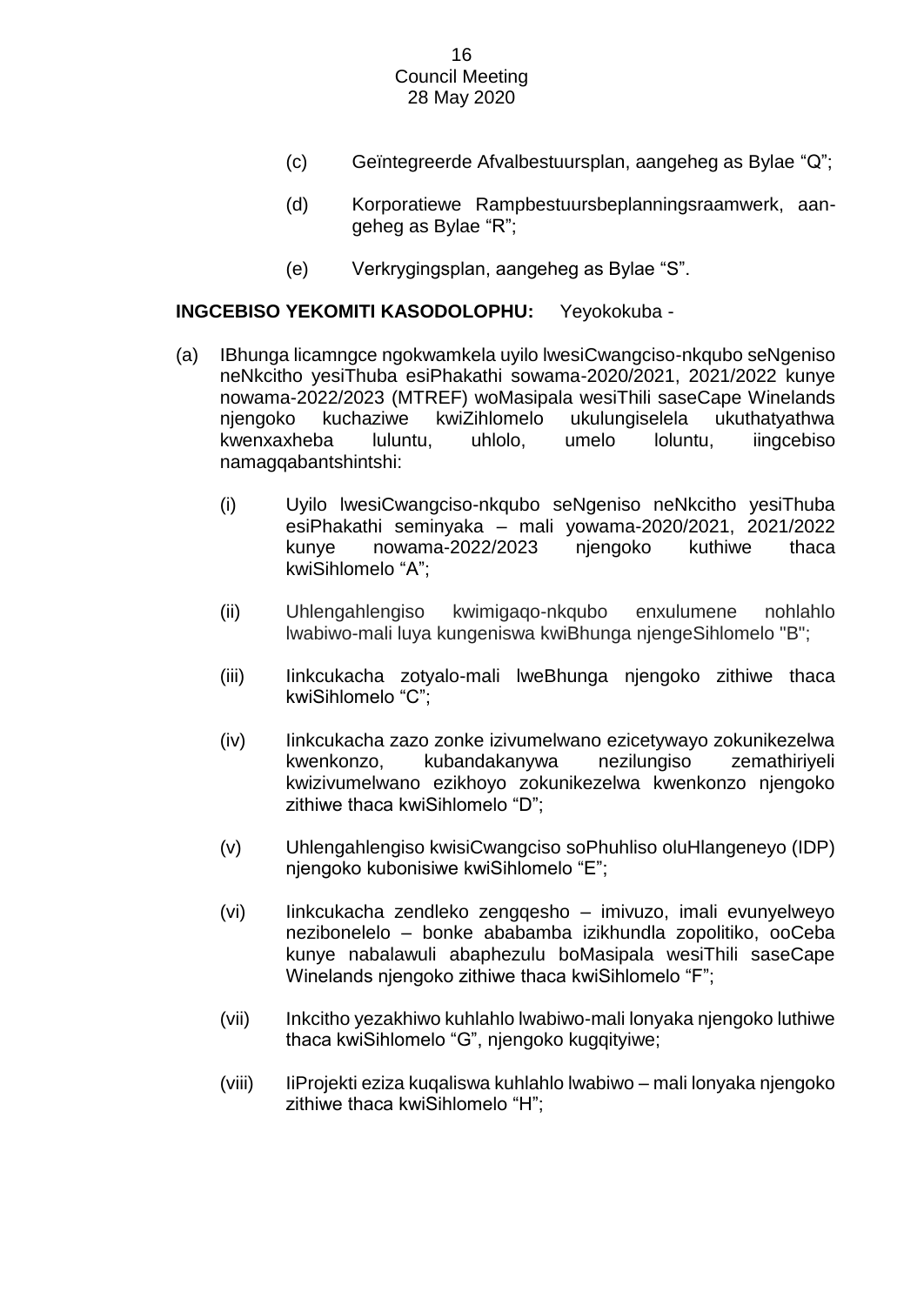- (ix) Iinkcukacha zazo zonke izabelo neminikelo ecetywayo nguMasipala wesiThili ngokuhambelana necandelo lama-67 leMFMA, njengoko zithiwe thaca kwiSihlomelo "I", njengoko kugqityiwe;
- (x) IMirhumo ecetywayo elungiselelwe unyaka-mali wama-2020/2021 njengoko ithiwe thaca kwiSihlomelo "J";
- (xi) Ukunikezelwa kwenkonzo njengoko kuchazwe kwiSihlomelo "K"; kunye
- (xii) Iinjongo zokusebenza ezilinganiselwe kwingeniso evela kumthombo ngamnye kunye nevoti nganye kuhlahlo lwabiwo-mali, kuthathelwa ingqalelo isiCwangciso soPhuhliso oluHlangeneyo loMasipala wesiThili (IDP) njengenxalenye yeSihlomelo "L";
- (b) Okokuba ingqalelo ithatyathelwe
	- (i) (a) Isongezelelo kwiSetyhula enguNombolo 88 yeMFMA: UkuHlengahlengiswa koCwangciso kunye neeMfuno zokuNikwa kweNgxelo kulungiselelwa iMTREF yowama-2020/21, encanyatheliswe njengeSihlomelo "M";
		- (b) ISetyhula enguNombolo 98 yeMFMA: ISetyhula kaMasipala yoHlahlo Lwabiwo-mali elungiselelwe iMTREF yowama-2020/2021, encanyatheliswe njengeSihlomelo "N";
	- (ii) UMasipala wesiThili saseCape Winelands:
		- (a) IsiCwangciso soLawulo sokuLunga koMoya, soMasipala wesiThili saseCape Winelands esincanyatheliswe njengeSihlomelo "O";
		- (b) Isiwangciso-nkqubo soPhuhliso lweSithuba soMasipala wesiThili saseCape Winelands esincanyatheliswe njengeSihlomelo "P";
		- (c) IsiCwangciso esiHlangeneyo soLawulo lweNkunkuma, soMasipala wesiThili saseCape Winelands esincanyatheliswe njengeSihlomelo "Q";
		- (d) IsiCwangciso-nkqubo soCwangciso loLawulo lweNtlekele yeQumrhu, esincanyatheliswe njengeSihlomelo "R";
		- (e) IsiCwangciso sokuThengwa kwempahla, esincanyatheliswe njengeSihlomelo "S".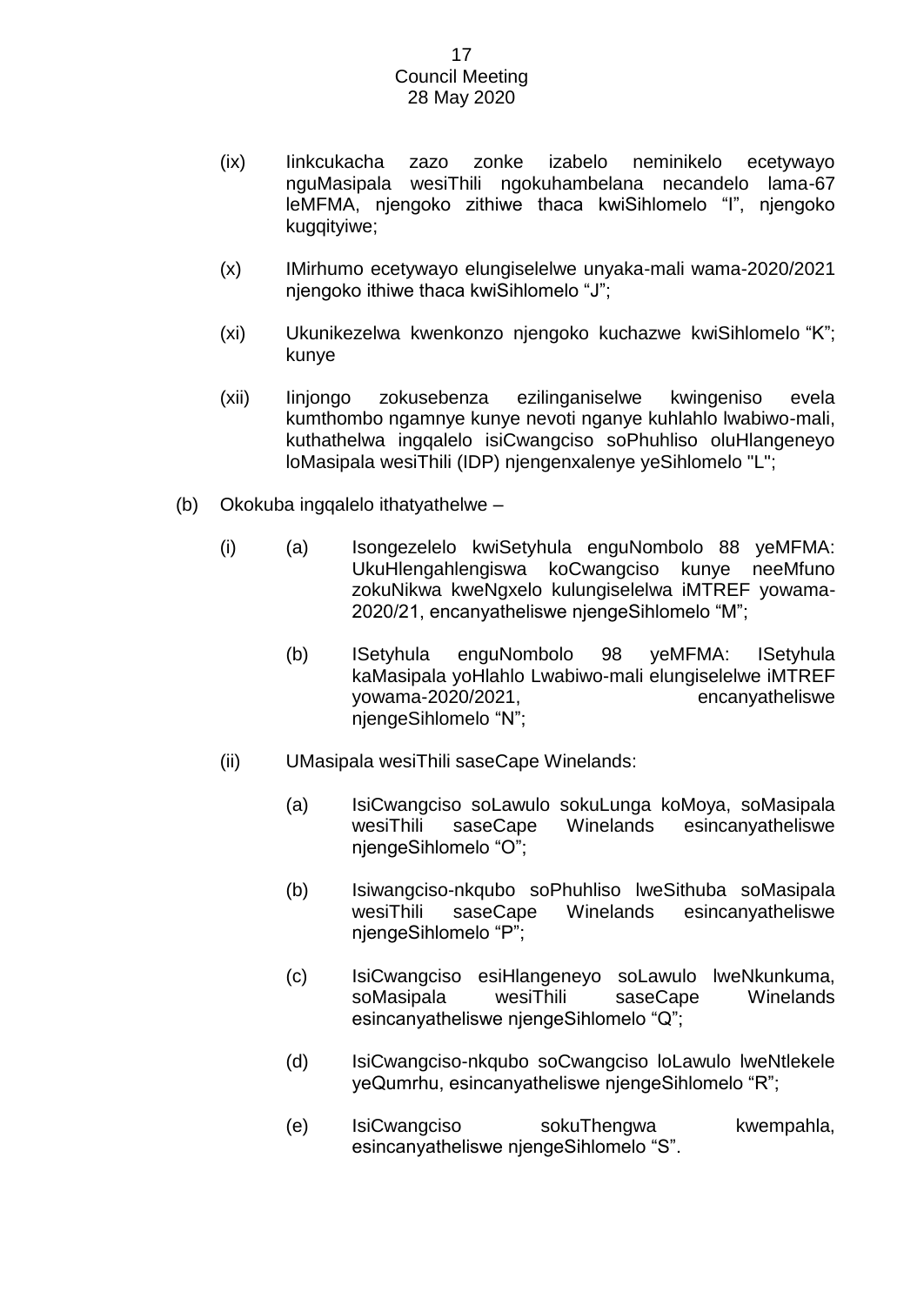# **COUNCIL MEETING: 26 MARCH 2020: ITEM C.14.1**

\*\*\* The Executive Mayor presented her Budget Speech on the draft 2020/2021, 2021/2022 and 2022/2023 Medium-Term Revenue and Expenditure Framework (MTREF) for the Cape Winelands District Municipality to Council, a copy of which is attached as Annexure "A" to the minutes.

(Councillor M.T. Klaas joined the meeting at 10:09)

The matter was put to the vote and thirty two (32) Councillors voted in favour of the approval of the draft 2020/2021, 2021/2022 and 2022/2023 Medium-Term Revenue and Expenditure Framework (MTREF) for the Cape Winelands District Municipality.

Councillor D.R.A. Snyders from the Economic Freedom Fighters (EFF) abstained from voting.

**RESOLVED** with a majority of thirty two (32) votes that –

- (a) The draft 2020/2021, 2021/2022 and 2022/2023 Medium-Term Revenue and Expenditure Framework (MTREF) for the Cape Winelands District Municipality as outlined in the attached Annexures be adopted for public participation, inspection, public representations, inputs and comment:
	- (i) The draft Medium-Term Revenue and Expenditure Framework for the 2020/2021, 2021/2022 and 2022/2023 financial years as set out in Annexure "A";
	- (ii) Adjustments to the budget-related policies as set out in Annexure "B";
	- (iii) Details of Council's investments as set out in Annexure "C";
	- (iv) Details of all proposed service delivery agreements, including material amendments to existing service delivery agreements as set out in Annexure "D";
	- (v) Adjustments to the current Integrated Development Plan (IDP) as set out in Annexure "E";
	- (vi) Details of employment costs salaries, allowances and benefits of all political office-bearers, councillors and senior managers of the Cape Winelands District Municipality as set out in Annexure "F";
	- (vii) Capital expenditure within the budget year as set out in Annexure "G", as agreed upon;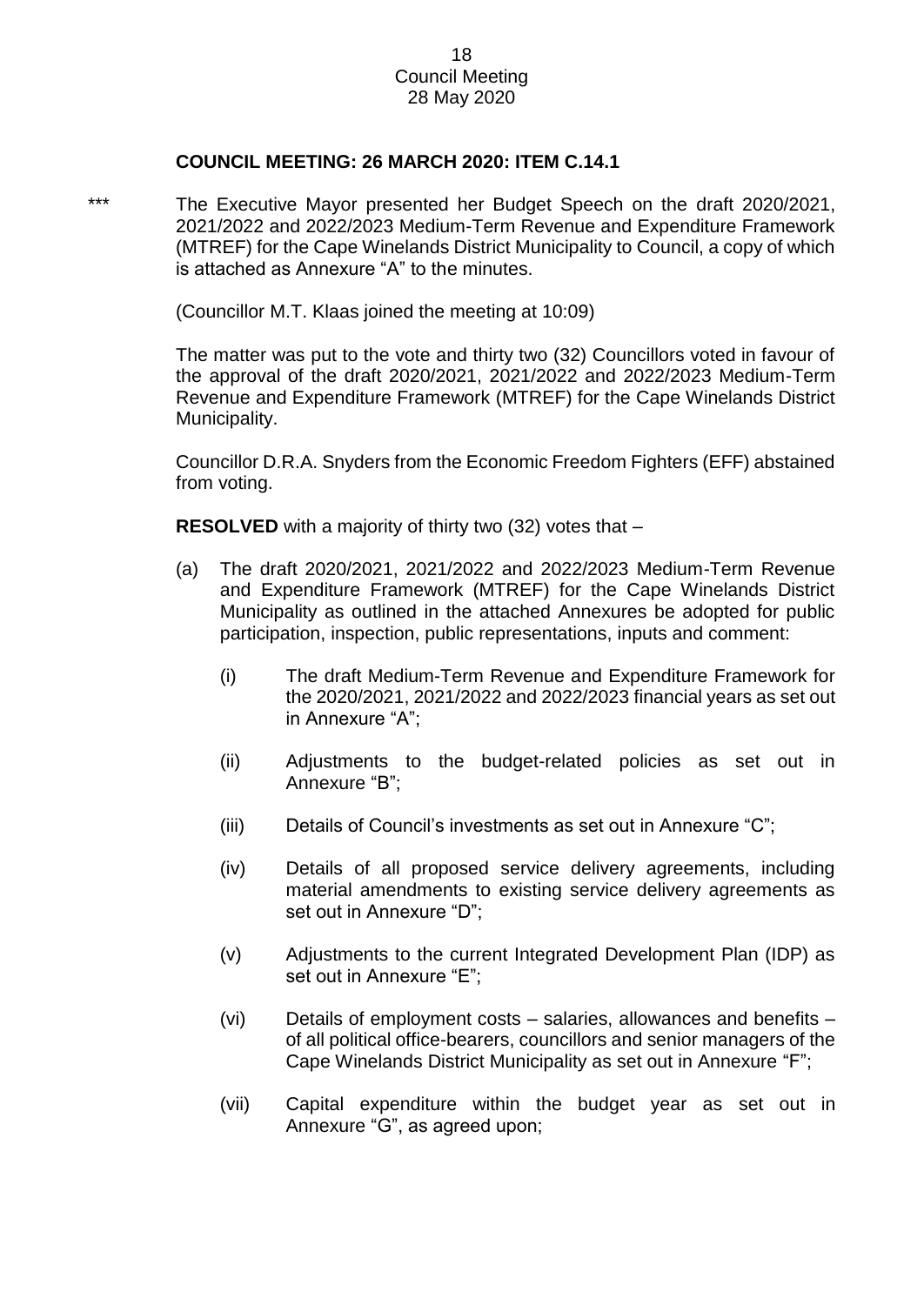- (viii) Projects to be undertaken within the budget year as set out in Annexure "H";
- (ix) Particulars of all proposed allocations and grants by the District Municipality in terms of Section 67 of the MFMA as set out in Annexure "I", as agreed upon;
- (x) Proposed Tariffs for the 2020/2021 financial year as set out in Annexure "J";
- (xi) Service Delivery Standard as set out in Annexure "K"; and
- (xii) Measurable performance objectives for revenue from each source and for each vote in the budget, taking into account the District Municipality's Integrated Development Plan (IDP) as part of Annexure "L";
- (b) That cognisance be taken of
	- (i) (a) The Addendum to MFMA Circular No. 88: Rationalisation of Planning and Reporting Requirements for the 2020/2021 MTREF, attached as Annexure "M";
		- (b) MFMA Circulars No. 98 and 99: Municipal Budget Circulars for the 2020/2021 MTREF, attached as Annexure "N";
	- (ii) The Cape Winelands District Municipality's:
		- (a) Air Quality Management Plan, attached as Annexure "O";
		- (b) Spatial Development Framework, attached as Annexure "P";
		- (c) Integrated Waste Management Plan, attached as Annexure "Q";
		- (d) Corporate Disaster Management Planning Framework, attached as Annexure "R";
		- (e) Procurement Plan, attached as Annexure "S".

# **RAADSVERGADERING: 26 MAART 2020: ITEM R.14.1**

\*\*\* Die Uitvoerende Burgemeester lewer haar begrotingsrede oor die konsep 2020/2021, 2021/2022 en 2022/2023 Mediumtermyninkomste-en-Uitgaweraamwerk (MTIUR) vir die Kaapse Wynland Distriksmunisipaliteit aan die Raad, waarvan 'n afskrif as Bylae "A" by die notule aangeheg is.

(Raadslid M.T. Klaas sluit am 10:09 by die vergadering aan.)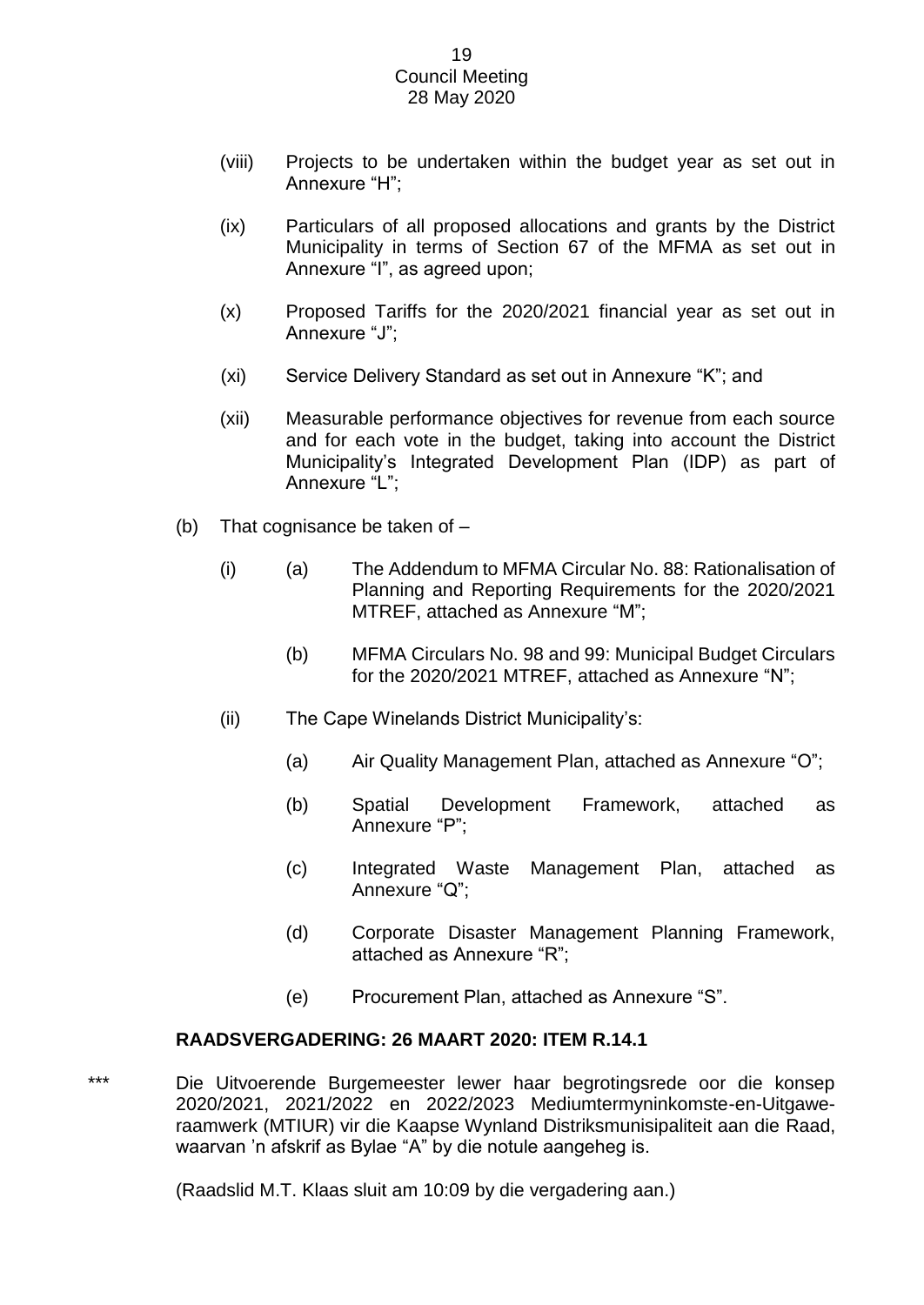Die saak word tot stemming gebring en twee-en-dertig (32) Raadslede stem ten gunste van die goedkeuring van die konsep 2020/2021, 2021/2022 en 2022/2023 Mediumtermyninkomste-en-Uitgaweraamwerk (MTIUR) vir die Kaapse Wynland Distriksmunisipaliteit.

Raadslid D.R.A. Snyders van die Economic Freedom Fighters (EFF) bly buite stemming.

**BESLUIT** met 'n meerderheid van twee-en-dertig (32) stemme dat –

- (a) Die konsep 2020/2021, 2021/2022 en 2022/2023 Mediumtermyninkomsteen-Uitgaweraamwerk (MTIUR) vir die Kaapse Wynland Distriksmunisipaliteit, soos uiteengesit in die aangehegte Bylaes, vir openbare deelname, insae, openbare vertoë, insette en kommentaar aanvaar word:
	- (i) Die konsep Mediumtermyninkomste-en-Uitgaweraamwerk vir die 2020/2021, 2021/2022 en 2022/2023 finansiële jare soos uiteengesit in Bylae "A";
	- (ii) Wysigings aan die begrotingsverwante beleide soos uiteengesit in Bylae "B";
	- (iii) Besonderhede van die Raad se beleggings soos uiteengesit in Bylae "C";
	- (iv) Besonderhede van alle voorgestelde diensleweringsooreenkomste, insluitend wesentlike wysigings aan bestaande dienslewerings-ooreenkomste soos uiteengesit in Bylae "D";
	- (v) Wysigings aan die huidige Geïntegreerde Ontwikkelingsplan (GOP) soos uiteengesit in Bylae "E";
	- (vi) Besonderhede van indiensnemingskoste salarisse, toelaes en voordele – van alle politieke ampsdraers, Raadslede en senior bestuurders van die Kaapse Wynland Distriksmunisipaliteit soos uiteengesit in Bylae "F";
	- (vii) Kapitaaluitgawe in die begrotingsjaar soos uiteengesit in Bylae "G", soos ooreengekom;
	- (viii) Projekte wat in die begrotingsjaar onderneem gaan word soos uiteengesit in Bylae "H";
	- (ix) Besonderhede van alle voorgestelde toewysings en toelaes deur die Distriksmunisipaliteit ingevolge artikel 67 van die MFMA, soos uiteengesit in Bylae "I", soos ooreengekom;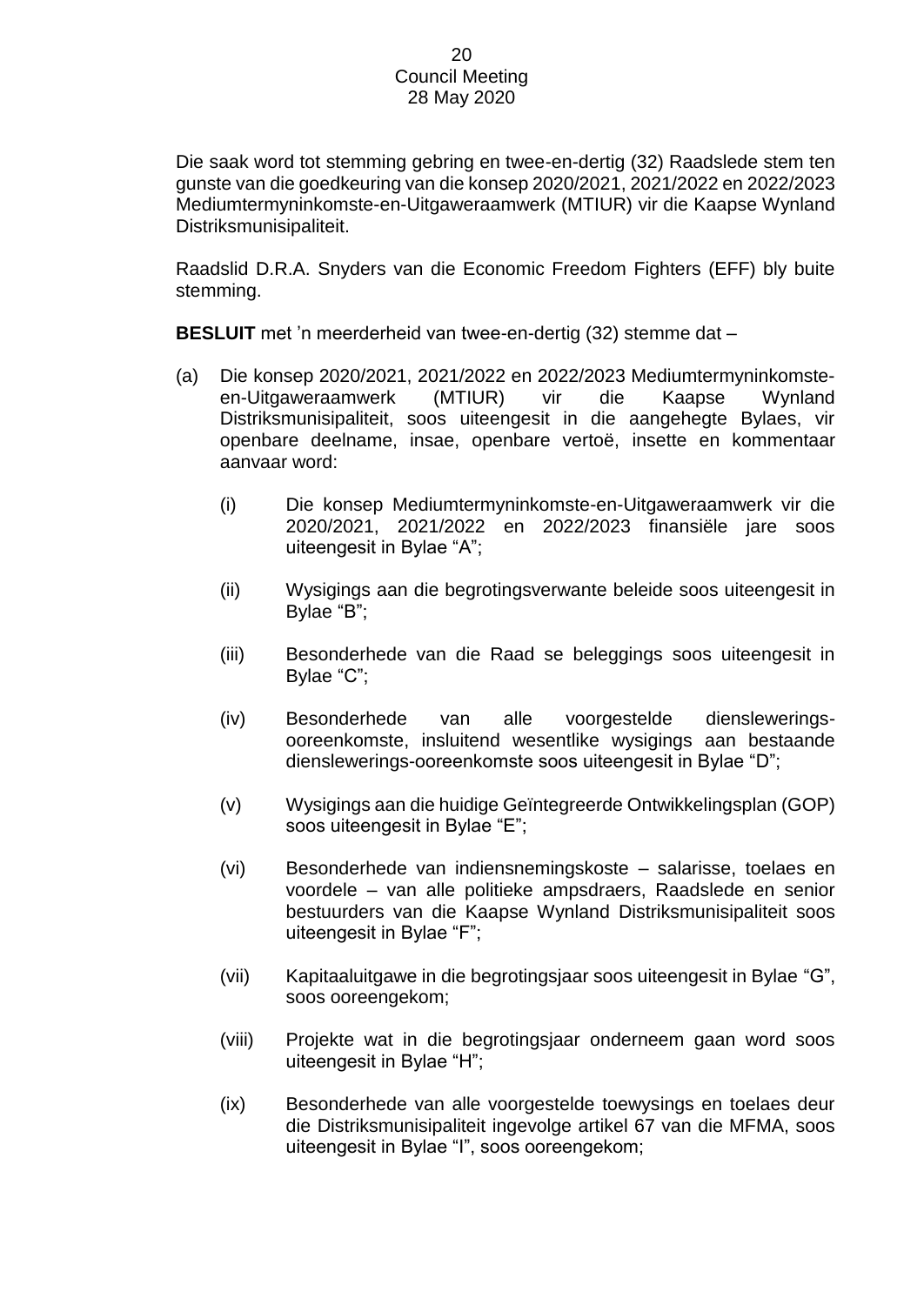- (x) Tariewe soos voorgestel vir die 2020/2021 finansiële jaar soos uiteengesit in Bylae "J";
- (xi) Diensleweringstandaard soos uiteengesit in Bylae "K"; en
- (xii) Vasstelbare prestasiedoelwitte vir inkomste uit elke bron en vir elke begrotingspos in die begroting, met inagneming van die Distriksmunisipaliteit se Geïntegreerde Ontwikkelingsplan (GOP) as deel van Bylae "L";
- (b) Dat kennis geneem word van
	- (i) (a) Die Addendum tot MFMA Omsendbrief No. 88: Rasionalisering van Beplanning en Verslagdoeningsvereistes vir die 2020/2021 MTIUR, aangeheg as Bylae "M";
		- (b) MFMA Omsendbrief No. 98 en 99: Munisipale Begroting Omsendbriewe vir die 2020/2021 MTIUR, aangeheg as Bylae "N";
	- (ii) Die Kaapse Wynland Distriksmunisipaliteit se:
		- (a) Luggehaltebestuursplan, aangeheg as Bylae "O";
		- (b) Ruimtelike Ontwikkelingsraamwerk, aangeheg as Bylae "P";
		- (c) Geïntegreerde Afvalbestuursplan, aangeheg as Bylae "Q";
		- (d) Korporatiewe Rampbestuursbeplanningsraamwerk, aangeheg as Bylae "R";
		- (e) Verkrygingsplan, aangeheg as Bylae "S".

# **INTLANGANISO YEBHUNGA: UMHLA WAMA-26 KUMATSHI 2020: UMBA C.14.1**

USodolophu wesiGqeba uthe thaca iNtetho yakhe yoHlahlo Lwabiwo-mali engoyilo lwesiCwangciso-nkqubo seNgeniso neNkcitho yesiThuba esiPhakathi sowama-2020/2021, 2021/2022 kunye nowama-2022/2023 (MTREF) soMasipala wesiThili saseCape Winelands kwiBhunga, ikopi encanyatheliswe njengeSihlomelo "A" kwimizuzu.

(UCeba M.T. Klaas uyijoyine intlanganiso ngentsimbi ye-10:09)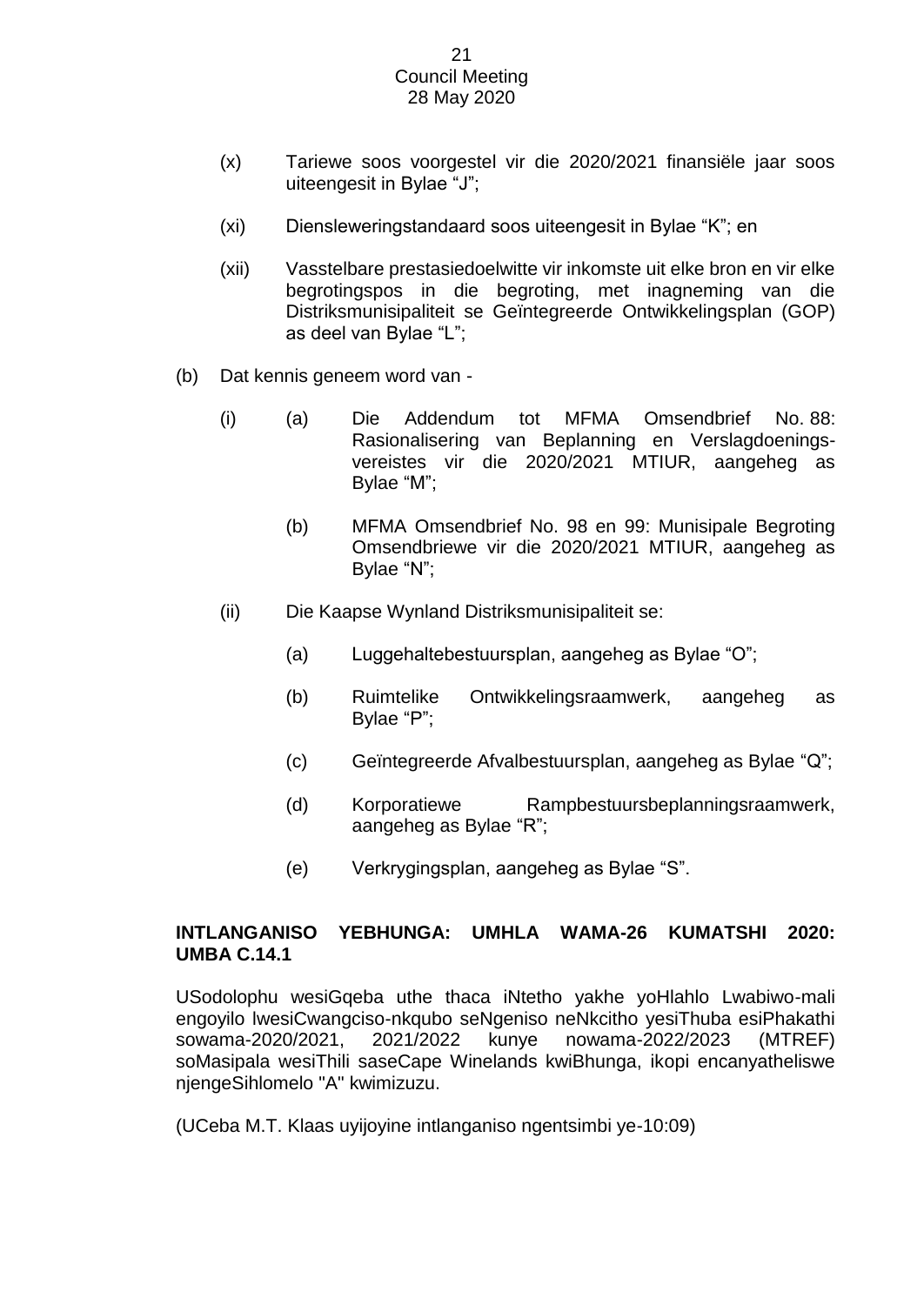Umba wavotelwa ze amashumi amathathu anesibini (32) ooCeba bavotela ulwamkelo lwesiCwangciso-nkqubo seNgeniso neNkcitho yesiThuba esiPhakathi sowama-2020/2021, 2021/2022 kunye nowama-2022/2023 (MTREF) esiyiliweyo soMasipala wesiThili saseCapeWinelands.

UCeba D.R.A. Snyders ophuma kwi-Economic Freedom Fighters (EFF) akazange avote.

**KUGQITYWE** ngesininzi seevoti ezingamashumi amathathu anesibini (32) okokuba -

- (a) Uyilo lwesiCwangciso-nkqubo seNgeniso neNkcitho yesiThuba esiPhakathi sowama-2020/2021, 2021/2022 kunye nowama-2022/2023 (MTREF) esiyiliweyo soMasipala wesiThili saseCapeWinelands njengoko kuchaziwe kwiZihlomelo ezincanyathelisiweyo malwamkelwe kulungiselelwa uthatyatho-nxaxheba luluntu, uhlolo, umelo loluntu, iingcebiso namagqabantshintshi:
	- (i) Uyilo lwesiCwangciso-nkqubo seNgeniso neNkcitho yesiThuba esiPhakathi seminyaka- mali yowama-2020/2021, 2021/2022 kunye nowama-2022/2023 njengoko kuthiwe thaca kwiSihlomelo "A";
	- (ii) Uhlengahlengiso kwimigaqo-nkqubo enxulumene nohlahlo lwabiwo- mali luya kungeniswa kwiBhunga njengeSihlomelo "B";
	- (iii) linkcukacha zotyalo-mali lweBhunga njengoko zithiwe thaca kwiSihlomelo "C";
	- (iv) linkcukacha zazo zonke izivumelwano ezicetywayo zokunikezelwa kwenkonzo, kubandakanywa nezilungiso zemathiriyeli kwizivumelwano ezikhoyo zokunikezelwa kwenkonzo njengoko zithiwe thaca kwiSihlomelo "D";
	- (v) Uhlengahlengiso kwisiCwangciso soPhuhliso oluHlangeneyo (IDP) njengoko kubonisiwe kwiSihlomelo "E";
	- (vi) linkcukacha zendleko zengqesho imivuzo, imali evunyelweyo nezibonelelo - bonke ababamba izikhundla zopolitiko, ooCeba kunye nabalawuli abaphezulu boMasipala wesiThili saseCape Winelands njengoko zithiwe thaca kwiSihlomelo "F";
	- (vii) lnkcitho yezakhiwo kuhlahlo lwabiwo-mali lonyaka njengoko zithiwe thaca kwiSihlomelo "G", njengoko kugqityiwe;
	- (viii) liProjekti eziza kuqaliswa kuhlahlo lwabiwo mali lonyaka njengoko zithiwe thaca kwiSihlomelo "H";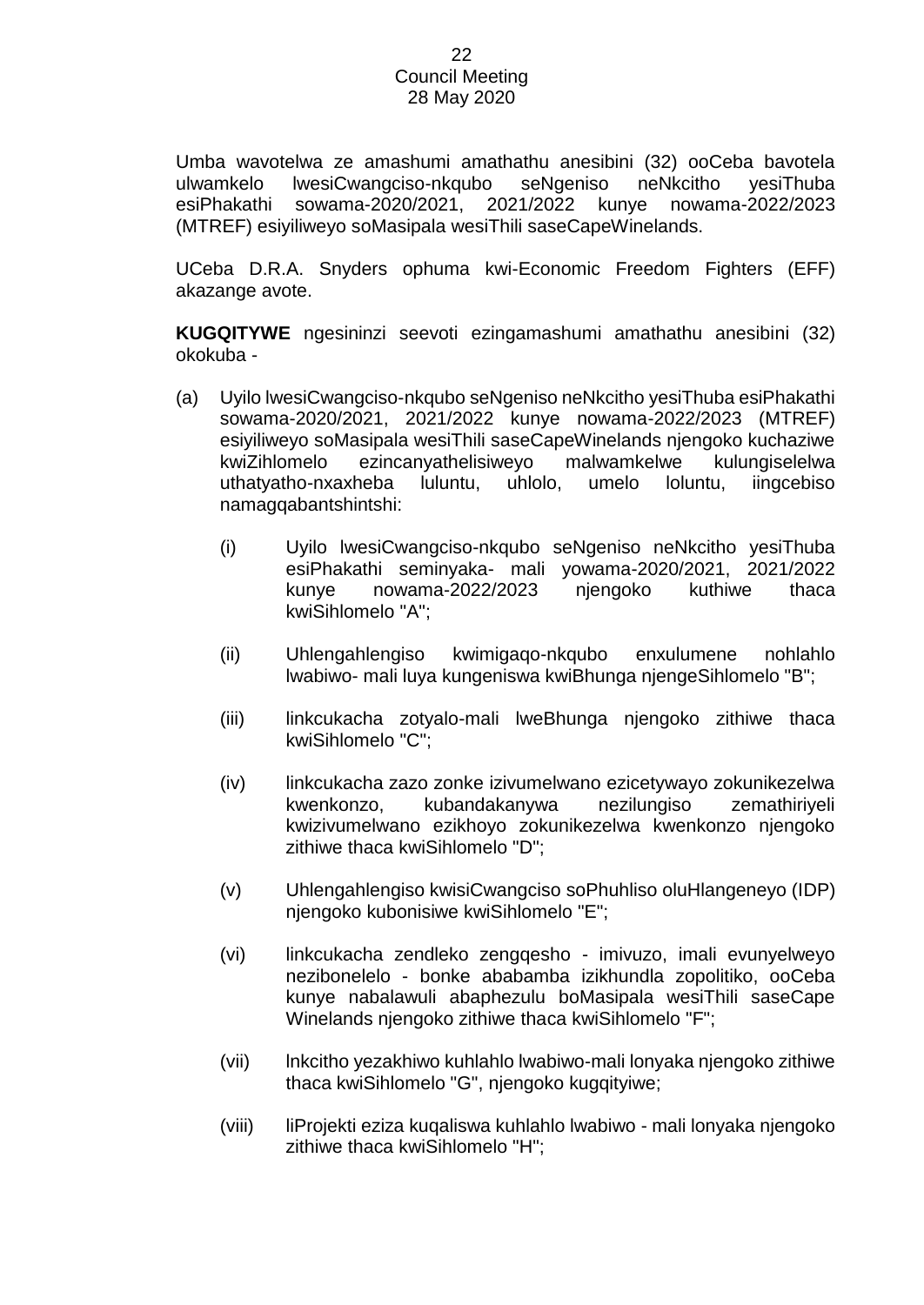- (ix) linkcukacha zazo zonke izabelo neminikelo ecetywayo nguMasipala wesiThili ngokuhambelana necandelo lama-67 eMFMA, njengoko zithiwe thaca kwiSihlomelo "I", njengoko kugqityiwe;
- (x) IMirhumo ecetywayo elungiselelwe unyaka-mali wama-2020/2021 njengoko ithiwe thaca kwiSihlomelo "J";
- (xi) Ukunikezelwa kwenkonzo njengoko kuchazwe kwiSihlomelo "K"; kunye
- (xii) linjongo zokusebenza ezilinganiselwe kwingeniso evela kumthombo ngamnye kunye nevoti nganye kuhlahlo lwabiwo-mali, kuthathelwa ingqalelo isiCwangciso soPhuhliso oluHlangeneyo loMasipala wesiThili (IDP) njengenxalenye yeSihlomelo "L";
- (b) Okokuba ingqalelo ithatyathelwe
	- (i) (a) lsongezelelo kwiSetyhula enguNombolo 88 yeMFMA: UkuHlengahlengiswa koCwangciso kunye neeMfuno zokuNikwa kweNgxelo kulungiselelwa iMTREF yowama-2020/21, esincanyatheliswe njengeSihlomelo "M";
		- (b) liSetyhula ezinguNombolo 98 no-99: yeeSetyhula zikaMasipala zoHlahlo Lwabiwo-mali ezilungiselelwe iMTREF yowama- 2020/2021, ezincanyatheliswe njengeSihlomelo "N";
	- (ii) UMasipala wesiThili saseCape Winelands:
		- (a) lsiCwangciso solawulo sokulunga koMoya, soMasipala wesiThili saseCape Winelands esincanyatheliswe njengeSihlomelo "O";
		- (b) lsiCwangciso-nkqubo soPhuhliso lweSithuba soMasipala wesiThili saseCape Winelands esincanyatheliswe njengeSihlomelo "P";
		- (c) lsiCwangciso esiHlangeneyo solawulo lweNkunkuma, soMasipala wesiThili saseCape Winelands esincanyatheliswe njengeSihlomelo "Q";
		- (d) lsiCwangciso-nkqubo soCwangciso loLawulo lweNtlekele yeQumrhu, esincanyatheliswe njengeSihlomelo "R";
		- (e) lsiCwangciso sokuThengwa kwempahla, esincanyatheliswe njengeSihlomelo "S".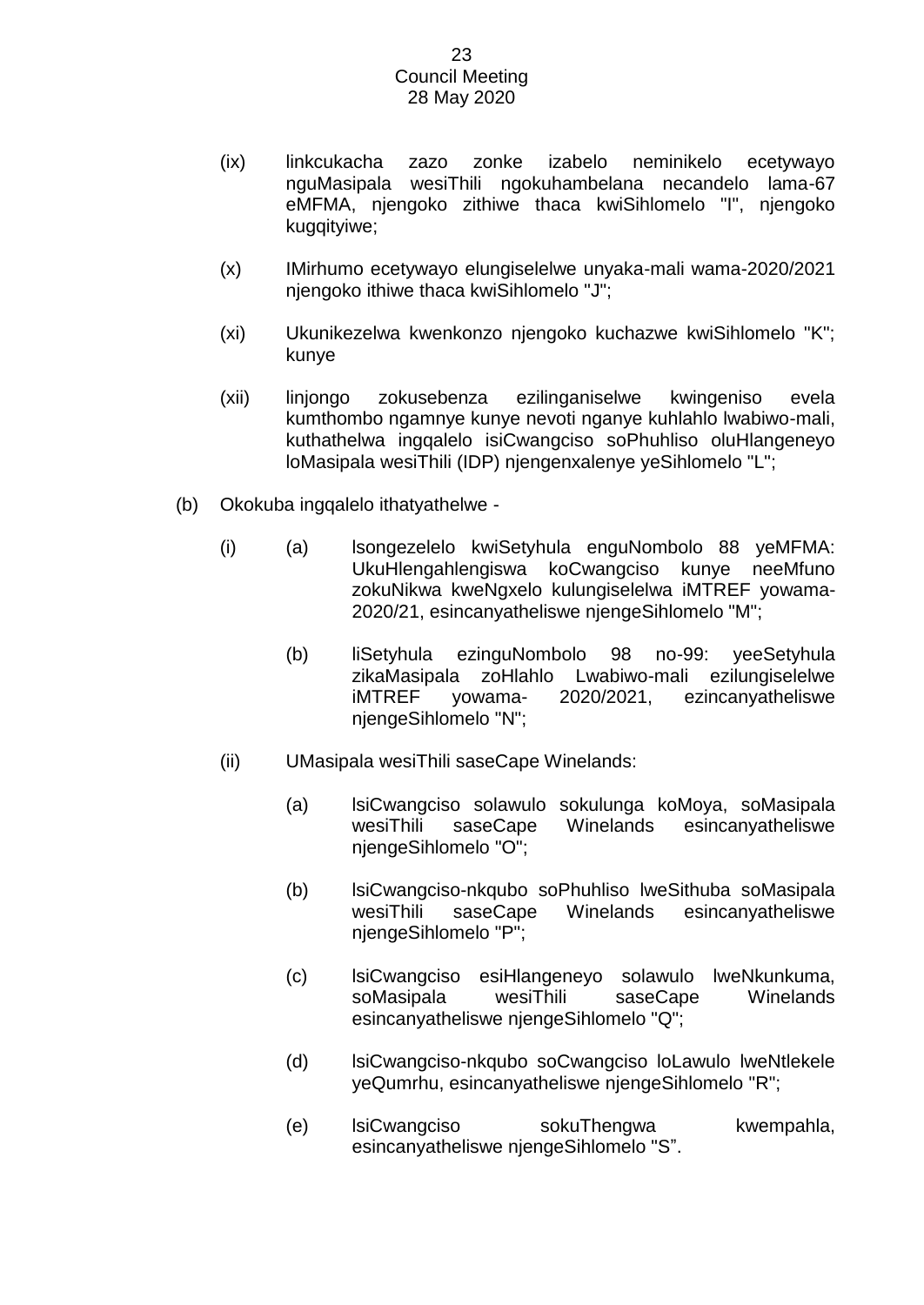# **ADDITIONAL COMMENTS**

# **Roads Expenditure**

The draft 2020/2021 Operating Budget for the Roads Department was compiled with the amounts as stipulated in the Memorandum of Agreement dated 26 April 2019. On 25 March 2020, the Western Cape Government: Transport and Public Works issued a new Memorandum of Agreement in which they substantially decreased the funds allocated to the Cape Winelands District Municipality's Roads Department.

The table below indicates the decrease over the MTREF:

| <b>Western Cape Government: Transport and Public Works</b> |             |             |             |
|------------------------------------------------------------|-------------|-------------|-------------|
|                                                            | 2020/2021   | 2021/2022   | 2022/2023   |
| <b>Original Total Allocation</b>                           | 122 120 000 | 130 520 000 | 137 046 000 |
| <b>Adjusted Total Allocation</b>                           | 108 505 000 | 117 080 000 | 123 130 000 |
| <b>Difference</b>                                          | 13 615 000  | 13 440 000  | 13 916 000  |

As a result of the above changes the management fee, which is regarded as an income for Council, also decreased by R2 305 015 plus VAT of R1 546 329 on the total management fee.

# **COVID-19 Expenditure**

On 30 March 2020, the Minister of Cooperative Governance and Traditional Affairs, in terms of Section 27(2) of the Disaster Management Act, 2002 (Act No. 57 of 2002) ("the DMA"), issued directives to address, prevent and combat the spread of COVID-19 in South Africa (see Annexure to MFMA Circular No. 99 attached as Annexure "N.3").

Since the tabling of the Draft MTREF on 26 March 2020, management has reviewed the budget priorities and aligned expenditure to adhere to the requirements of the Annexure to MFMA Circular No. 99. All the relevant annexures were updated with the necessary changes to provide for the COVID-19 expenditure in the 2020/2021 financial year.

# **RECOMMENDATION BY THE MUNICIPAL MANAGER:**

That the Executive Mayor together with the Mayoral Committee consider to recommend to Council to approve the following:

- (a) The draft 2020/2021, 2021/2022 and 2022/2023 Medium-Term Revenue and Expenditure Framework (MTREF) for the Cape Winelands District Municipality as outlined in the attached Annexures:
	- (i) The draft Medium-Term Revenue and Expenditure Framework for the 2020/2021, 2021/2022 and 2022/2023 financial years as set out in Annexure "A";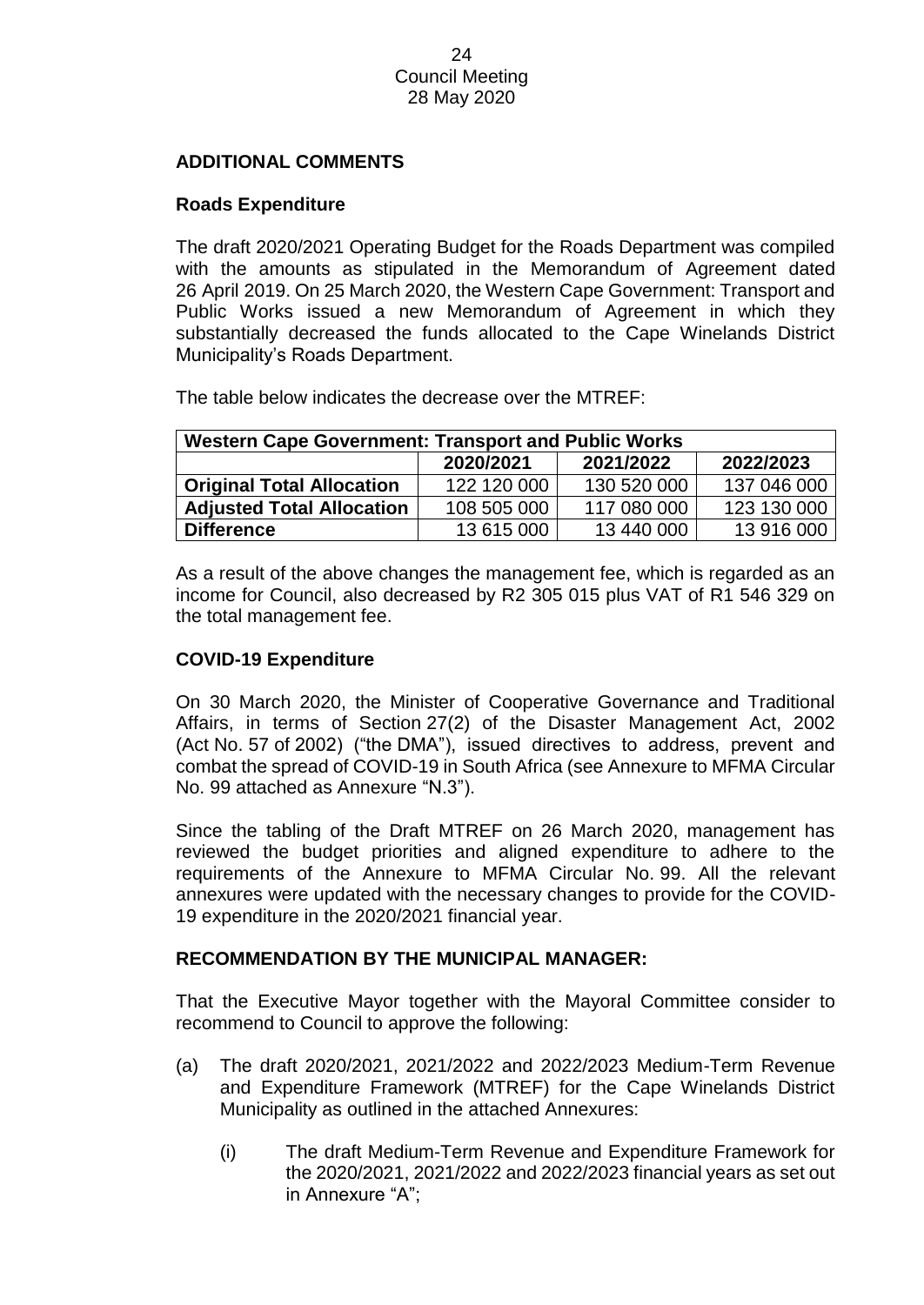- (ii) Adjustments to the budget-related policies as set out in Annexure "B";
- (iii) Details of Council's investments as set out in Annexure "C";
- (iv) Details of all proposed service delivery agreements, including material amendments to existing service delivery agreements as set out in Annexure "D";
- (v) Adjustments to the current Integrated Development Plan (IDP) as set out in Annexure "E";
- (vi) Details of employment costs salaries, allowances and benefits of all political office-bearers, councillors and senior managers of the Cape Winelands District Municipality as set out in Annexure "F";
- (vii) Capital expenditure within the budget year as set out in Annexure "G", as agreed upon;
- (viii) Projects to be undertaken within the budget year as set out in Annexure "H";
- (ix) Particulars of all proposed allocations and grants by the District Municipality in terms of Section 67 of the MFMA as set out in Annexure "I", as agreed upon;
- (x) Proposed Tariffs for the 2020/2021 financial year as set out in Annexure "J";
- (xi) Service Delivery Standard as set out in Annexure "K"; and
- (xii) Measurable performance objectives for revenue from each source and for each vote in the budget, taking into account the District Municipality's Integrated Development Plan (IDP) as part of Annexure "L";
- (b) That cognisance be taken of
	- (i) (a) The Addendum to MFMA Circular No. 88: Rationalisation of Planning and Reporting Requirements for the 2020/2021 MTREF, attached as Annexure "M";
		- (b) MFMA Circulars No. 98, 99 and the Annexure to MFMA Circular No. 99: Municipal Budget Circulars for the 2020/2021 MTREF, attached as Annexure "N";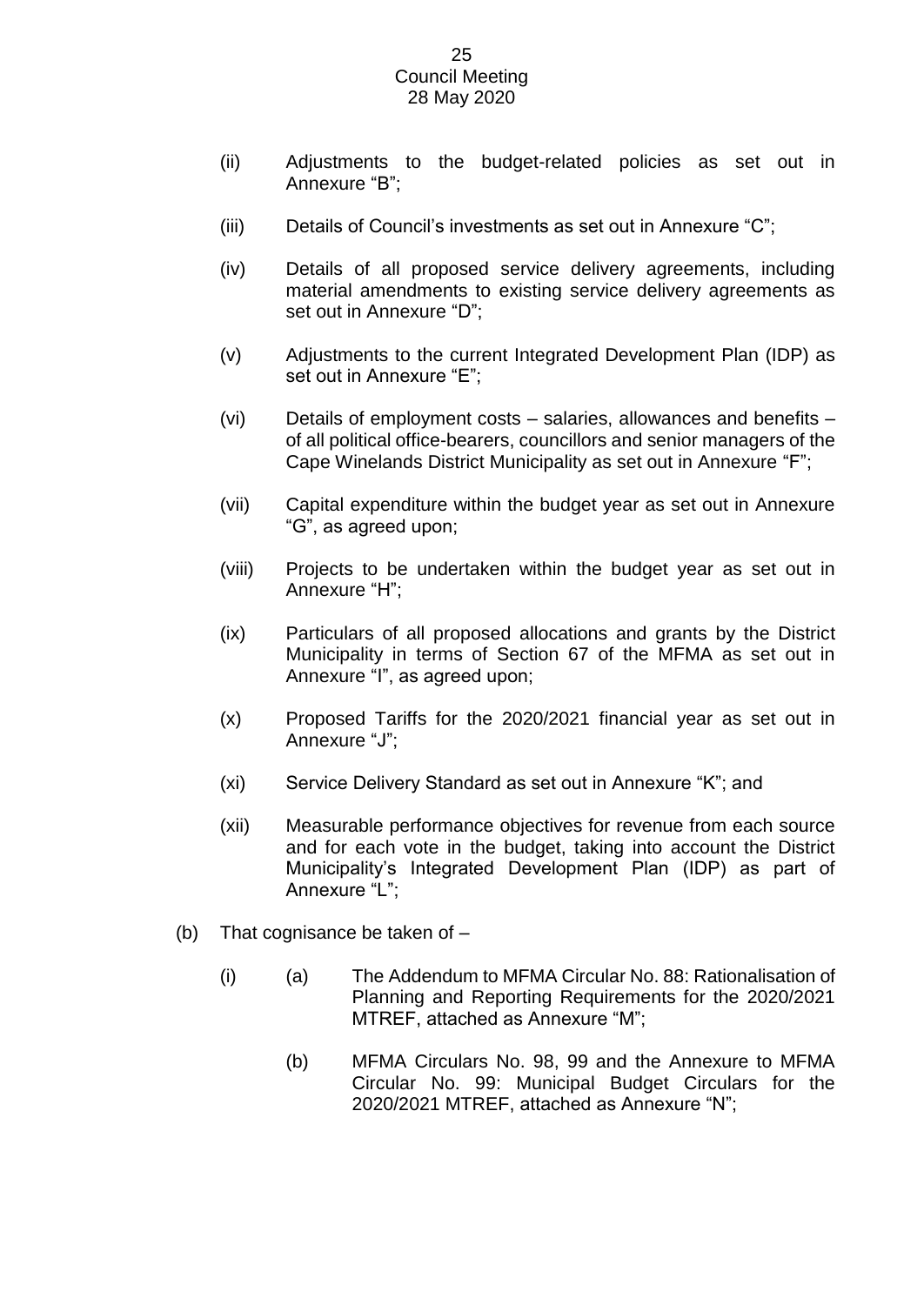- (ii) The Cape Winelands District Municipality's:
	- (a) Air Quality Management Plan, attached as Annexure "O";
	- (b) Spatial Development Framework, attached as Annexure "P";
	- (c) Integrated Waste Management Plan, attached as Annexure "Q";
	- (d) Corporate Disaster Management Planning Framework, attached as Annexure "R";
	- (e) Procurement Plan, attached as Annexure "S";
	- (f) The 2020/2011 LGMTEC assessment report attached as Annexure "T".

# **AANBEVELING DEUR MUNISIPALE BESTUURDER:**

Dat die Uitvoerende Burgemeester saam met die Burgemeesterskomitee oorweging daaraan skenk om by die Raad aan te beveel om die volgende goed te keur:

- (a) Die konsep 2020/2021, 2021/2022 en 2022/2023 Mediumtermyninkomsteen-Uitgaweraamwerk (MTIUR) vir die Kaapse Wynland Distriksmunisipaliteit, soos uiteengesit in die aangehegte Bylaes:
	- (i) Die konsep Mediumtermyninkomste-en-Uitgaweraamwerk vir die 2020/2021, 2021/2022 en 2022/2023 finansiële jare soos uiteengesit in Bylae "A";
	- (ii) Wysigings aan die begrotingsverwante beleide soos uiteengesit in Bylae "B";
	- (iii) Besonderhede van die Raad se beleggings soos uiteengesit in Bylae "C";
	- (iv) Besonderhede van alle voorgestelde diensleweringsooreenkomste, insluitend wesentlike wysigings aan bestaande dienslewerings-ooreenkomste soos uiteengesit in Bylae "D";
	- (v) Wysigings aan die huidige Geïntegreerde Ontwikkelingsplan (GOP) soos uiteengesit in Bylae "E";
	- (vi) Besonderhede van indiensnemingskoste salarisse, toelaes en voordele – van alle politieke ampsdraers, Raadslede en senior bestuurders van die Kaapse Wynland Distriksmunisipaliteit soos uiteengesit in Bylae "F";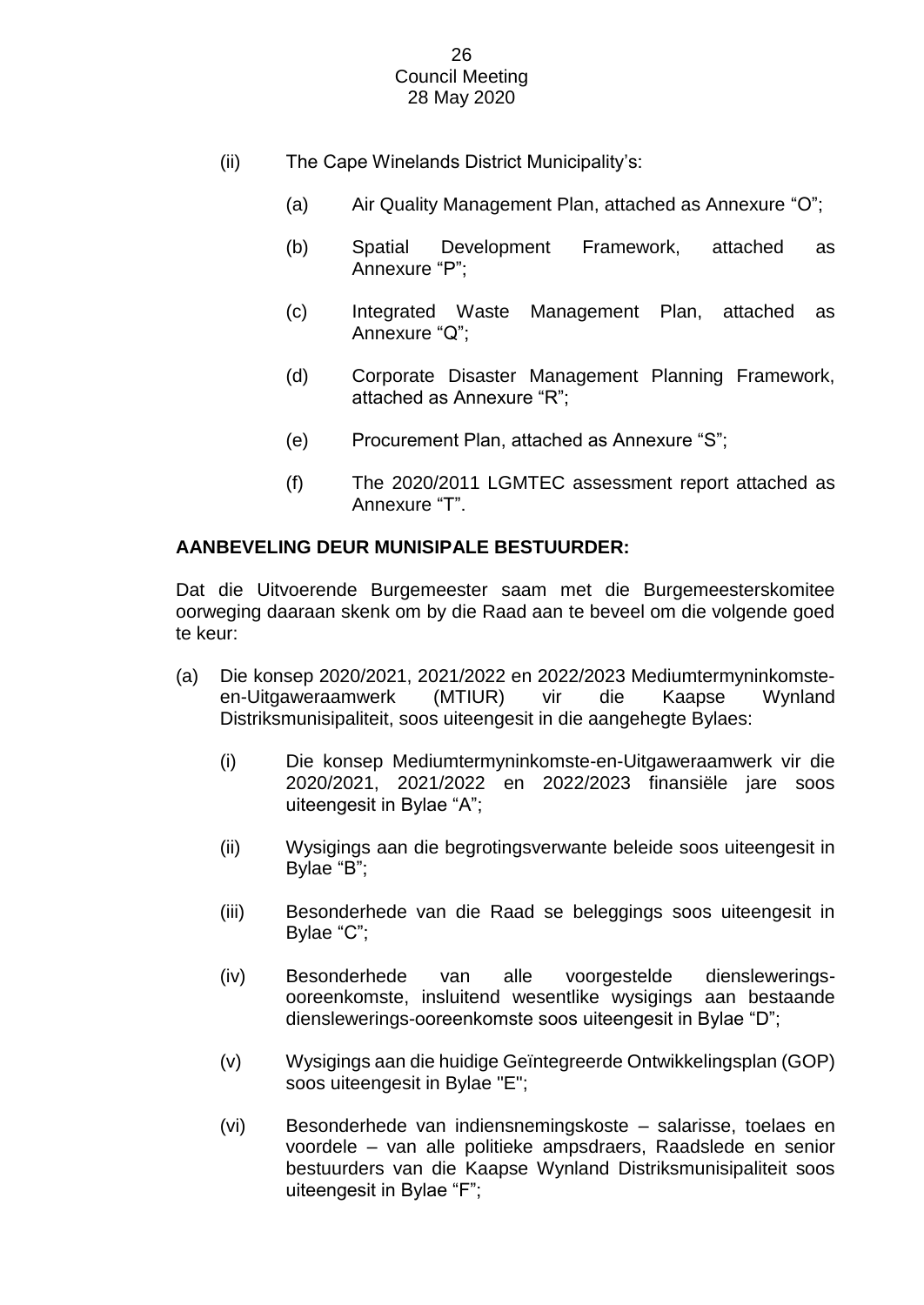- (vii) Kapitaaluitgawe in die begrotingsjaar soos uiteengesit in Bylae "G", soos ooreengekom;
- (viii) Projekte wat in die begrotingsjaar onderneem gaan word soos uiteengesit in Bylae "H";
- (ix) Besonderhede van alle voorgestelde toewysings en toelaes deur die Distriksmunisipaliteit ingevolge artikel 67 van die MFMA, soos uiteengesit in Bylae "I", soos ooreengekom;
- (x) Tariewe soos voorgestel vir die 2020/2021 finansiële jaar soos uiteengesit in Bylae "J";
- (xi) Diensleweringstandaard soos uiteengesit in Bylae "K"; en
- (xii) Vasstelbare prestasiedoelwitte vir inkomste uit elke bron en vir elke begrotingspos in die begroting, met inagneming van die Distriksmunisipaliteit se Geïntegreerde Ontwikkelingsplan (GOP) as deel van Bylae "L";
- (b) Dat kennis geneem word van
	- (i) (a) Die Addendum tot MFMA Omsendbrief No. 88: Rasionalisering van Beplanning en Verslagdoeningsvereistes vir die 2020/2021 MTIUR, aangeheg as Bylae "M";
		- (b) MFMA Omsendbrief No. 98, 99 en die Bylae tot MFMA Omsendbrief No. 99: Munisipale Begroting Omsendbriewe vir die 2020/2021 MTIUR, aangeheg as Bylae "N";
	- (ii) Die Kaapse Wynland Distriksmunisipaliteit se:
		- (a) Luggehaltebestuursplan, aangeheg as Bylae "O";
		- (b) Ruimtelike Ontwikkelingsraamwerk, aangeheg as Bylae "P";
		- (c) Geïntegreerde Afvalbestuursplan, aangeheg as Bylae "Q";
		- (d) Korporatiewe Rampbestuursbeplanningsraamwerk, aangeheg as Bylae "R";
		- (e) Verkrygingsplan, aangeheg as Bylae "S";
		- (f) Die 2020/2021 LGMTEC-assesseringsverslag, aangeheg as Bylae "T".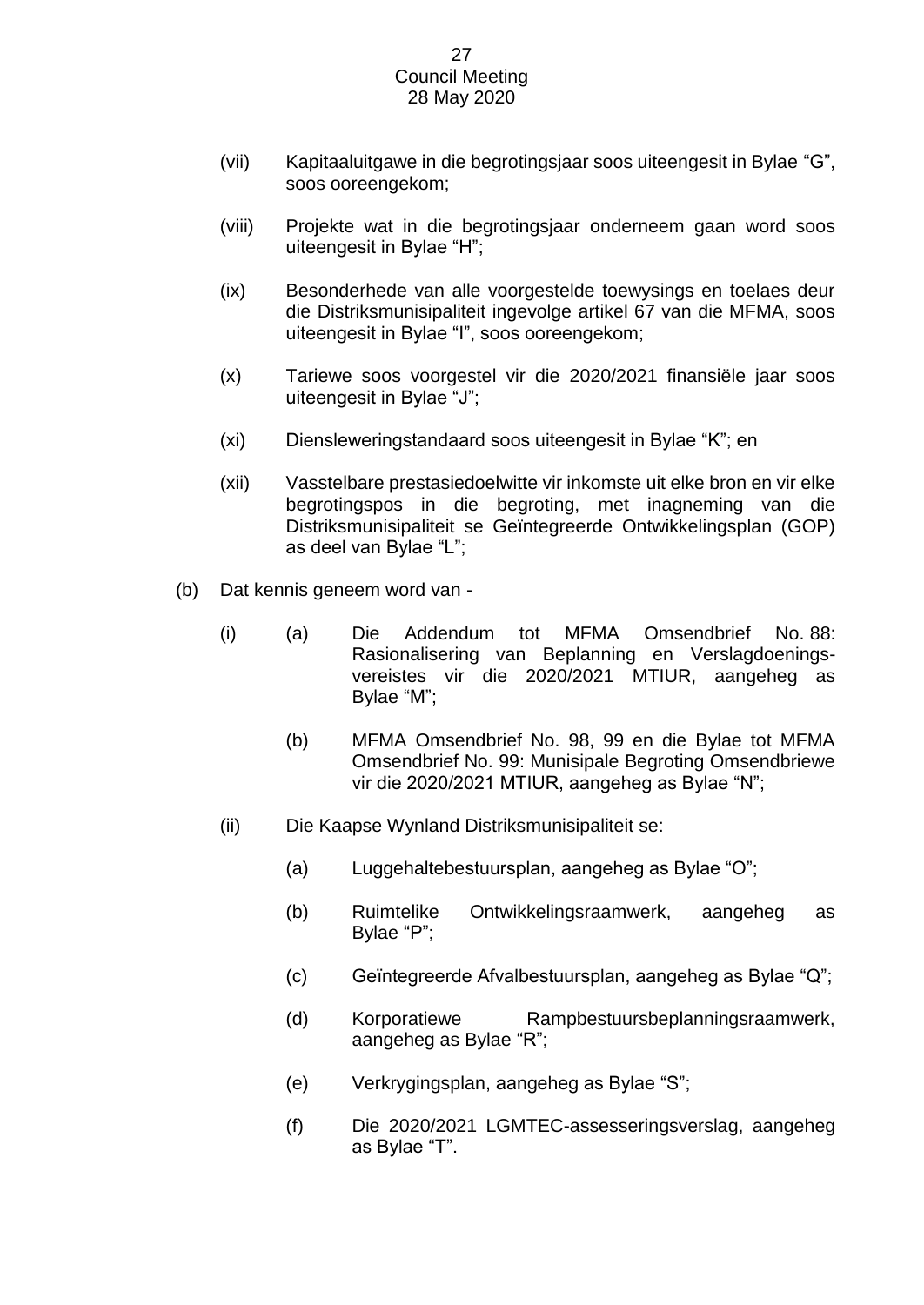# **INGCEBISO EYENZIWA NGUMLAWULI KAMASIPALA:**

Yeyokokuba uSodolophu wesiGqeba kunye neKomiti kaSodolophu bacamngce ngokundulula kwiBhunga okokuba lamkele:

- (a) IsiCwangciso-nkqubo esiyiliweyo seNgeniso neNkcitho sesiThuba esiPhakathi sowama-2020/2021, 2021/2022 kunye nowama-2022/2023 (MTREF) esilungiselelwe uMasipala wesiThili saseCape Winelands njengoko sichazwe kwiZihlomelo ezincanyathelisiweyo:
	- (i) Uyilo lwesiCwangciso-nkqubo seNgeniso neNkcitho yesiThuba esiPhakathi seminyaka- mali yowama-2020/2021, 2021/2022 kunye nowama-2022/2023 njengoko luthiwe thaca kwiSihlomelo "A";
	- (ii) Uhlengahlengiso kwimigaqo-nkqubo enxulumene nohlahlo lwabiwo- mali luya kungeniswa kwiBhunga njengeSihlomelo "B";
	- (iii) linkcukacha zotyalo-mali lweBhunga njengoko zithiwe thaca kwiSihlomelo "C";
	- (iv) linkcukacha zazo zonke izivumelwano ezicetywayo zokunikezelwa kwenkonzo, kubandakanywa nezilungiso zemathiriyeli kwizivumelwano ezikhoyo zokunikezelwa kwenkonzo njengoko zithiwe thaca kwiSihlomelo "D";
	- (v) Uhlengahlengiso kwisiCwangciso soPhuhliso oluHlangeneyo (IDP) njengoko kubonisiwe kwiSihlomelo "E";
	- (vi) linkcukacha zendleko zengqesho imivuzo, imali evunyelweyo nezibonelelo - bonke ababamba izikhundla zopolitiko, ooCeba kunye nabalawuli abaphezulu boMasipala wesiThili saseCape Winelands njengoko zithiwe thaca kwiSihlomelo "F";
	- (vii) lnkcitho yezakhiwo kuhlahlo lwabiwo-mali lonyaka njengoko ithiwe thaca kwiSihlomelo "G", njengoko kugqityiwe;
	- (viii) liProjekti eziza kuqaliswa kuhlahlo lwabiwo mali lonyaka njengoko zithiwe thaca kwiSihlomelo "H";
	- (ix) linkcukacha zazo zonke izabelo neminikelo ecetywayo nguMasipala wesiThili ngokuhambelana necandelo lama-67 eMFMA, njengoko zithiwe thaca kwiSihlomelo "I", njengoko kugqityiwe;
	- (x) IMirhumo ecetywayo elungiselelwe unyaka-mali wama-2020/2021 njengoko ithiwe thaca kwiSihlomelo "J";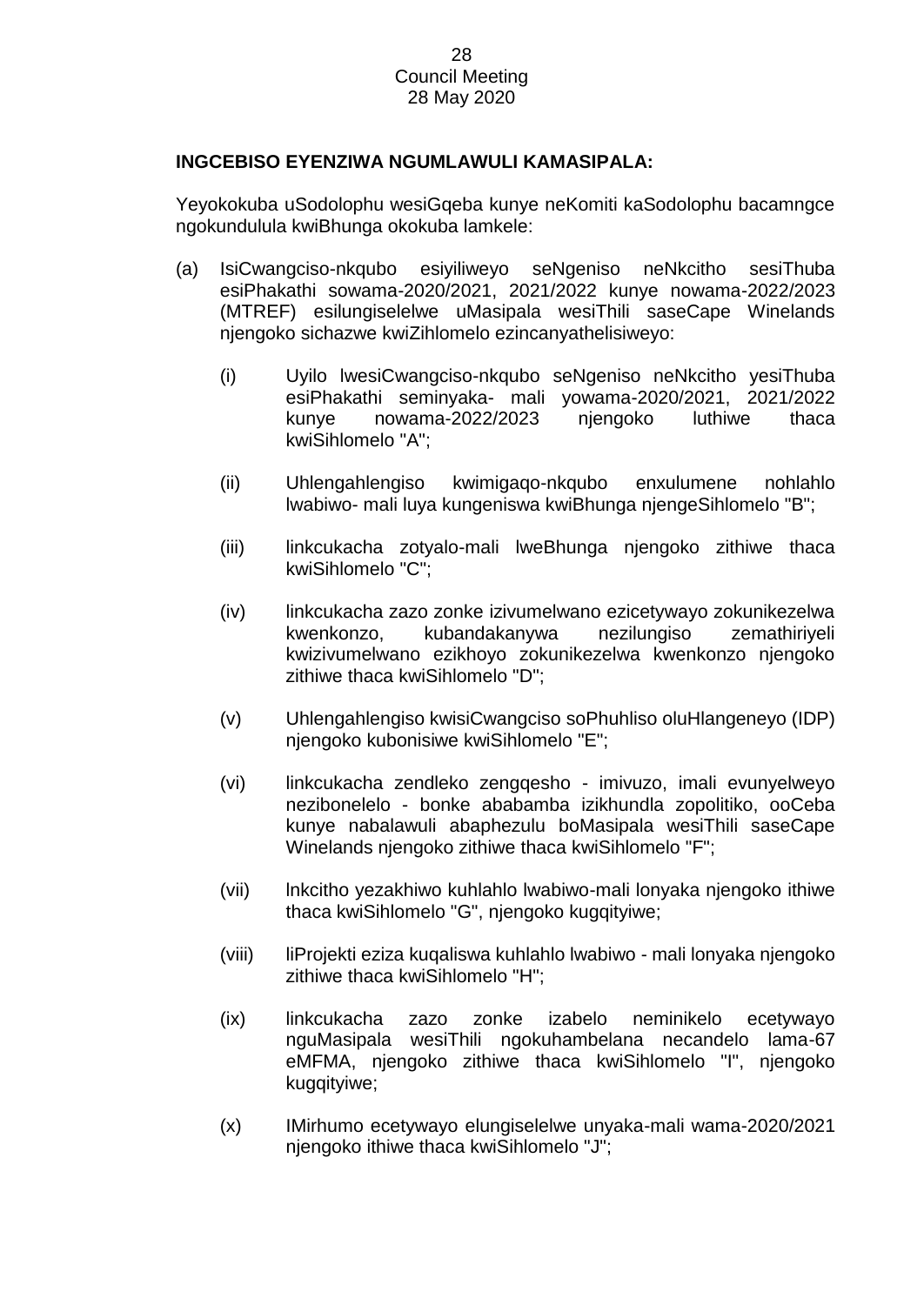- (xi) Ukunikezelwa kwenkonzo njengoko kuchazwe kwiSihlomelo "K"; kunye
- (xii) linjongo zokusebenza ezilinganiselwe kwingeniso evela kumthombo ngamnye kunye nevoti nganye kuhlahlo lwabiwo-mali, kuthathelwa ingqalelo isiCwangciso soPhuhliso oluHlangeneyo loMasipala wesiThili (IDP) njengenxalenye yeSihlomelo "L";
- (b) Okokuba ingqalelo ithatyathelwe
	- (i) (a) lsongezelelo kwiSetyhula enguNombolo 88 yeMFMA: UkuHlenga-hlengiswa koCwangciso kunye neeMfuno zokuNikwa kweNgxelo kulungiselelwa iMTREF yowama-2020/21, encanyatheliswe njengeSihlomelo "M";
		- (b) IiSetyhula zeMFMA ezinguNombolo 98, 99 kunye neSihlomelo kwiSetyhula yeMFMA enguNombolo 99: IiSetyhula zoHlahlo Lwabiwo-mali lukaMasipala ezilungiselelwe iMTREF yowama-2020/2021, ezincanyatheliswe njengeSihlomelo "N";
	- (ii) UMasipala wesiThili saseCape Winelands:
		- (a) lsiCwangciso solawulo sokulunga koMoya, soMasipala wesiThili saseCape Winelands esincanyatheliswe njengeSihlomelo "O";
		- (b) lsiwangciso-nkqubo soPhuhliso lwesiThuba soMasipala wesiThili saseCape Winelands esincanyatheliswe njengeSihlomelo "P";
		- (c) lsiCwangciso esiHlangeneyo solawulo lweNkunkuma, soMasipala wesiThili saseCape Winelands esincanyatheliswe njengeSihlomelo "Q";
		- (d) lsiCwangciso-nkqubo soCwangciso loLawulo lweNtlekele yeQumrhu, esincanyatheliswe njengeSihlomelo "R";
		- (e) lsiCwangciso sokuThengwa kwempahla, esincanyatheliswe njengeSihlomelo "S".
		- (f) Ingxelo yovavanyo yeLGMTEC yowama-2020/2021 njengeSihlomelo "T".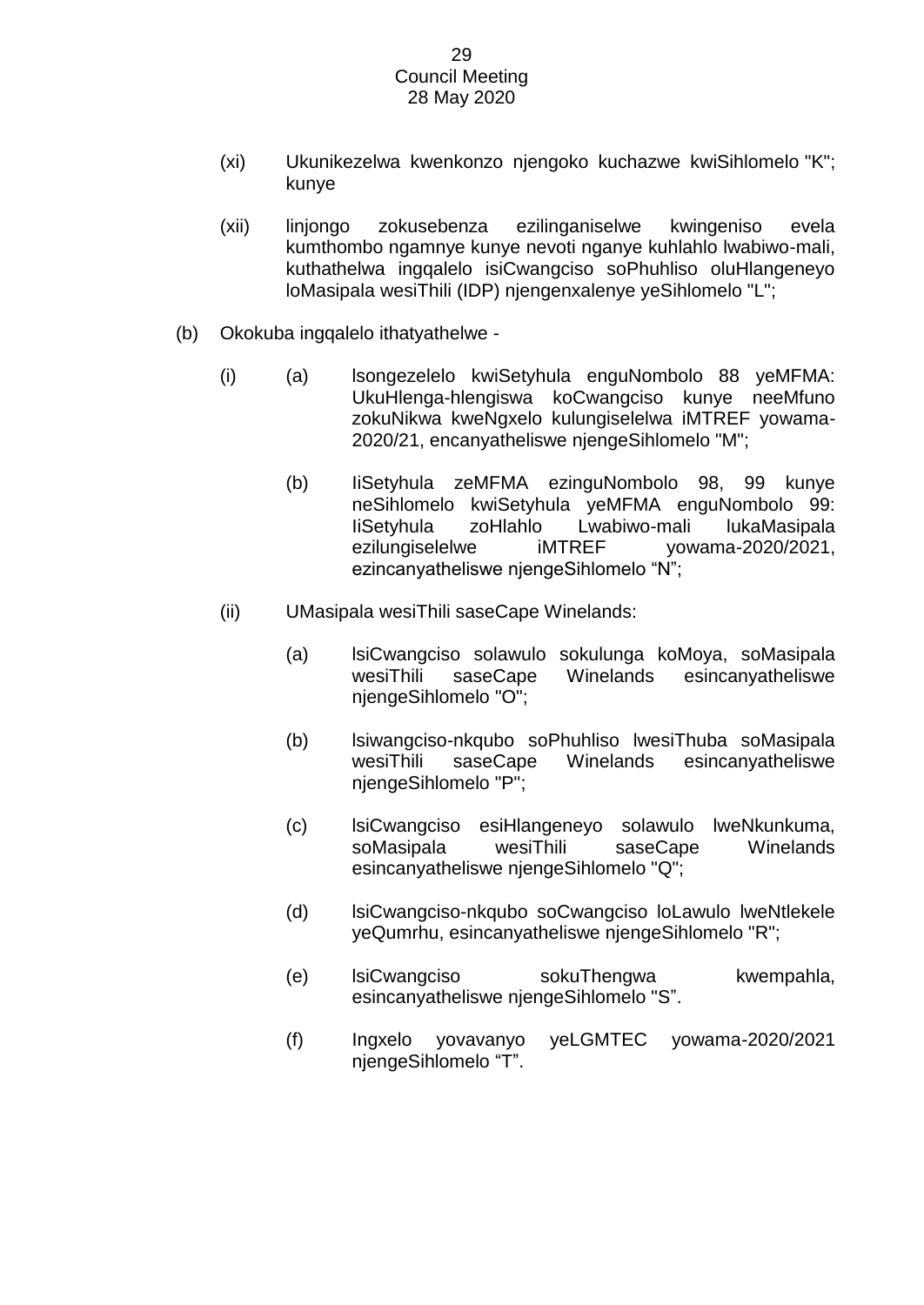# **MAYORAL COMMITTEE: 19 MAY 2020: ITEM MC.8.2.1**

# **RESOLVED:**

That it be recommend to Council to approve the following:

- (a) The draft 2020/2021, 2021/2022 and 2022/2023 Medium-Term Revenue and Expenditure Framework (MTREF) for the Cape Winelands District Municipality as outlined in the attached Annexures:
	- (i) The draft Medium-Term Revenue and Expenditure Framework for the 2020/2021, 2021/2022 and 2022/2023 financial years as set out in Annexure "A";
	- (ii) Adjustments to the budget-related policies as set out in Annexure "B";
	- (iii) Details of Council's investments as set out in Annexure "C";
	- (iv) Details of all proposed service delivery agreements, including material amendments to existing service delivery agreements as set out in Annexure "D";
	- (v) Adjustments to the current Integrated Development Plan (IDP) as set out in Annexure "E";
	- (vi) Details of employment costs salaries, allowances and benefits of all political office-bearers, councillors and senior managers of the Cape Winelands District Municipality as set out in Annexure "F";
	- (vii) Capital expenditure within the budget year as set out in Annexure "G", as agreed upon;
	- (viii) Projects to be undertaken within the budget year as set out in Annexure "H";
	- (ix) Particulars of all proposed allocations and grants by the District Municipality in terms of Section 67 of the MFMA as set out in Annexure "I", as agreed upon;
	- (x) Proposed Tariffs for the 2020/2021 financial year as set out in Annexure "J";
	- (xi) Service Delivery Standard as set out in Annexure "K"; and
	- (xii) Measurable performance objectives for revenue from each source and for each vote in the budget, taking into account the District Municipality's Integrated Development Plan (IDP) as part of Annexure "L";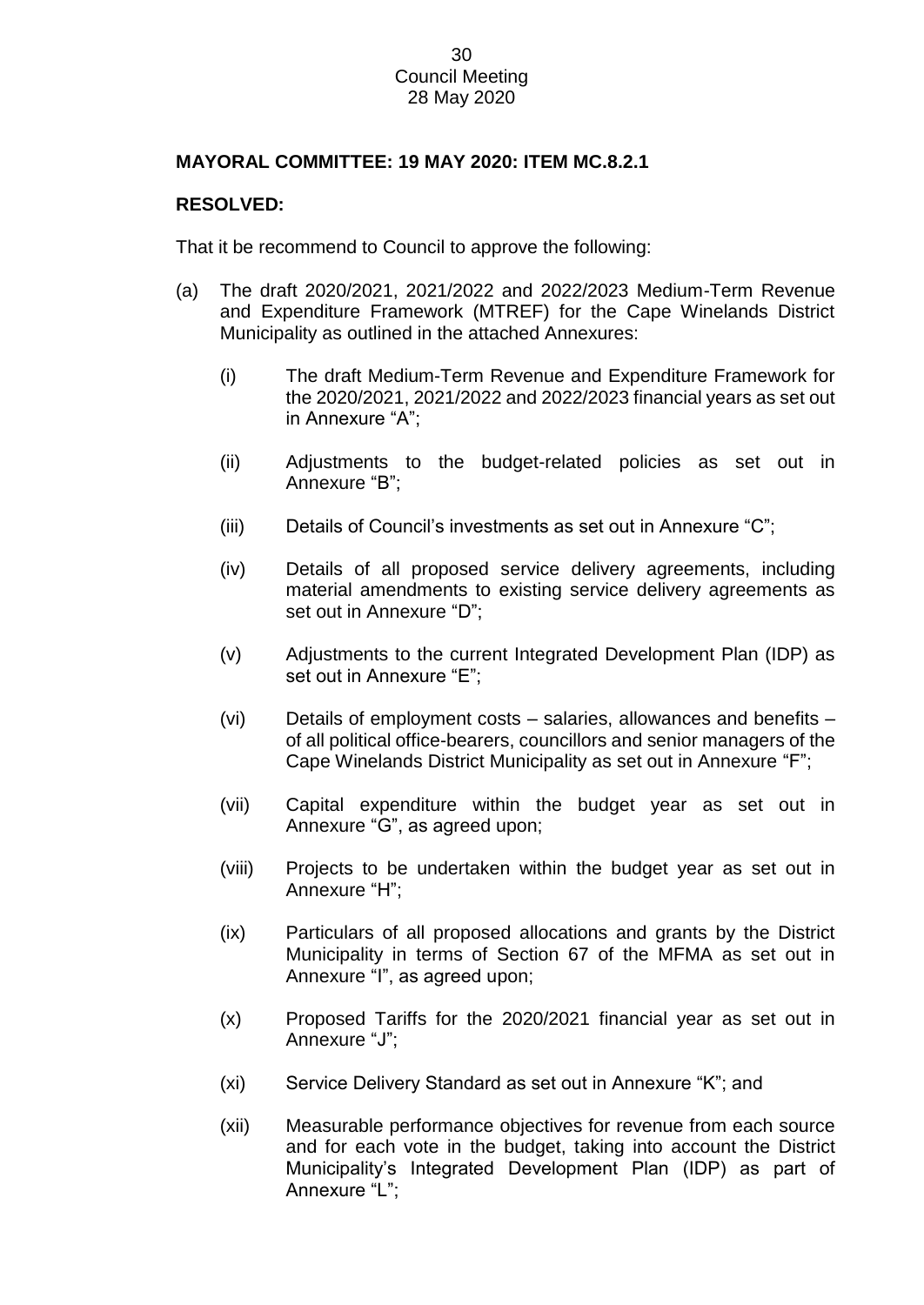- (b) That cognisance be taken of
	- (i) (a) The Addendum to MFMA Circular No. 88: Rationalisation of Planning and Reporting Requirements for the 2020/2021 MTREF, attached as Annexure "M";
		- (b) MFMA Circulars No. 98, 99 and the Annexure to MFMA Circular No. 99: Municipal Budget Circulars for the 2020/2021 MTREF, attached as Annexure "N";
	- (ii) The Cape Winelands District Municipality's:
		- (a) Air Quality Management Plan, attached as Annexure "O";
		- (b) Spatial Development Framework, attached as Annexure "P";
		- (c) Integrated Waste Management Plan, attached as Annexure "Q";
		- (d) Corporate Disaster Management Planning Framework, attached as Annexure "R";
		- (e) Procurement Plan, attached as Annexure "S";
		- (f) The 2020/2011 LGMTEC assessment report attached as Annexure "T".

# **BURGEMEESTERSKOMITEE: 19 MEI 2020: ITEM BK.8.2.1**

# **BESLUIT:**

Dat dit by die Raad aanbeveel word om die volgende goed te keur:

- (a) Die konsep 2020/2021, 2021/2022 en 2022/2023 Mediumtermyninkomsteen-Uitgaweraamwerk (MTIUR) vir die Kaapse Wynland Distriksmunisipaliteit, soos uiteengesit in die aangehegte Bylaes:
	- (i) Die konsep Mediumtermyninkomste-en-Uitgaweraamwerk vir die 2020/2021, 2021/2022 en 2022/2023 finansiële jare soos uiteengesit in Bylae "A";
	- (ii) Wysigings aan die begrotingsverwante beleide soos uiteengesit in Bylae "B";
	- (iii) Besonderhede van die Raad se beleggings soos uiteengesit in Bylae "C";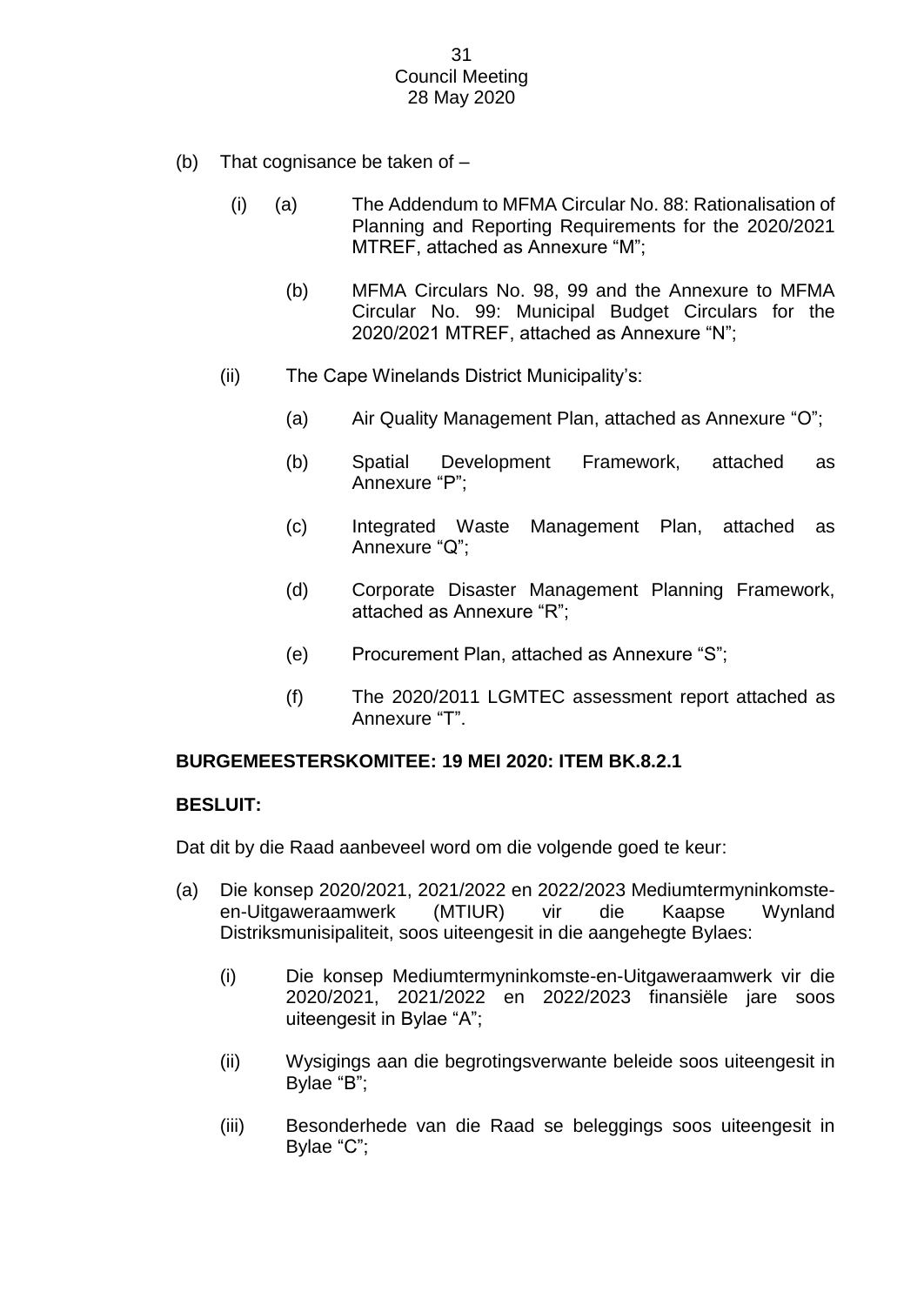- (iv) Besonderhede van alle voorgestelde diensleweringsooreenkomste, insluitend wesentlike wysigings aan bestaande dienslewerings-ooreenkomste soos uiteengesit in Bylae "D";
- (v) Wysigings aan die huidige Geïntegreerde Ontwikkelingsplan (GOP) soos uiteengesit in Bylae "E";
- (vi) Besonderhede van indiensnemingskoste salarisse, toelaes en voordele – van alle politieke ampsdraers, Raadslede en senior bestuurders van die Kaapse Wynland Distriksmunisipaliteit soos uiteengesit in Bylae "F";
- (vii) Kapitaaluitgawe in die begrotingsjaar soos uiteengesit in Bylae "G", soos ooreengekom;
- (viii) Projekte wat in die begrotingsjaar onderneem gaan word soos uiteengesit in Bylae "H";
- (ix) Besonderhede van alle voorgestelde toewysings en toelaes deur die Distriksmunisipaliteit ingevolge artikel 67 van die MFMA, soos uiteengesit in Bylae "I", soos ooreengekom;
- (x) Tariewe soos voorgestel vir die 2020/2021 finansiële jaar soos uiteengesit in Bylae "J";
- (xi) Diensleweringstandaard soos uiteengesit in Bylae "K"; en
- (xii) Vasstelbare prestasiedoelwitte vir inkomste uit elke bron en vir elke begrotingspos in die begroting, met inagneming van die Distriksmunisipaliteit se Geïntegreerde Ontwikkelingsplan (GOP) as deel van Bylae "L";
- (b) Dat kennis geneem word van
	- (i) (a) Die Addendum tot MFMA Omsendbrief No. 88: Rasionalisering van Beplanning en Verslagdoeningsvereistes vir die 2020/2021 MTIUR, aangeheg as Bylae "M";
		- (b) MFMA Omsendbrief No. 98, 99 en die Bylae tot MFMA Omsendbrief No. 99: Munisipale Begroting Omsendbriewe vir die 2020/2021 MTIUR, aangeheg as Bylae "N";
	- (ii) Die Kaapse Wynland Distriksmunisipaliteit se:
		- (a) Luggehaltebestuursplan, aangeheg as Bylae "O";
		- (b) Ruimtelike Ontwikkelingsraamwerk, aangeheg as Bylae "P";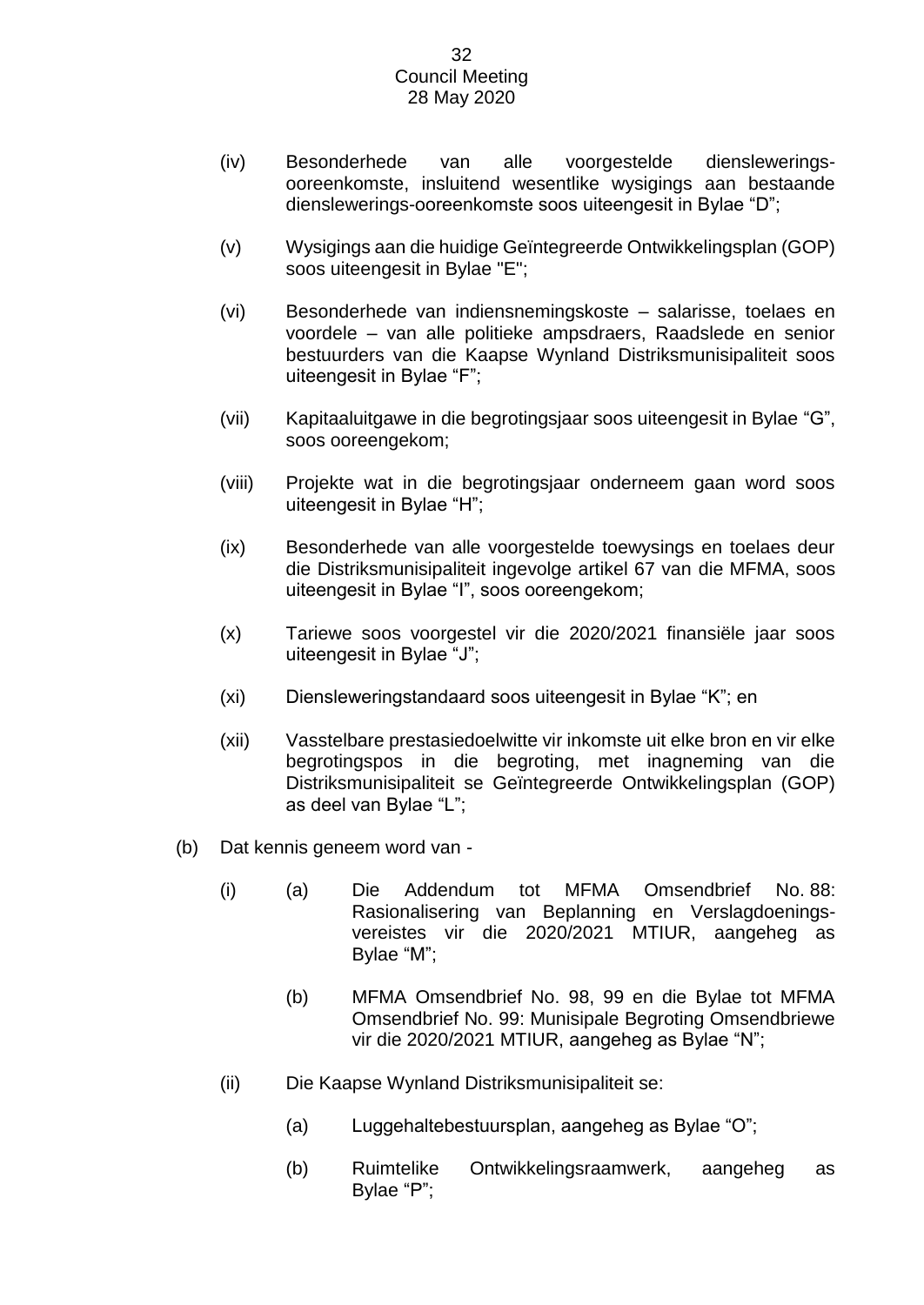- (c) Geïntegreerde Afvalbestuursplan, aangeheg as Bylae "Q";
- (d) Korporatiewe Rampbestuursbeplanningsraamwerk, aangeheg as Bylae "R";
- (e) Verkrygingsplan, aangeheg as Bylae "S";
- (f) Die 2020/2021 LGMTEC-assesseringsverslag, aangeheg as Bylae "T".

# **IKOMITI KASODOLOPHU: UMHLA WE-19 KUMEYI 2020: UMBA MC.8.2.1**

# **KUGQITYWE:**

Okokuba kundululwe kwiBhunga okokuba kwamkela okulandelayo:

- (a) IsiCwangciso-nkqubo esiyiliweyo seNgeniso neNkcitho sesiThuba esiPhakathi sowama-2020/2021, 2021/2022 kunye nowama-2022/2023 (MTREF) esilungiselelwe uMasipala wesiThili saseCape Winelands njengoko sichazwe kwiZihlomelo ezincanyathelisiweyo:
	- (i) Uyilo lwesiCwangciso-nkqubo seNgeniso neNkcitho yesiThuba esiPhakathi seminyaka- mali yowama-2020/2021, 2021/2022 kunye nowama-2022/2023 njengoko luthiwe thaca kwiSihlomelo "A";
	- (ii) Uhlengahlengiso kwimigaqo-nkqubo enxulumene nohlahlo lwabiwo- mali luya kungeniswa kwiBhunga njengeSihlomelo "B";
	- (iii) linkcukacha zotyalo-mali lweBhunga njengoko zithiwe thaca kwiSihlomelo "C";
	- (iv) linkcukacha zazo zonke izivumelwano ezicetywayo zokunikezelwa kwenkonzo, kubandakanywa nezilungiso zemathiriyeli kwizivumelwano ezikhoyo zokunikezelwa kwenkonzo njengoko zithiwe thaca kwiSihlomelo "D";
	- (v) Uhlengahlengiso kwisiCwangciso soPhuhliso oluHlangeneyo (IDP) njengoko kubonisiwe kwiSihlomelo "E";
	- (vi) linkcukacha zendleko zengqesho imivuzo, imali evunyelweyo nezibonelelo - bonke ababamba izikhundla zopolitiko, ooCeba kunye nabalawuli abaphezulu boMasipala wesiThili saseCape Winelands njengoko zithiwe thaca kwiSihlomelo "F";
	- (vii) lnkcitho yezakhiwo kuhlahlo lwabiwo-mali lonyaka njengoko ithiwe thaca kwiSihlomelo "G", njengoko kugqityiwe;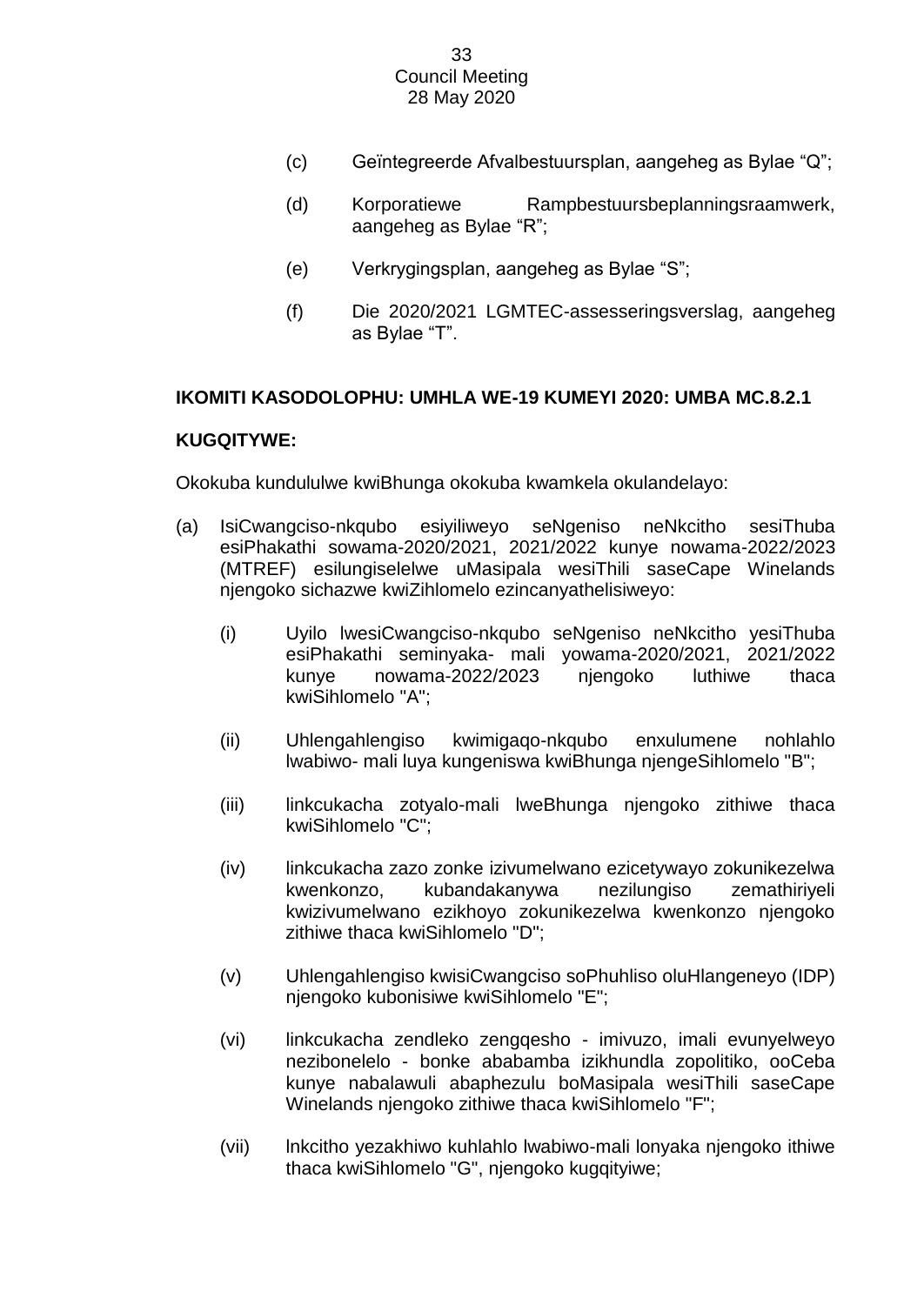- (viii) liProjekti eziza kuqaliswa kuhlahlo lwabiwo mali lonyaka njengoko zithiwe thaca kwiSihlomelo "H";
- (ix) linkcukacha zazo zonke izabelo neminikelo ecetywayo nguMasipala wesiThili ngokuhambelana necandelo lama-67 eMFMA, njengoko zithiwe thaca kwiSihlomelo "I", njengoko kugqityiwe;
- (x) IMirhumo ecetywayo elungiselelwe unyaka-mali wama-2020/2021 njengoko ithiwe thaca kwiSihlomelo "J";
- (xi) Ukunikezelwa kwenkonzo njengoko kuchazwe kwiSihlomelo "K"; kunye
- (xii) linjongo zokusebenza ezilinganiselwe kwingeniso evela kumthombo ngamnye kunye nevoti nganye kuhlahlo lwabiwo-mali, kuthathelwa ingqalelo isiCwangciso soPhuhliso oluHlangeneyo loMasipala wesiThili (IDP) njengenxalenye yeSihlomelo "L";
- (b) Okokuba ingqalelo ithatyathelwe
	- (i) (a) lsongezelelo kwiSetyhula enguNombolo 88 yeMFMA: UkuHlenga-hlengiswa koCwangciso kunye neeMfuno zokuNikwa kweNgxelo kulungiselelwa iMTREF yowama-2020/21, encanyatheliswe njengeSihlomelo "M";
		- (b) IiSetyhula zeMFMA ezinguNombolo 98, 99 kunye neSihlomelo kwiSetyhula yeMFMA enguNombolo 99: IiSetyhula zoHlahlo Lwabiwo-mali lukaMasipala ezilungiselelwe iMTREF yowama-2020/2021, ezincanyatheliswe njengeSihlomelo "N";
	- (ii) UMasipala wesiThili saseCape Winelands:
		- (a) lsiCwangciso solawulo sokulunga koMoya, soMasipala wesiThili saseCape Winelands esincanyatheliswe njengeSihlomelo "O";
		- (b) lsiwangciso-nkqubo soPhuhliso lwesiThuba soMasipala wesiThili saseCape Winelands esincanyatheliswe njengeSihlomelo "P";
		- (c) lsiCwangciso esiHlangeneyo solawulo lweNkunkuma, soMasipala wesiThili saseCape Winelands esincanyatheliswe njengeSihlomelo "Q";
		- (d) lsiCwangciso-nkqubo soCwangciso loLawulo lweNtlekele yeQumrhu, esincanyatheliswe njengeSihlomelo "R";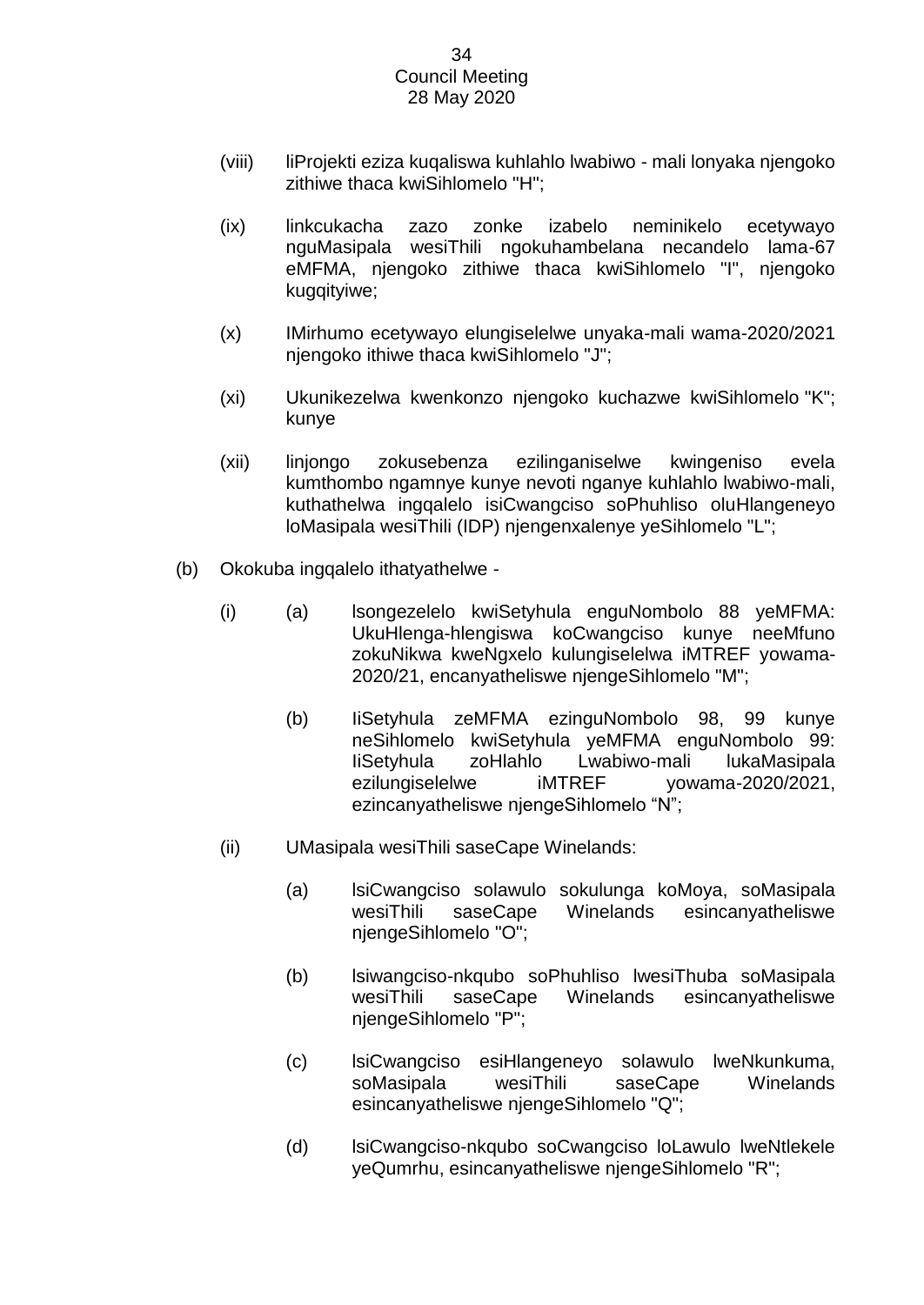- (e) lsiCwangciso sokuThengwa kwempahla, esincanyatheliswe njengeSihlomelo "S".
- (f) Ingxelo yovavanyo yeLGMTEC yowama-2020/2021 njengeSihlomelo "T".

# **RECOMMENDATION BY MAYORAL COMMITTEE:**

That Council consider to:

- (a) Approve the draft 2020/2021, 2021/2022 and 2022/2023 Medium-Term Revenue and Expenditure Framework (MTREF) for the Cape Winelands District Municipality as outlined in the attached Annexures:
	- (i) The draft Medium-Term Revenue and Expenditure Framework for the 2020/2021, 2021/2022 and 2022/2023 financial years as set out in Annexure "A";
	- (ii) Adjustments to the budget-related policies as set out in Annexure "B";
	- (iii) Details of Council's investments as set out in Annexure "C";
	- (iv) Details of all proposed service delivery agreements, including material amendments to existing service delivery agreements as set out in Annexure "D";
	- (v) Adjustments to the current Integrated Development Plan (IDP) as set out in Annexure "E";
	- (vi) Details of employment costs salaries, allowances and benefits of all political office-bearers, councillors and senior managers of the Cape Winelands District Municipality as set out in Annexure "F";
	- (vii) Capital expenditure within the budget year as set out in Annexure "G", as agreed upon;
	- (viii) Projects to be undertaken within the budget year as set out in Annexure "H";
	- (ix) Particulars of all proposed allocations and grants by the District Municipality in terms of Section 67 of the MFMA as set out in Annexure "I", as agreed upon;
	- (x) Proposed Tariffs for the 2020/2021 financial year as set out in Annexure "J";
	- (xi) Service Delivery Standard as set out in Annexure "K"; and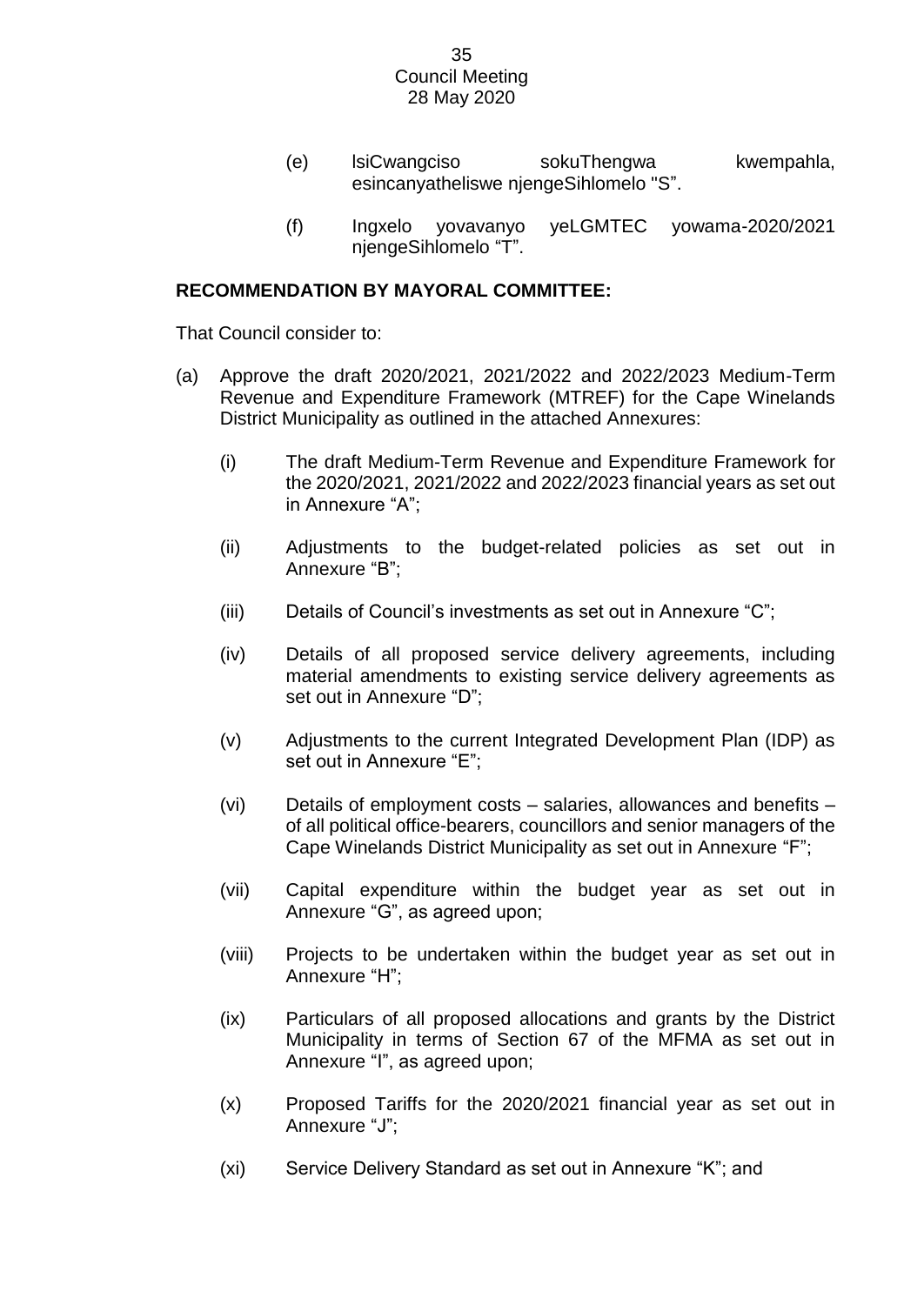- (xii) Measurable performance objectives for revenue from each source and for each vote in the budget, taking into account the District Municipality's Integrated Development Plan (IDP) as part of Annexure "L";
- (b) That cognisance be taken of
	- (i) (a) The Addendum to MFMA Circular No. 88: Rationalisation of Planning and Reporting Requirements for the 2020/2021 MTREF, attached as Annexure "M";
		- (b) MFMA Circulars No. 98, 99 and the Annexure to MFMA Circular No. 99: Municipal Budget Circulars for the 2020/2021 MTREF, attached as Annexure "N";
	- (ii) The Cape Winelands District Municipality's:
		- (a) Air Quality Management Plan, attached as Annexure "O";
		- (b) Spatial Development Framework, attached as Annexure "P";
		- (c) Integrated Waste Management Plan, attached as Annexure "Q";
		- (d) Corporate Disaster Management Planning Framework, attached as Annexure "R";
		- (e) Procurement Plan, attached as Annexure "S";
		- (f) The 2020/2011 LGMTEC assessment report attached as Annexure "T".

# **AANBEVELING DEUR BURGEMEESTERSKOMITEE:**

Dat die Raad oorweging daaraan skenk om –:

- (a) Die konsep 2020/2021, 2021/2022 en 2022/2023 Mediumtermyninkomsteen-Uitgaweraamwerk (MTIUR) vir die Kaapse Wynland Distriksmunisipaliteit goed te keur, soos uiteengesit in die aangehegte Bylaes:
	- (i) Die konsep Mediumtermyninkomste-en-Uitgaweraamwerk vir die 2020/2021, 2021/2022 en 2022/2023 finansiële jare soos uiteengesit in Bylae "A";
	- (ii) Wysigings aan die begrotingsverwante beleide soos uiteengesit in Bylae "B";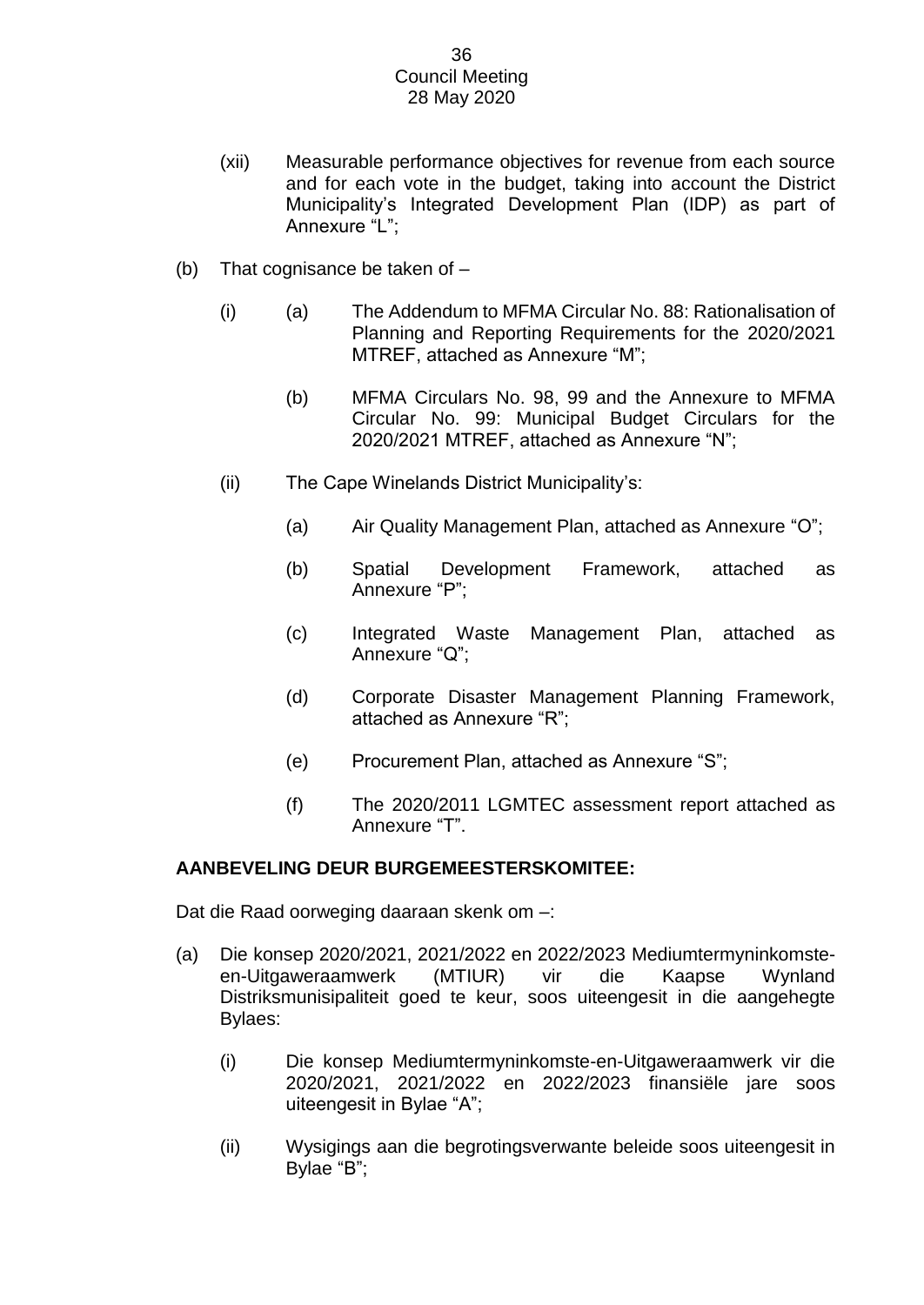- (iii) Besonderhede van die Raad se beleggings soos uiteengesit in Bylae "C";
- (iv) Besonderhede van alle voorgestelde diensleweringsooreenkomste, insluitend wesentlike wysigings aan bestaande dienslewerings-ooreenkomste soos uiteengesit in Bylae "D";
- (v) Wysigings aan die huidige Geïntegreerde Ontwikkelingsplan (GOP) soos uiteengesit in Bylae "E";
- (vi) Besonderhede van indiensnemingskoste salarisse, toelaes en voordele – van alle politieke ampsdraers, Raadslede en senior bestuurders van die Kaapse Wynland Distriksmunisipaliteit soos uiteengesit in Bylae "F";
- (vii) Kapitaaluitgawe in die begrotingsjaar soos uiteengesit in Bylae "G", soos ooreengekom;
- (viii) Projekte wat in die begrotingsjaar onderneem gaan word soos uiteengesit in Bylae "H";
- (ix) Besonderhede van alle voorgestelde toewysings en toelaes deur die Distriksmunisipaliteit ingevolge artikel 67 van die MFMA, soos uiteengesit in Bylae "I", soos ooreengekom;
- (x) Tariewe soos voorgestel vir die 2020/2021 finansiële jaar soos uiteengesit in Bylae "J";
- (xi) Diensleweringstandaard soos uiteengesit in Bylae "K"; en
- (xii) Vasstelbare prestasiedoelwitte vir inkomste uit elke bron en vir elke begrotingspos in die begroting, met inagneming van die Distriksmunisipaliteit se Geïntegreerde Ontwikkelingsplan (GOP) as deel van Bylae "L";
- (b) Kennis geneem word van
	- (i) (a) Die Addendum tot MFMA Omsendbrief No. 88: Rasionalisering van Beplanning en Verslagdoeningsvereistes vir die 2020/2021 MTIUR, aangeheg as Bylae "M";
		- (b) MFMA Omsendbrief No. 98, 99 en die Bylae tot MFMA Omsendbrief No. 99: Munisipale Begroting Omsendbriewe vir die 2020/2021 MTIUR, aangeheg as Bylae "N";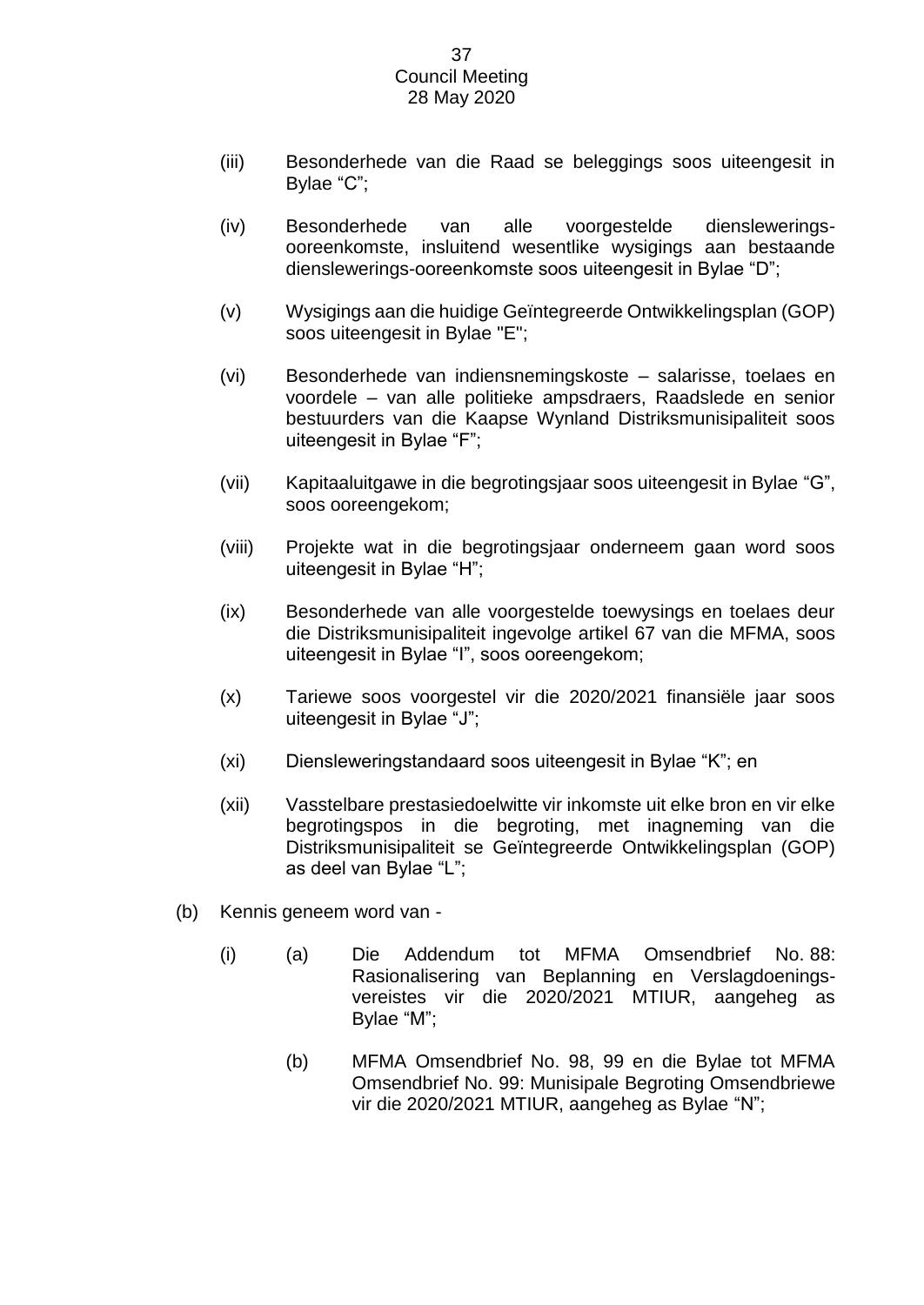- (ii) Die Kaapse Wynland Distriksmunisipaliteit se:
	- (a) Luggehaltebestuursplan, aangeheg as Bylae "O";
	- (b) Ruimtelike Ontwikkelingsraamwerk, aangeheg as Bylae "P";
	- (c) Geïntegreerde Afvalbestuursplan, aangeheg as Bylae "Q";
	- (d) Korporatiewe Rampbestuursbeplanningsraamwerk, aangeheg as Bylae "R";
	- (e) Verkrygingsplan, aangeheg as Bylae "S";
	- (f) Die 2020/2021 LGMTEC-assesseringsverslag, aangeheg as Bylae "T".

# **INGCEBISO EYENZIWA YIKOMITI KASODOLOPHU:**

Ukuba iBhunga lithathe ingqalelo:

- (a) IsiCwangciso-nkqubo seNgeniso neNkcitho sesiThuba esiPhakathi sowama-2020/2021, 2021/2022 kunye nowama-2022/2023 (MTREF) esilungiselelwe uMasipala wesiThili saseCape Winelands njengoko kucacisiwe kwiZihlomelo ezincanyathelisiweyo:
	- (i) Uyilo lwesiCwangciso-nkqubo seNgeniso neNkcitho yesiThuba esiPhakathi seminyaka- mali yowama-2020/2021, 2021/2022 kunye nowama-2022/2023 njengoko luthiwe thaca kwiSihlomelo "A";
	- (ii) Uhlengahlengiso kwimigaqo-nkqubo enxulumene nohlahlo lwabiwo- mali luya kungeniswa kwiBhunga njengeSihlomelo "B";
	- (iii) linkcukacha zotyalo-mali lweBhunga njengoko zithiwe thaca kwiSihlomelo "C";
	- (iv) linkcukacha zazo zonke izivumelwano ezicetywayo zokunikezelwa kwenkonzo, kubandakanywa nezilungiso zemathiriyeli kwizivumelwano ezikhoyo zokunikezelwa kwenkonzo njengoko zithiwe thaca kwiSihlomelo "D";
	- (v) Uhlengahlengiso kwisiCwangciso soPhuhliso oluHlangeneyo (IDP) njengoko kubonisiwe kwiSihlomelo "E";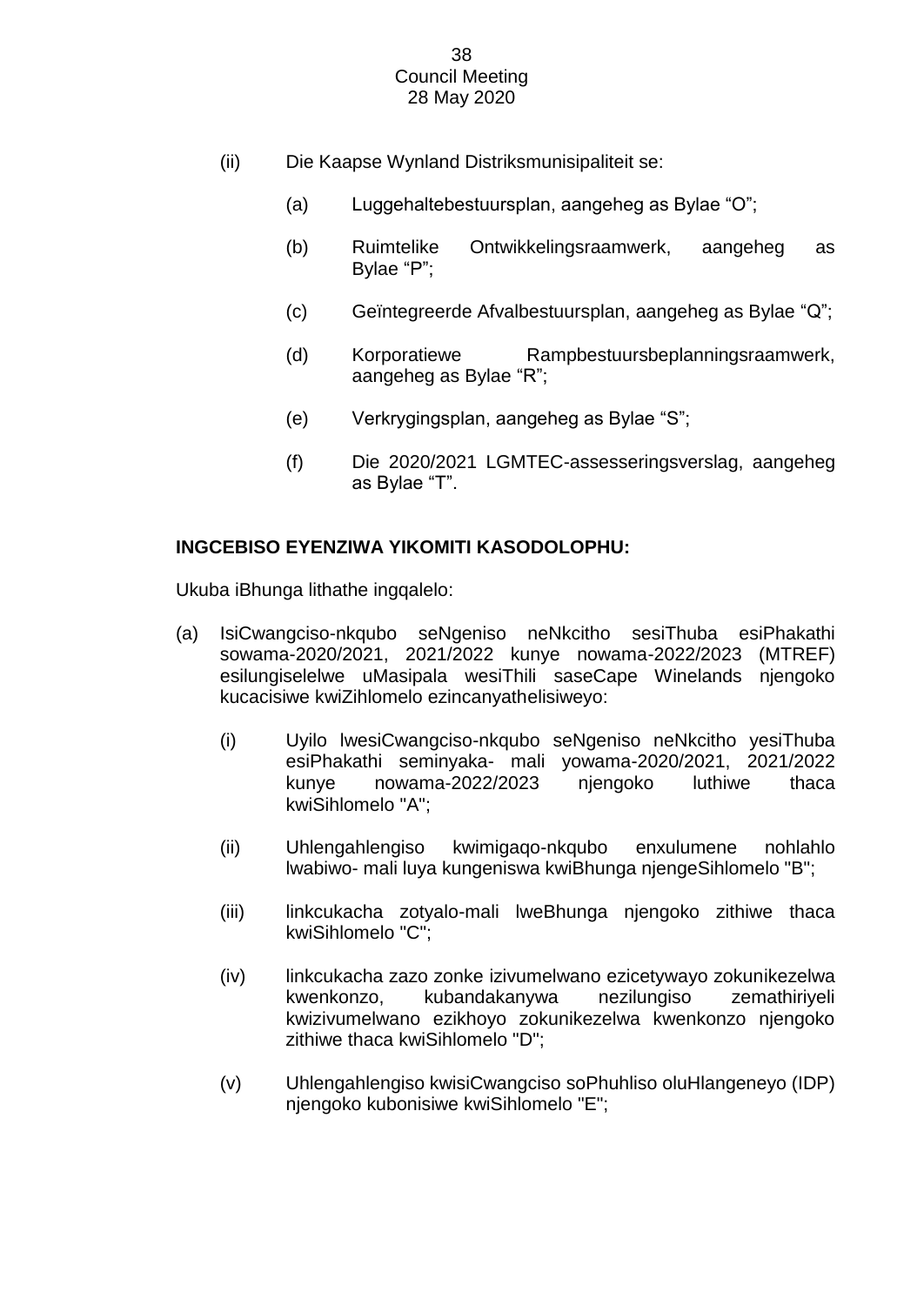- (vi) linkcukacha zendleko zengqesho imivuzo, imali evunyelweyo nezibonelelo - bonke ababamba izikhundla zopolitiko, ooCeba kunye nabalawuli abaphezulu boMasipala wesiThili saseCape Winelands njengoko zithiwe thaca kwiSihlomelo "F";
- (vii) lnkcitho yezakhiwo kuhlahlo lwabiwo-mali lonyaka njengoko ithiwe thaca kwiSihlomelo "G", njengoko kugqityiwe;
- (viii) liProjekti eziza kuqaliswa kuhlahlo lwabiwo mali lonyaka njengoko zithiwe thaca kwiSihlomelo "H";
- (ix) linkcukacha zazo zonke izabelo neminikelo ecetywayo nguMasipala wesiThili ngokuhambelana necandelo lama-67 eMFMA, njengoko zithiwe thaca kwiSihlomelo "I", njengoko kugqityiwe;
- (x) IMirhumo ecetywayo elungiselelwe unyaka-mali wama-2020/2021 njengoko ithiwe thaca kwiSihlomelo "J";
- (xi) Ukunikezelwa kwenkonzo njengoko kuchazwe kwiSihlomelo "K"; kunye
- (xii) linjongo zokusebenza ezilinganiselwe kwingeniso evela kumthombo ngamnye kunye nevoti nganye kuhlahlo lwabiwo-mali, kuthathelwa ingqalelo isiCwangciso soPhuhliso oluHlangeneyo loMasipala wesiThili (IDP) njengenxalenye yeSihlomelo "L";
- (b) Ingqalelo kufuneka ithatyathelwe
	- (i) (a) lsongezelelo kwiSetyhula enguNombolo 88 yeMFMA: UkuHlenga-hlengiswa koCwangciso kunye neeMfuno zokuNikwa kweNgxelo kulungiselelwa iMTREF yowama-2020/21, encanyatheliswe njengeSihlomelo "M";
		- (b) IiSetyhula zeMFMA ezinguNombolo 98, 99 kunye neSihlomelo kwiSetyhula yeMFMA enguNombolo 99: IiSetyhula zoHlahlo Lwabiwo-mali lukaMasipala ezilungiselelwe iMTREF yowama-2020/2021, ezincanyatheliswe njengeSihlomelo "N";
	- (ii) UMasipala wesiThili saseCape Winelands:
		- (a) lsiCwangciso solawulo sokulunga koMoya, soMasipala wesiThili saseCape Winelands esincanyatheliswe njengeSihlomelo "O";
		- (b) lsiwangciso-nkqubo soPhuhliso lwesiThuba soMasipala wesiThili saseCape Winelands esincanyatheliswe njengeSihlomelo "P";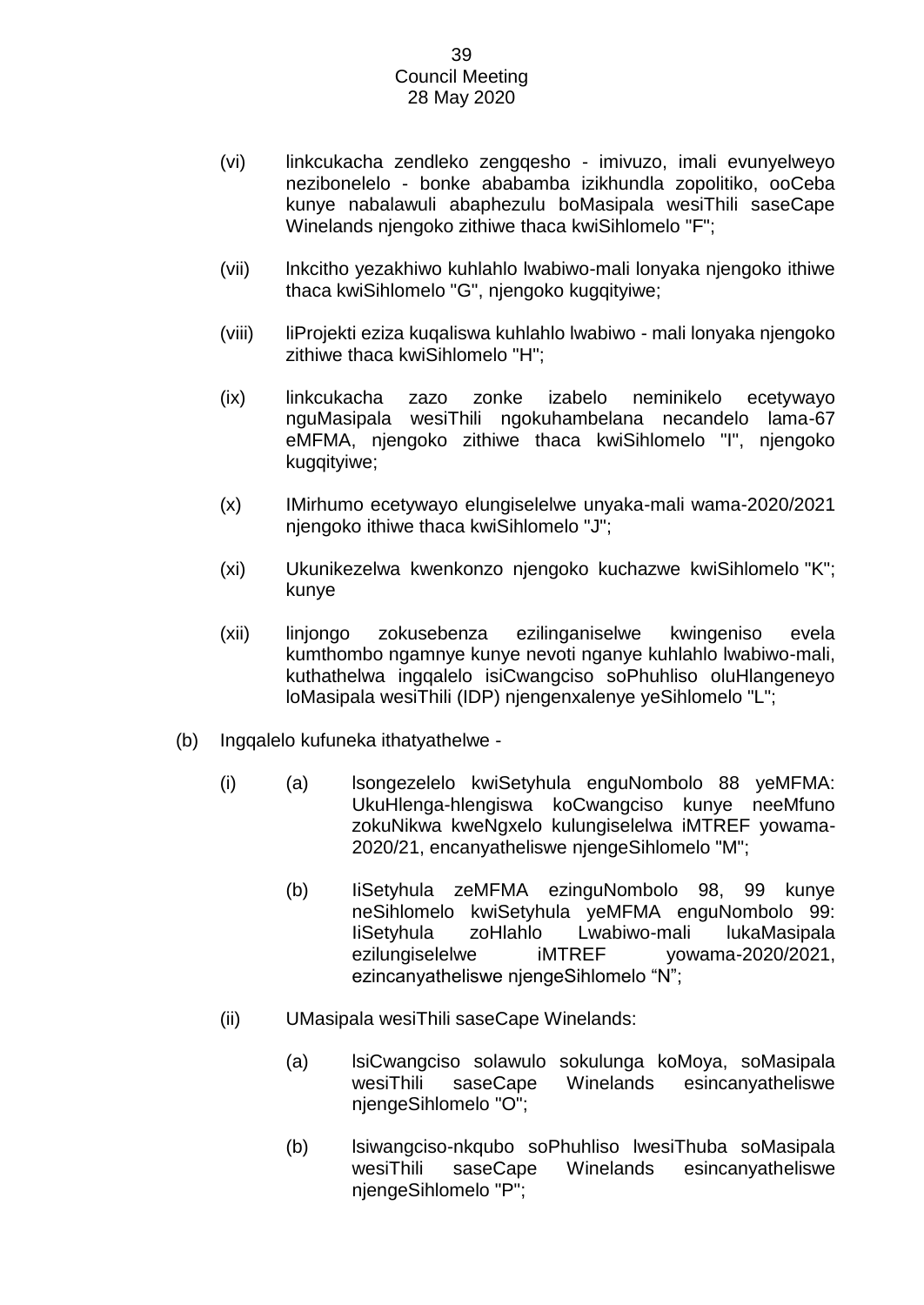- (c) lsiCwangciso esiHlangeneyo solawulo lweNkunkuma, soMasipala wesiThili saseCape Winelands esincanyatheliswe njengeSihlomelo "Q";
- (d) lsiCwangciso-nkqubo soCwangciso loLawulo lweNtlekele yeQumrhu, esincanyatheliswe njengeSihlomelo "R";
- (e) lsiCwangciso sokuThengwa kwempahla, esincanyatheliswe njengeSihlomelo "S".
- (f) Ingxelo yovavanyo yeLGMTEC yowama-2020/2021 njengeSihlomelo "T".

# **COUNCIL MEETING: 28 MAY 2020: ITEM C.16.1**

\*\*\* The Executive Mayor presented her Budget Speech on the draft 2020/2021, 2021/2022 and 2022/2023 Medium Term Revenue and Expenditure Framework (MTREF) for the Cape Winelands District Municipality to Council, a copy of which is attached as Annexure "B" to the minutes.

> The matter was put to the vote and thirty-one (31) Councillors voted in favour of the draft 2020/2021, 2021/2022 and 2022/2023 Medium Term Revenue and Expenditure Framework (MTREF) for the Cape Winelands District Municipality as presented by the Executive Mayor, Alderman (Dr.) H. von Schlicht.

Councillor D.R.A. Snyders abstained from voting.

**RESOLVED** (31 Councillors):That –

- (a) The draft 2020/2021, 2021/2022 and 2022/2023 Medium-Term Revenue and Expenditure Framework (MTREF) for the Cape Winelands District Municipality as outlined in the attached Annexures, be approved:
	- (i) The draft Medium-Term Revenue and Expenditure Framework for the 2020/2021, 2021/2022 and 2022/2023 financial years as set out in Annexure "A";
	- (ii) Adjustments to the budget-related policies as set out in Annexure "B";
	- (iii) Details of Council's investments as set out in Annexure "C";
	- (iv) Details of all proposed service delivery agreements, including material amendments to existing service delivery agreements as set out in Annexure "D";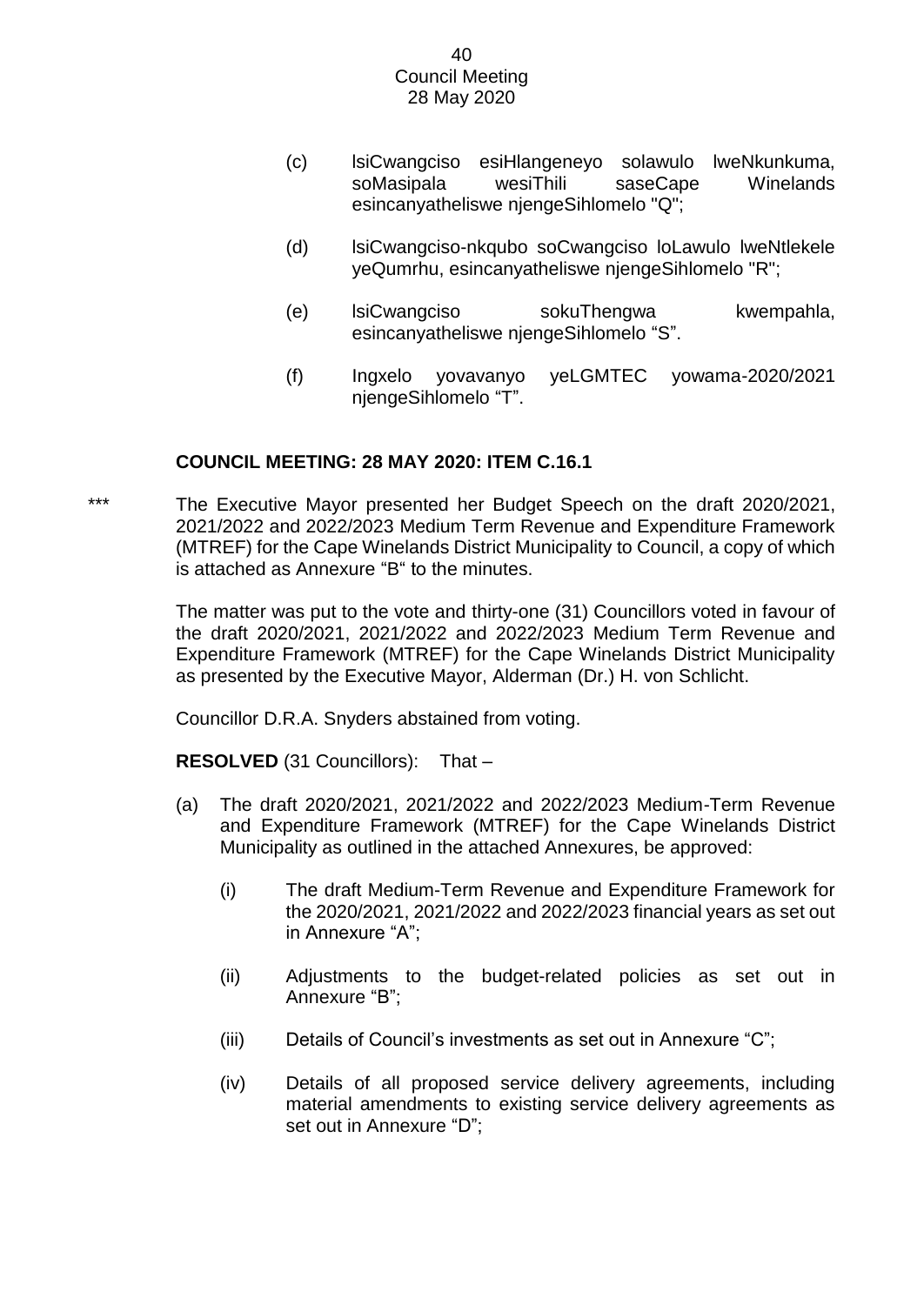- (v) Adjustments to the current Integrated Development Plan (IDP) as set out in Annexure "E";
- (vi) Details of employment costs salaries, allowances and benefits of all political office-bearers, councillors and senior managers of the Cape Winelands District Municipality as set out in Annexure "F";
- (vii) Capital expenditure within the budget year as set out in Annexure "G", as agreed upon;
- (viii) Projects to be undertaken within the budget year as set out in Annexure "H";
- (ix) Particulars of all proposed allocations and grants by the District Municipality in terms of Section 67 of the MFMA as set out in Annexure "I", as agreed upon;
- (x) Proposed Tariffs for the 2020/2021 financial year as set out in Annexure "J";
- (xi) Service Delivery Standard as set out in Annexure "K"; and
- (xii) Measurable performance objectives for revenue from each source and for each vote in the budget, taking into account the District Municipality's Integrated Development Plan (IDP) as part of Annexure "L";
- (b) That cognisance be taken of
	- (i) (a) The Addendum to MFMA Circular No. 88: Rationalisation of Planning and Reporting Requirements for the 2020/2021 MTREF, attached as Annexure "M";
		- (b) MFMA Circulars No. 98, 99 and the Annexure to MFMA Circular No. 99: Municipal Budget Circulars for the 2020/2021 MTREF, attached as Annexure "N";
	- (ii) The Cape Winelands District Municipality's:
		- (a) Air Quality Management Plan, attached as Annexure "O";
		- (b) Spatial Development Framework, attached as Annexure "P";
		- (c) Integrated Waste Management Plan, attached as Annexure "Q";